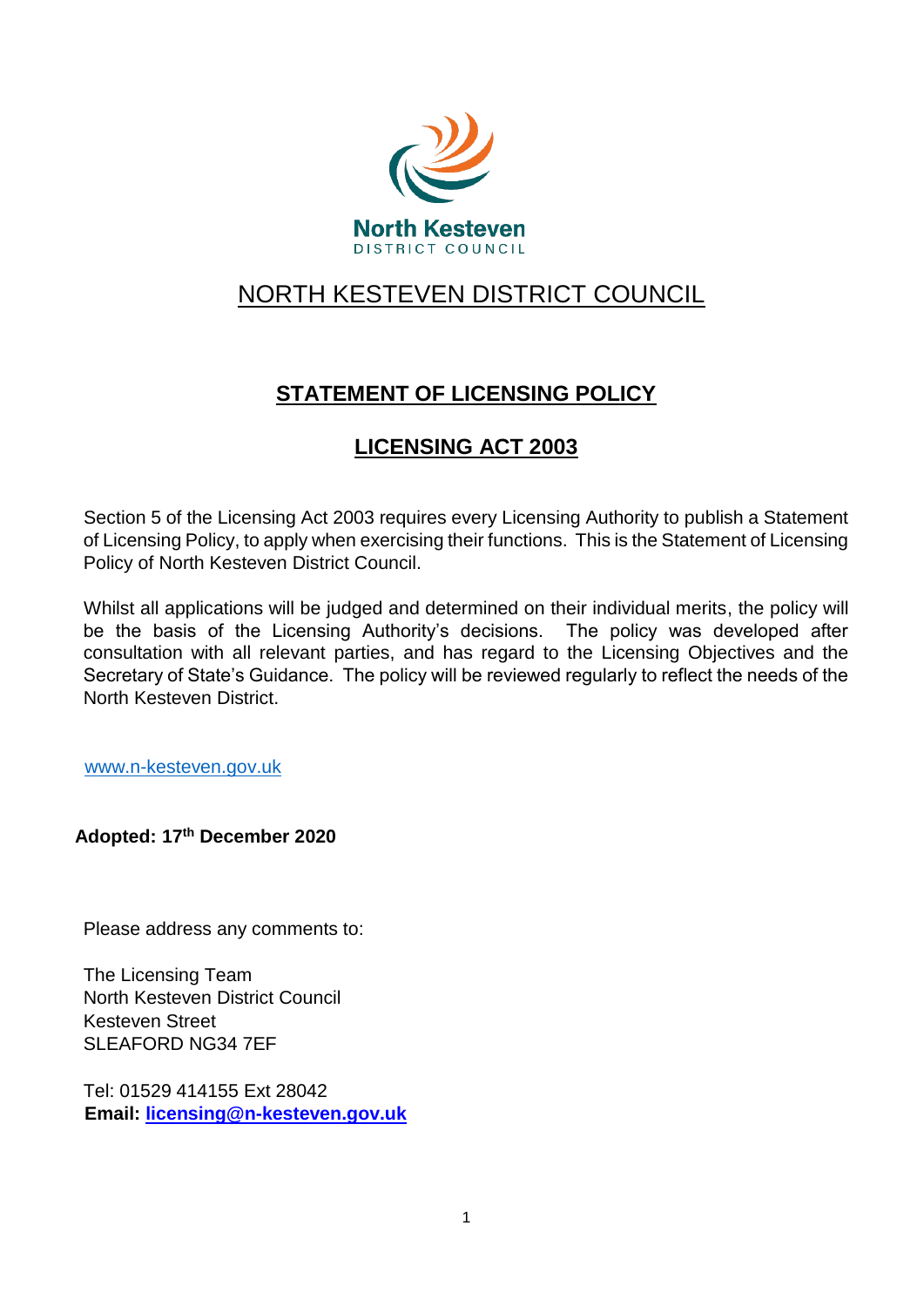## **INDEX**

|     | <b>SECTION</b>         |                                                       | <b>PAGE</b> |
|-----|------------------------|-------------------------------------------------------|-------------|
|     |                        | <b>Executive Summary</b>                              | 4           |
| 1.  | Introduction           |                                                       | 6           |
| 2.  |                        | Integration of Strategic Objectives and the Avoidance | 10          |
|     | of Duplication         |                                                       |             |
| 3.  |                        | The Licensing Process                                 | 13          |
| 4.  | <b>Licensing Hours</b> |                                                       | 15          |
| 5.  |                        | <b>Licensing Objectives</b>                           | 16          |
| 6.  |                        | <b>Reviews of Premises Licences</b>                   | 23          |
| 7.  |                        | <b>Cumulative Impact</b>                              | 25          |
| 8.  |                        | <b>Adult Entertainment</b>                            | 26          |
| 9.  |                        | <b>Licence Conditions</b>                             | 28          |
| 10. | <b>General Matters</b> |                                                       | 28          |
|     | 10.1                   | <b>Temporary Events</b>                               | 28          |
|     | 10.2                   | <b>Early Morning Restriction Orders</b>               | 30          |
|     |                        | 10.3 Late Night Levy                                  | 30          |
|     | 10.4                   | Smoke free Legislation                                | 31          |
|     | 10.5                   | <b>Minor Variations</b>                               | 31          |
|     | 10.6                   | Councillors                                           | 31          |
|     | 10.7                   | <b>Circuses</b>                                       | 31          |
|     | 10.8                   | Licence suspension - non-payment of fee               | 32          |
|     | 10.9                   | <b>Garages and Petrol Stations</b>                    | 32          |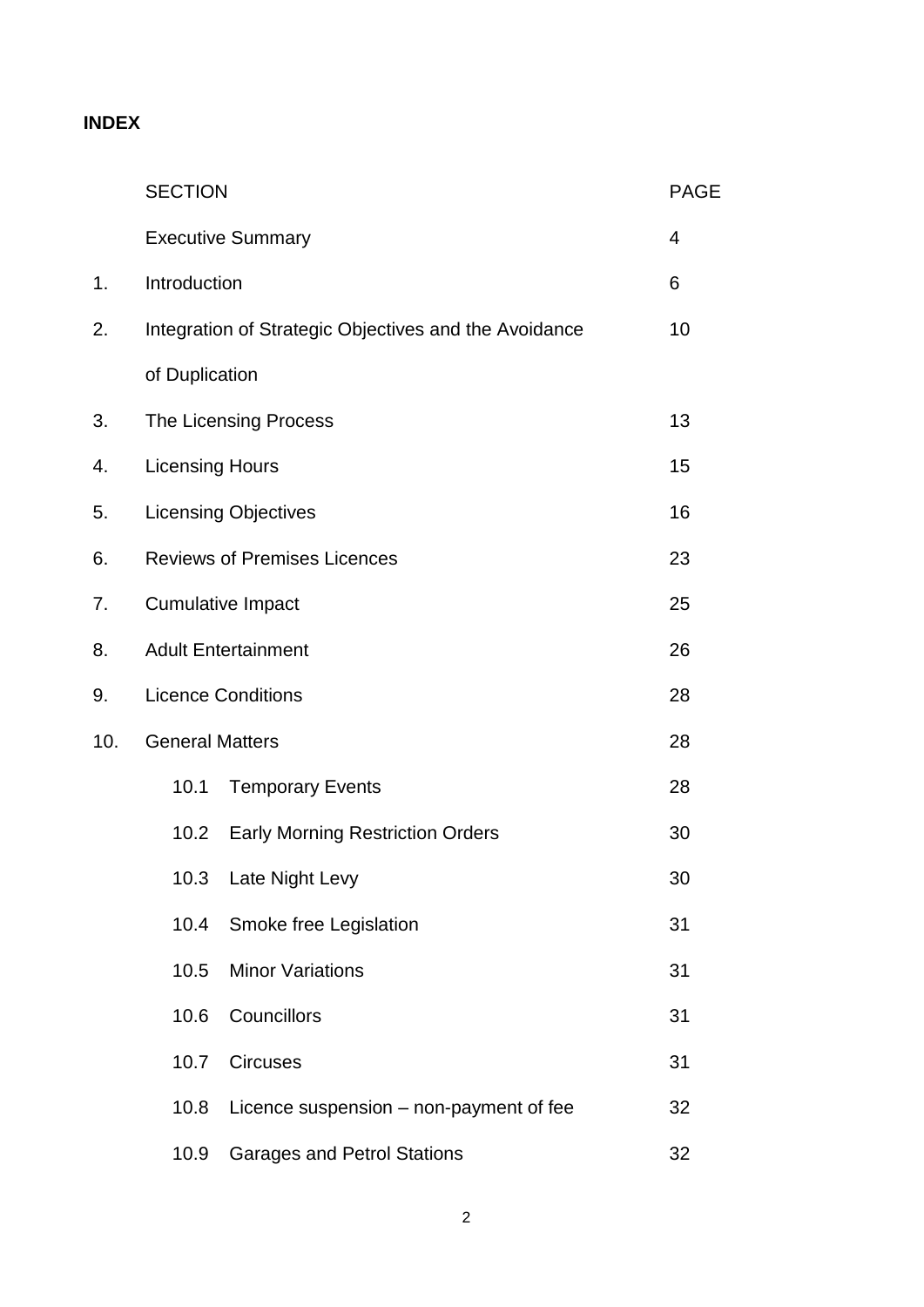|     | 10.10 Town and Parish Councils                                  | 33 |
|-----|-----------------------------------------------------------------|----|
| 11. | Entertainment                                                   |    |
|     | 11.1<br><b>Music and Deregulation</b>                           | 33 |
|     | 11.2<br><b>Music and Large Scale Events</b>                     | 35 |
| 12. | Reducing the Harm caused by Alcohol                             | 36 |
| 13. | <b>Personal Licences and Designated Premises</b><br>Supervisors | 37 |
| 14. | <b>Community Premises</b>                                       | 39 |
| 15. | <b>Enforcement and Compliance</b>                               | 40 |
| 16. | <b>Review of Policy</b>                                         | 40 |
| 17. | Exchange of Information                                         | 40 |
| 18. | <b>Advice and Guidance</b>                                      | 40 |
|     | <b>Appendices</b>                                               |    |
| 1   | Definitions and Glossary of terms                               | 41 |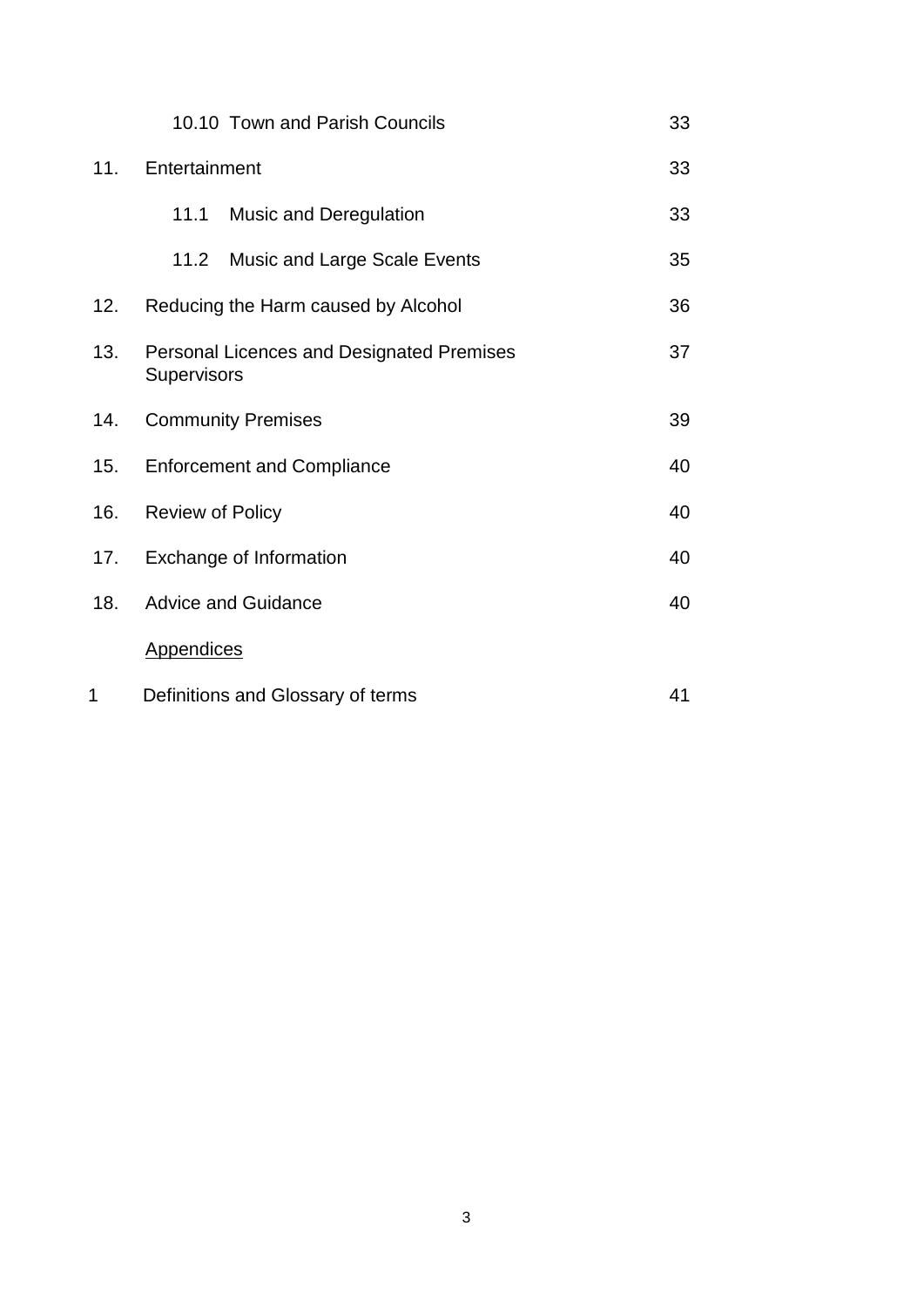## EXECUTIVE SUMMARY

The Licensing Act 2003 (the Act) came into effect in 2005. Section 5 of the Act requires the Licensing Authority (North Kesteven District Council) to determine, and publish, a statement of licensing policy, that they propose to apply in exercising their functions under the Act. This process is to be repeated every five years. The Licensing Authority must also keep the policy under review during each five-year period and make any such revisions it considers appropriate.

The policy was last published in 2016, since when there have been several important changes to the Act, introducing measures intended to ensure that applicants for certain licence types have the authority to work in the UK. This has introduced the Home Office Immigration Department as a Responsible Authority and requires applicants to demonstrate a right to work in the UK on application.

Additional measures were introduced to increase the number of Temporary Event Notices and aggregate days available to Premises.

The Policing and Crime Act 2017 introduced legislation, which enabled Licensing Authorities to consider options to suspend or revoke any Personal Licence, issued by them, for which the holder has been convicted of a relevant offence determined by the Act.

Any decision taken by the Licensing Authority concerning determination of licences, certificates and authorisations, should aim to promote the licensing objectives, which are:

- The prevention of crime and disorder
- Public safety
- The prevention of public nuisance
- The protection of children from harm

The policy covers the licensable activities as specified in the Act, which are:

- Sale by retail or supply of alcohol
- Regulated entertainment
- Late night refreshment

Decisions can be taken by the Alcohol and Entertainment Licensing Committee, a 3 person sub-committee comprising members of the Committee; or Officers using delegated powers.

The policy also has regard to the guidance issued by the Secretary of State under Section 182 of the Licensing Act 2003.

The Licensing Authority has the ability to grant licences for premises and certificates for qualifying club premises. It also grants personal licences and accepts temporary event notices. Applicants for premises licences should be aware of the expectations of the Licensing Authority and the Responsible Authorities regarding the steps that are appropriate for the promotion of the licensing objectives. Applicants should also be aware of the new requirement to make enquiries about the specific area in which the licensed premises is, or is to be, situated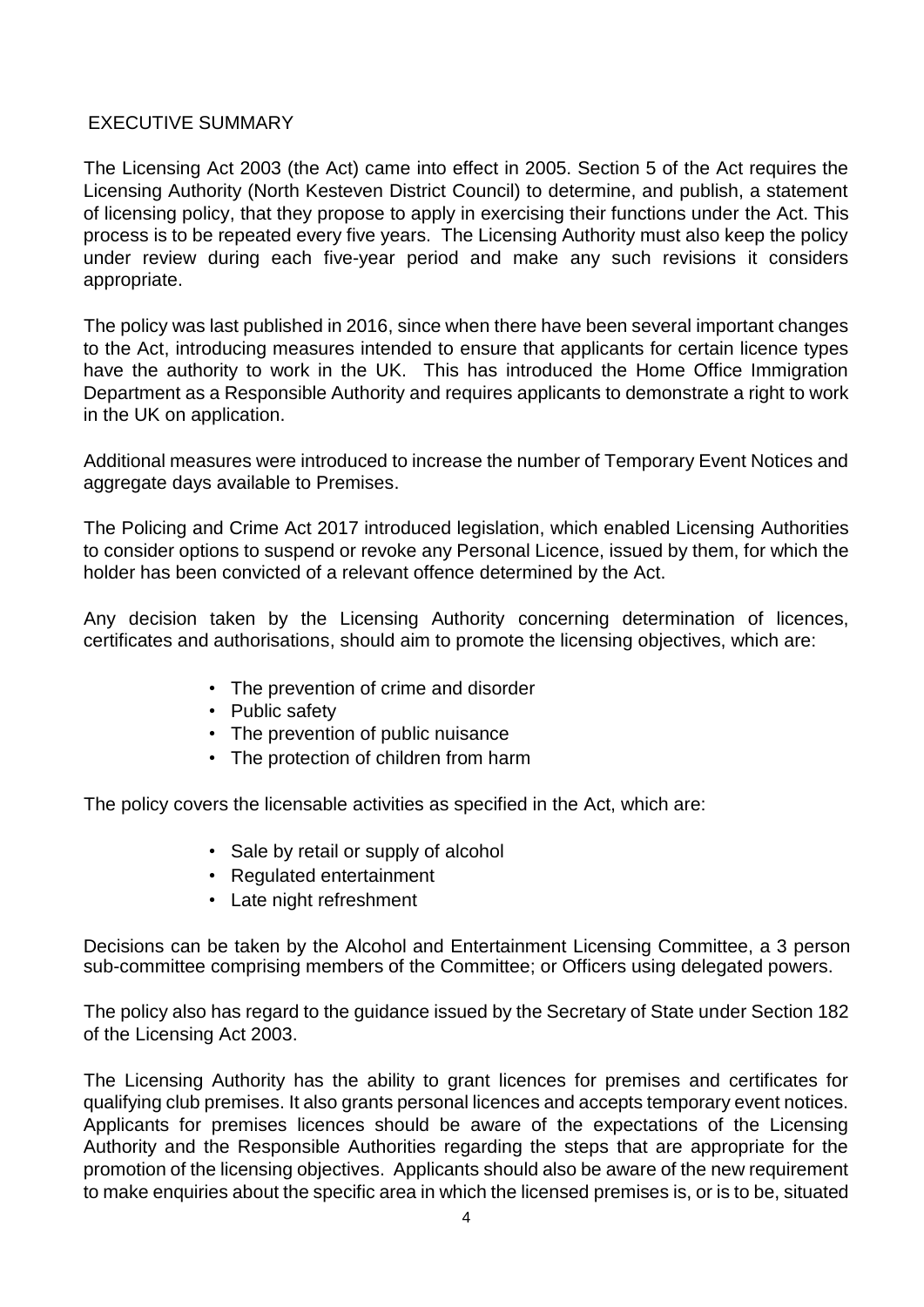and to be able to demonstrate that knowledge when describing the steps they propose to take to promote the licensing objectives.

Where relevant, the Licensing Authority consults with the responsible authorities as described in the Act. Councillors, members of the public and interested parties, are able to have their say and their opinion heard through public consultation on this policy, and by making representations about applications for premises licences, or requesting reviews of licences for problem premises.

Enforcement of the legislation is a requirement of the Act that is undertaken by the Licensing Authority. This policy describes the Licensing Authority's enforcement principles and the principles underpinning the right of review.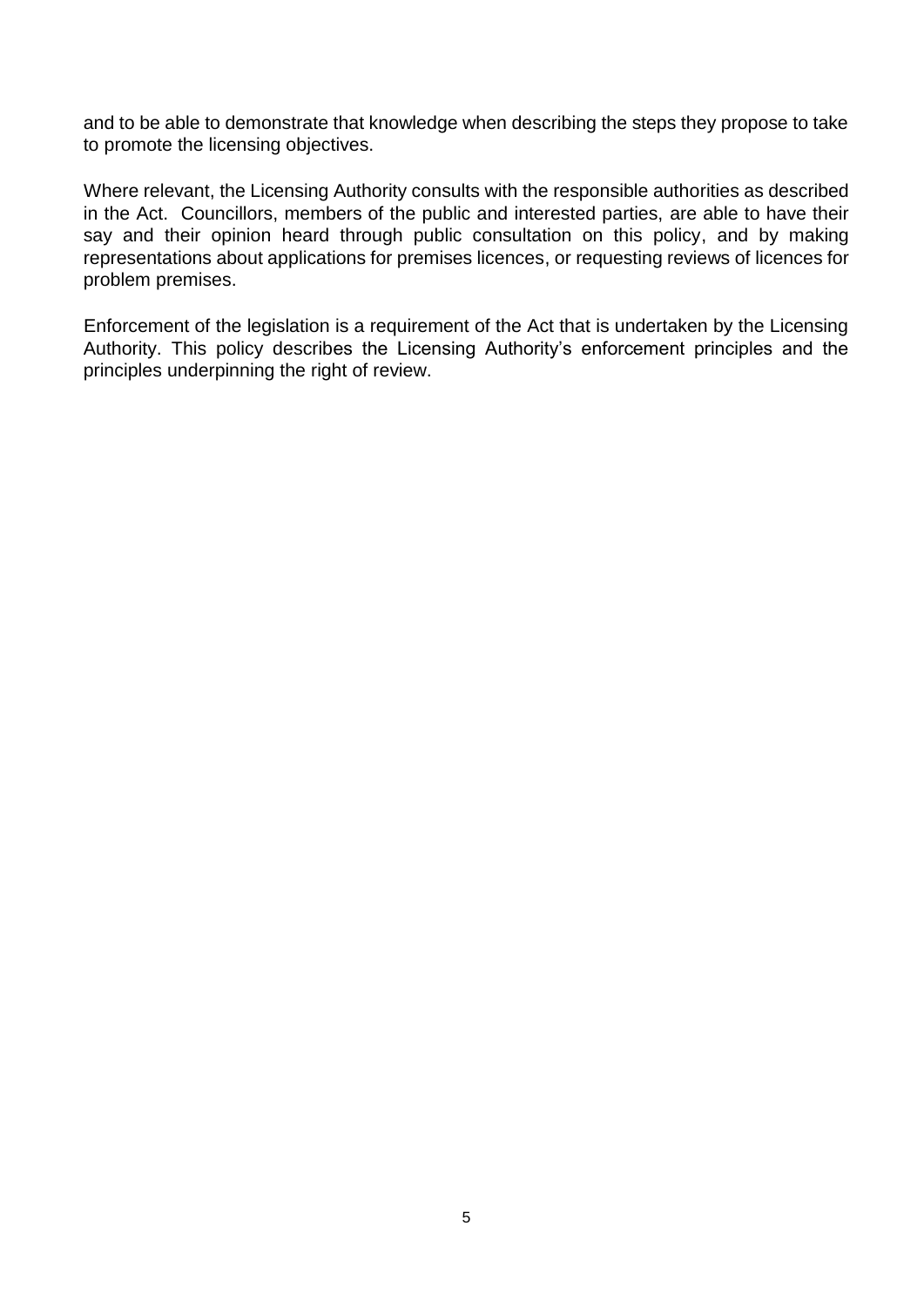# **Licensing Policy**

## **1. INTRODUCTION**

- 1.1 North Kesteven District Council (referred to as the Licensing Authority) is responsible for the licensing of all licensable activities under the Licensing Act 2003 (the Act). This document sets out the policies and principles that the Council will apply when making decisions on applications for:
	- The retail sale of alcohol
	- The supply of alcohol by or on behalf of a club, or to the order of a member of the club
	- The provision of 'regulated entertainment'
	- The provision of late night refreshment
- 1.2 This policy is intended to provide clarity to applicants, 'other persons' and 'responsible authorities' on how the Licensing Authority will determine applications to supply alcohol, provide regulated entertainment and operate late night refreshment premises and will take effect on  $7<sup>th</sup>$  January 2021. The Authority will take this Licensing Policy into account if its discretion is engaged (i.e. at a licensing hearing following representations by any party or Responsible Authority). In exercising its discretion, the Licensing Authority will have regard, amongst other things, to this Policy and applicants are urged to read it carefully.
- 1.3 Guidance and best practice will be made available to assist applicants; such guidance will not form part of this policy.
- 1.4 We consulted on this policy between  $7<sup>th</sup>$  July and  $7<sup>th</sup>$  September 2020 and the Council adopted it on 17<sup>th</sup> December 2020.
- 1.5 The Licensing Authority has a duty under the Act to carry out its functions with a view to promoting the four Licensing Objectives. These are:-
	- The prevention of crime and disorder
	- Public safety
	- The prevention of public nuisance
	- The protection of children from harm
- 1.6 The Licensing Act 2003 and associated regulations can be viewed at <http://www.legislation.gov.uk/ukpga>
- 1.7 The Act prescribes two bodies, "Responsible Authorities" and "Other Persons" that can make representations to licence applications and apply for an existing premises licence to be reviewed by the Licensing Authority. Each licence application will be considered on its own merits in the context of the four Licensing Objectives. Unless relevant representations are received from Responsible Authorities or Other Persons, there is no provision for a Licensing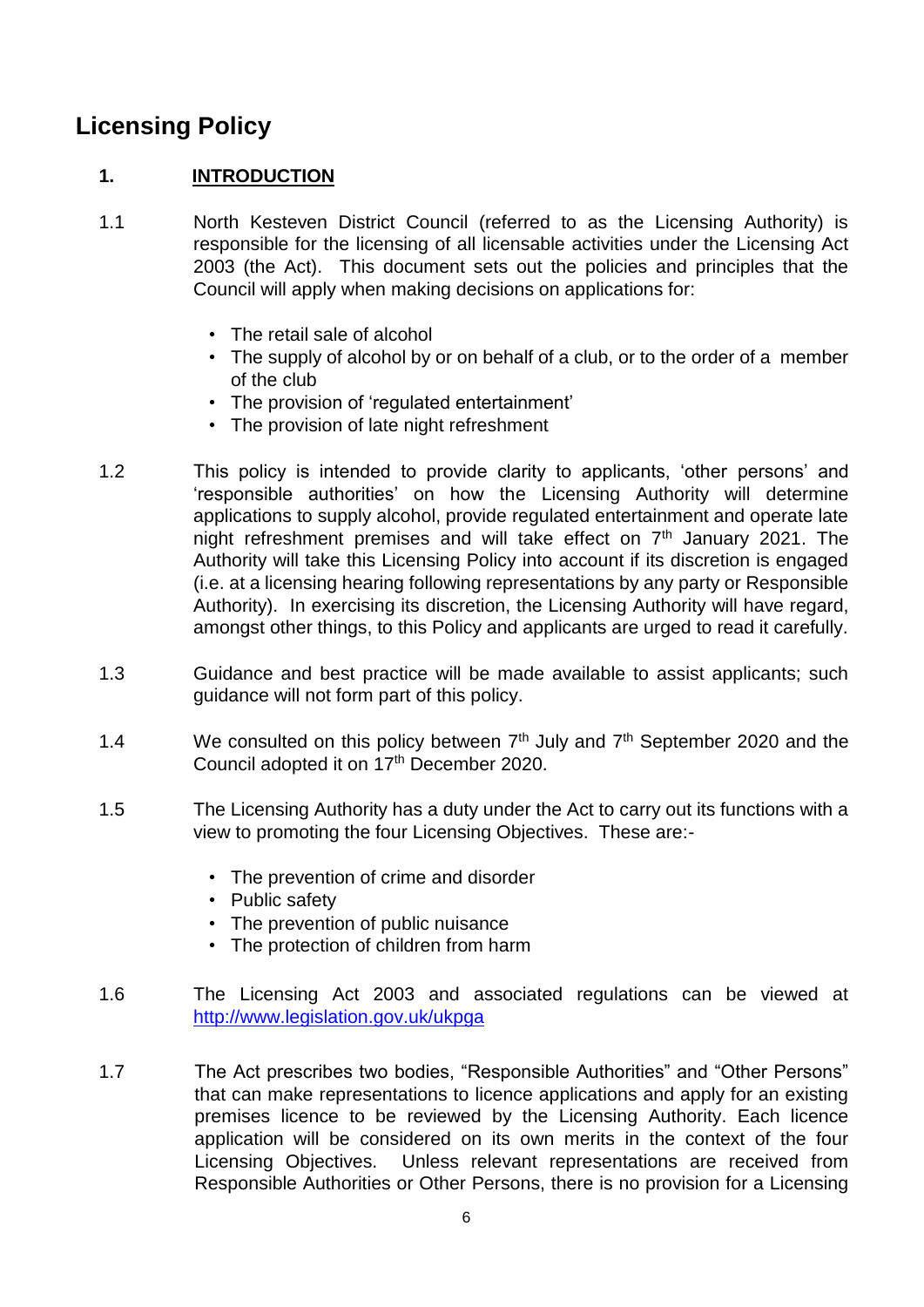Authority to impose conditions on a licence other than according to the voluntary steps, which the applicant proposes to make in their application. If no representations are made in respect of an application, the Authority is obliged to issue the licence on the terms sought.

- 1.8 "Other Persons" means any individual, body or business who is affected by the operation of licensed premises regardless of their geographical location. Although they may be in any geographical position, any representation they make must be relevant to one or more of the licensing objectives, provided that it is not considered to be frivolous or vexatious. Additionally, any application to review a premises licence must not be repetitious.
- 1.9 Any of these persons may act in their own right; they may also request that a representative make the representation to the Licensing Authority on their behalf. A representative may include a legal representative, a friend, a Member of Parliament, or a local ward or parish councillor who can all act in such a capacity.
- 1.10 This Licensing Authority will, however, look at the geographical location of the author of any representation or review application received and, where the author lives, or works, a significant distance from the premises subject of an application or review, this Authority will examine the content of the representation particularly closely. We would expect the author to explain in detail how, in relation to the licensing objectives, they would be affected by the application. The Licensing Authority will consider rejecting any representations, which do not include sufficient detail to outline any harm or disturbance or other impact, which may be caused, and duly inform the author of the reason.
- 1.11 It is recognised that the licensing function is only one means of securing the delivery of the above objectives and should not therefore be seen as solving all problems within the community. The Licensing Authority will therefore continue to work in partnership with its neighbouring authorities, the Police, local businesses and local people towards the promotion of the objectives as outlined.
- 1.12 In preparing this policy statement the Licensing Authority has consulted with the following:
	- Lincolnshire Police
	- Lincolnshire Fire and Rescue
	- The Director of Public Health
	- The body responsible for child protection
	- The Planning Authority
	- The Health and Safety authorities
	- Environmental Health
	- Trading Standards
	- Home Office Immigration Department (Alcohol Licensing Team)
	- Representatives of licence holders and club certificate holders
	- Local businesses and their representatives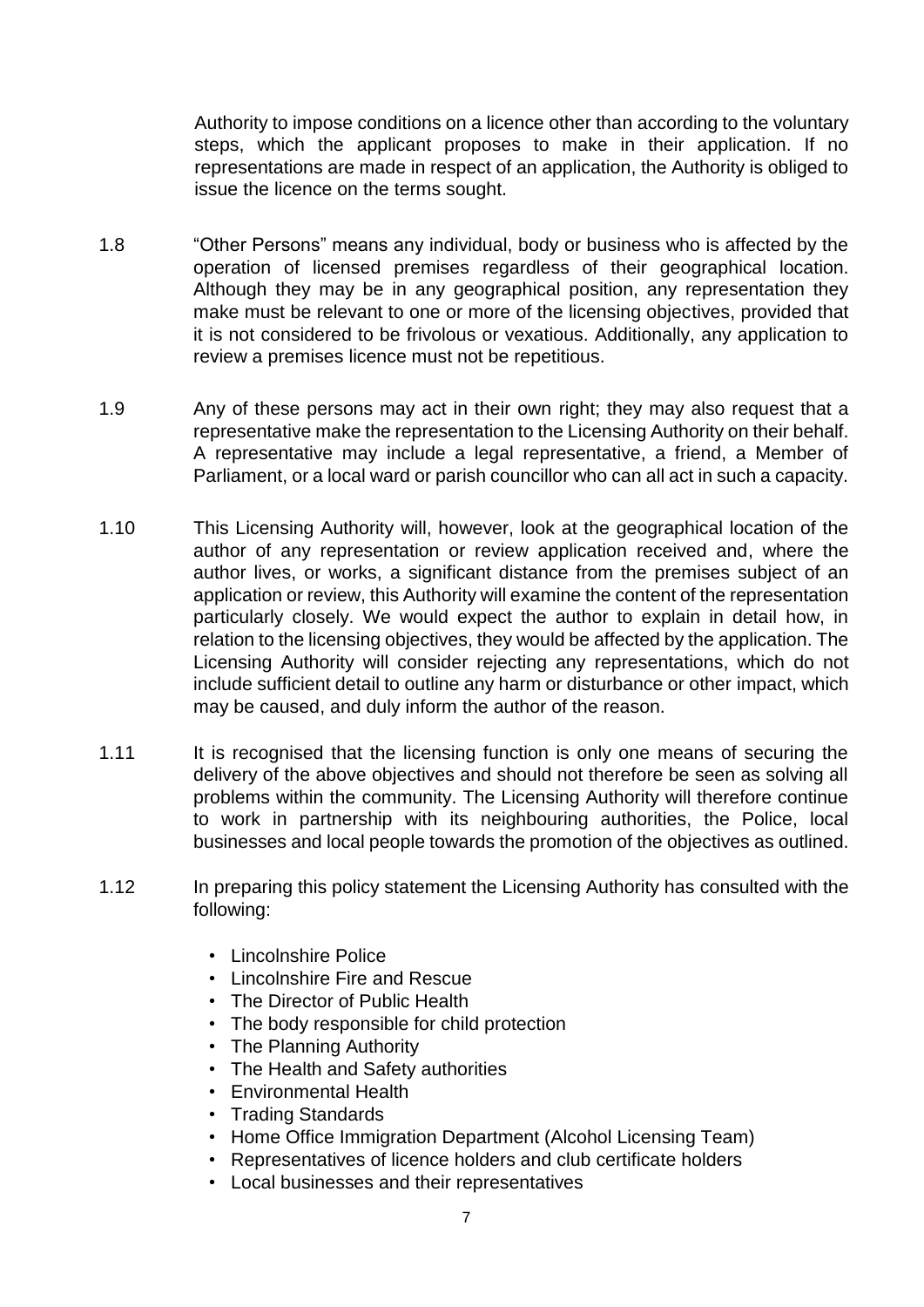- Local residents and their representatives
- Other bodies and persons that the Authority consider could contribute to this policy

From April 2017, The Home Office immigration Department was made a Responsible Authority and a specific Alcohol Licensing Team created. This was as a result of an amendment to the Licensing Act 2003 made by the Immigration Act 2016. This required persons making applications for certain types of licence to demonstrate that they have the entitlement to work in the UK.

- 1.13 Proper weight has been given to the views of all those consulted prior to this policy statement being agreed and taking effect on 7<sup>th</sup> January 2021.
- 1.14 The Licensing Authority is committed to the implementation and application of this policy in such a way that no applicant or other person is treated less favourably on the grounds of age, disability, gender reassignment, pregnancy and maternity, race, religion or belief, sex, and sexual orientation, nor is disadvantaged by the application of a rule, condition or requirement, which has a discriminatory effect which cannot be justified either in licensing terms or as a requirement of law.
- 1.15 The purpose of licensing is to regulate licensable activities on licensed premises, by qualifying clubs and at temporary events within the terms of the 2003 Act. Subject to the receipt of relevant representations from a Responsible Authority or Other Person, conditions may only be attached to licences, certificates and provisional statements following a hearing. The licensing process will focus on matters falling within the control of individual licence holders and others with relevant authorisations.
- 1.16 These conditions will relate to the premises and other places being used for licensable activities and the impact of those activities. In this regard, the Licensing Authority will primarily focus on the direct impact of the licensable activities on members of the public living, working or engaged in normal activity, regardless of their geographical proximity to the premises. Factors which may be taken into account in assessing the impact may include, but are not limited to:
	- The nature of the licensable activity
	- The time of day of the activity
	- Frequency of the activity
	- Nature of the locality
	- Type of structure used for the activity

In undertaking its licensing function, the Licensing Authority will have regard to other legislation, including, but not limited to the following:-

 Section 17 of the Crime and Disorder Act 1998: requires the Council to take all reasonable steps to reduce crime and disorder within the District.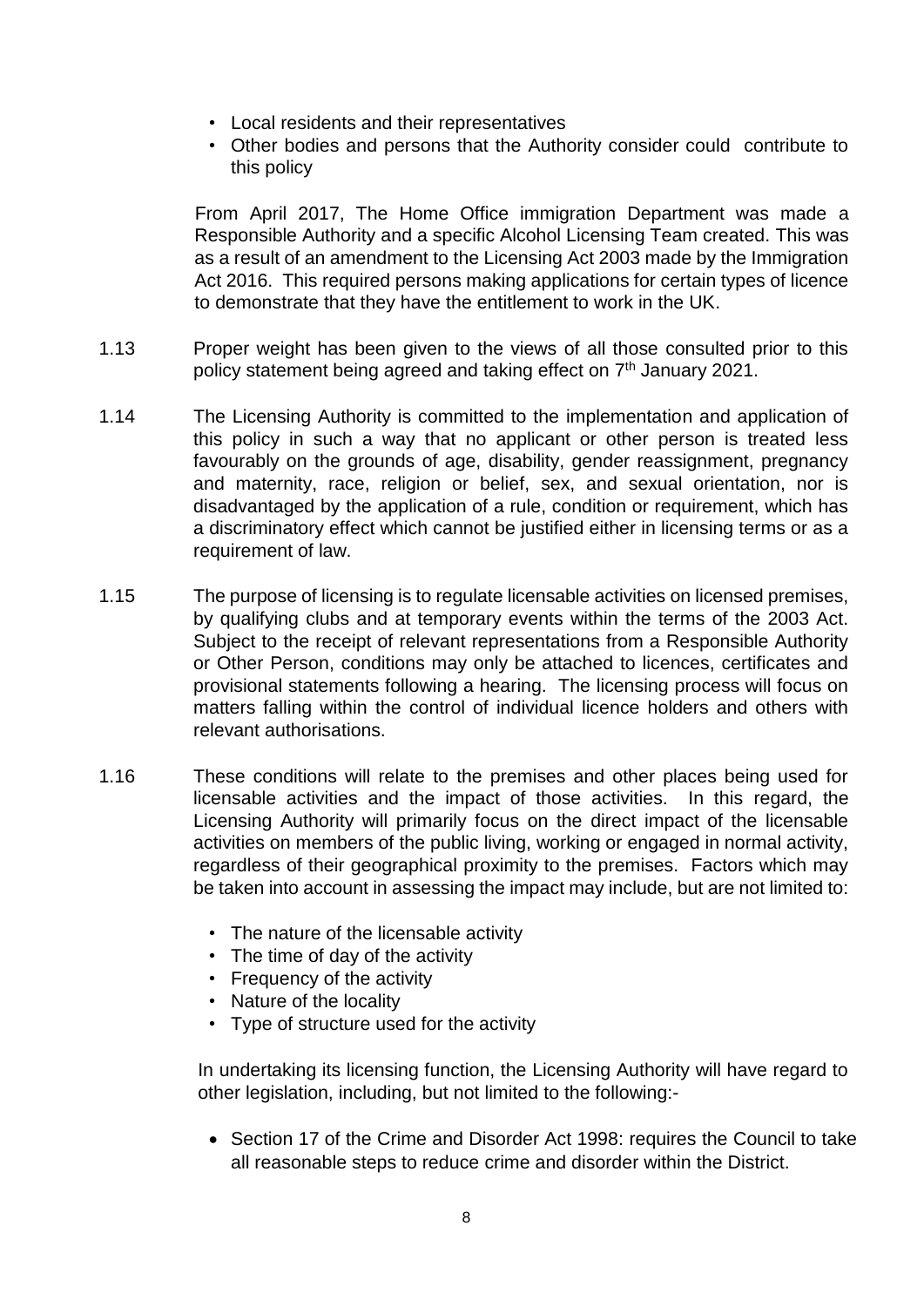- The Regulators' Compliance Code (set out under the Legislative and Regulatory Reform Act 2006) not to impede economic progress by the regulations we set out and to particularly consider the impact of regulations on small businesses; and
- The Provision of Services Regulations 2009 to ensure requirements are:
	- i. Non- discriminatory
	- ii. Justified by an overriding reason relating to the public interest
	- iii. Proportionate to that public interest objective
	- iv. Clear and unambiguous
	- v. Objective
	- vi. Made public in advance, and
	- vii. Transparent and accessible
- Human Rights Act 1998
- Violent Crime Reduction Act 2006
- Police and Crime Act 2009
- Police Reform and Social Responsibility Act 2011
- Live Music Act 2012
- Anti-Social Behaviour Crime and Policing Act 2014
- The Legislative Reform (Entertainment Licensing) Order 2014
- Deregulation Act 2015
- The Immigration Act 2016
- The Policing and Crime Act 2017
- 1.18 The Licensing Authority will seek to discharge its responsibilities identified by Central and Local Government strategies, so far as they impact on the objectives of the Licensing Act. Some examples of these strategies are:-
	- Government Action Plans for Tackling Alcohol Related Crime, Disorder and Nuisance;
	- "Safer clubbing"
	- Age Restricted Products and Services: a Code of Practice for Regulatory Delivery (BRDO 2014)
	- The Lincolnshire Alcohol and Drug Strategy
	- The Community Safety Strategy
	- The Children and Young People's plan for Lincolnshire
- 1.19 It should however be made clear that the licensing function is not to be seen as the primary mechanism for the general control of anti-social behaviour by individuals once they are beyond the direct control of the individual, club or business holding the licence, certificate or authorisation concerned.
- 1.20 Licensing law will always be part of a holistic approach to the management of the evening and night-time economy. Whilst there is a range of statutory powers available to deal with such behaviour, these powers may not always be sufficient to control negative impacts beyond the immediate vicinity of the premises. Therefore, the fact that such impact may occur may be a relevant factor in the consideration of certain licensing applications. This may lead in some cases to a refusal of the application or the imposition of conditions to meet the concern.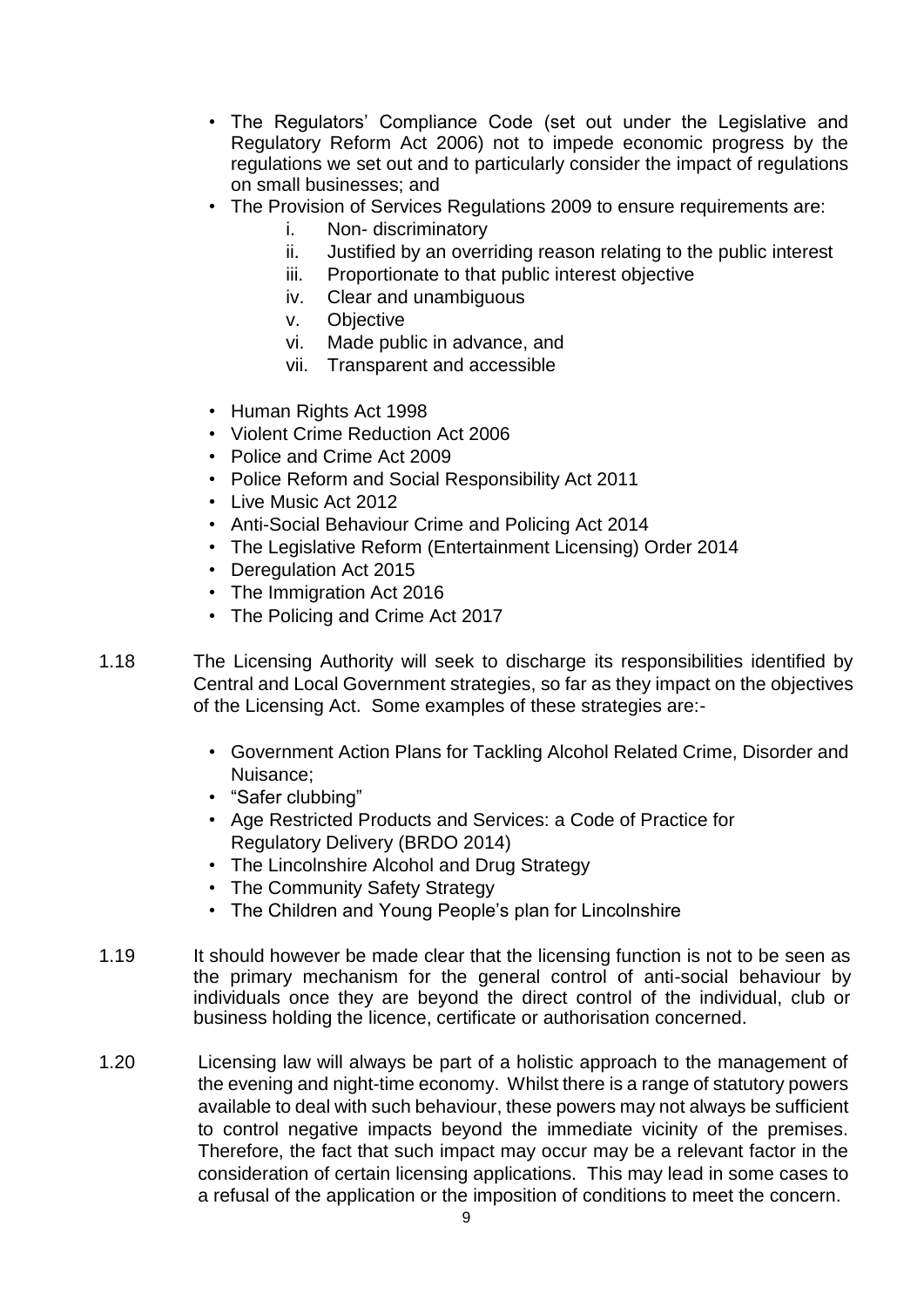## **2. INTEGRATION OF STRATEGIC OBJECTIVES AND THE AVOIDANCE OF DUPLICATION**

- 2.1 North Kesteven District Council is one of seven districts in Lincolnshire and covers an area of 92,244 hectares (356 square miles). The District is characterised by small settlements and large areas of arable farmland; 90% of land in the District is classified as agricultural. The District is a large, diverse, rural area, stretching from the Witham in the east almost to the Trent in the west and from the sparsely populated villages to the south of Sleaford to the more densely populated Lincoln fringe in the north. The principal sectors of the economy include food and agriculture, engineering, tourism and construction.
- 2.2 There are around 100 communities in the North Kesteven District. The population of the District is 115,230 (Office for National Statistics mid-year population estimate 2017). There are two towns with approximately 17,671 people in Sleaford and 13,884 in North Hykeham (Census 2011). Almost 40% of North Kesteven residents live in communities in the Lincoln "fringe", the area immediately surrounding Lincoln City (including North Hykeham) and about 15% live in Sleaford. Of the remaining 45%, about half live in 57 communities with fewer than 1,000 people and the other half live in communities, not in the Lincoln fringe, with more than 1,000 people. At the time of adopting this Policy (December 2020) the Licensing Authority was responsible for the following number of licences and permits:

| <b>Premises Licence With alcohol</b>   |                                  |  |
|----------------------------------------|----------------------------------|--|
| <b>Cinemas &amp; Theatres</b>          | 1                                |  |
| Hotels, B&Bs & Restaurants             | 38                               |  |
| <b>Others</b>                          | 15                               |  |
| Pubs, Clubs & Bars                     | 94                               |  |
| <b>Registered Members Clubs</b>        |                                  |  |
| Museum/Gallery/Tourism                 | 6                                |  |
| <b>Sports Clubs</b>                    | 10                               |  |
| Supermarkets, Shops & Off-licences     | 73                               |  |
| Takeaways                              | $\overline{2}$<br>$\overline{2}$ |  |
| Open air/Festival site                 |                                  |  |
| Village & Community Halls (fee paying) | 34                               |  |
| <b>Total</b>                           |                                  |  |
| <b>Premises Licence No Alcohol</b>     |                                  |  |
| School / Educational (fee exempt)      | 9                                |  |
| Village & Community Halls (fee exempt) | 24                               |  |
| <b>Public Open Space</b>               | $\overline{2}$                   |  |
| Takeaways                              | 8                                |  |
| <b>Sports Clubs</b>                    | 0                                |  |
| Other                                  |                                  |  |
| <b>Total</b>                           |                                  |  |
| <b>Personal Licence Holders</b>        |                                  |  |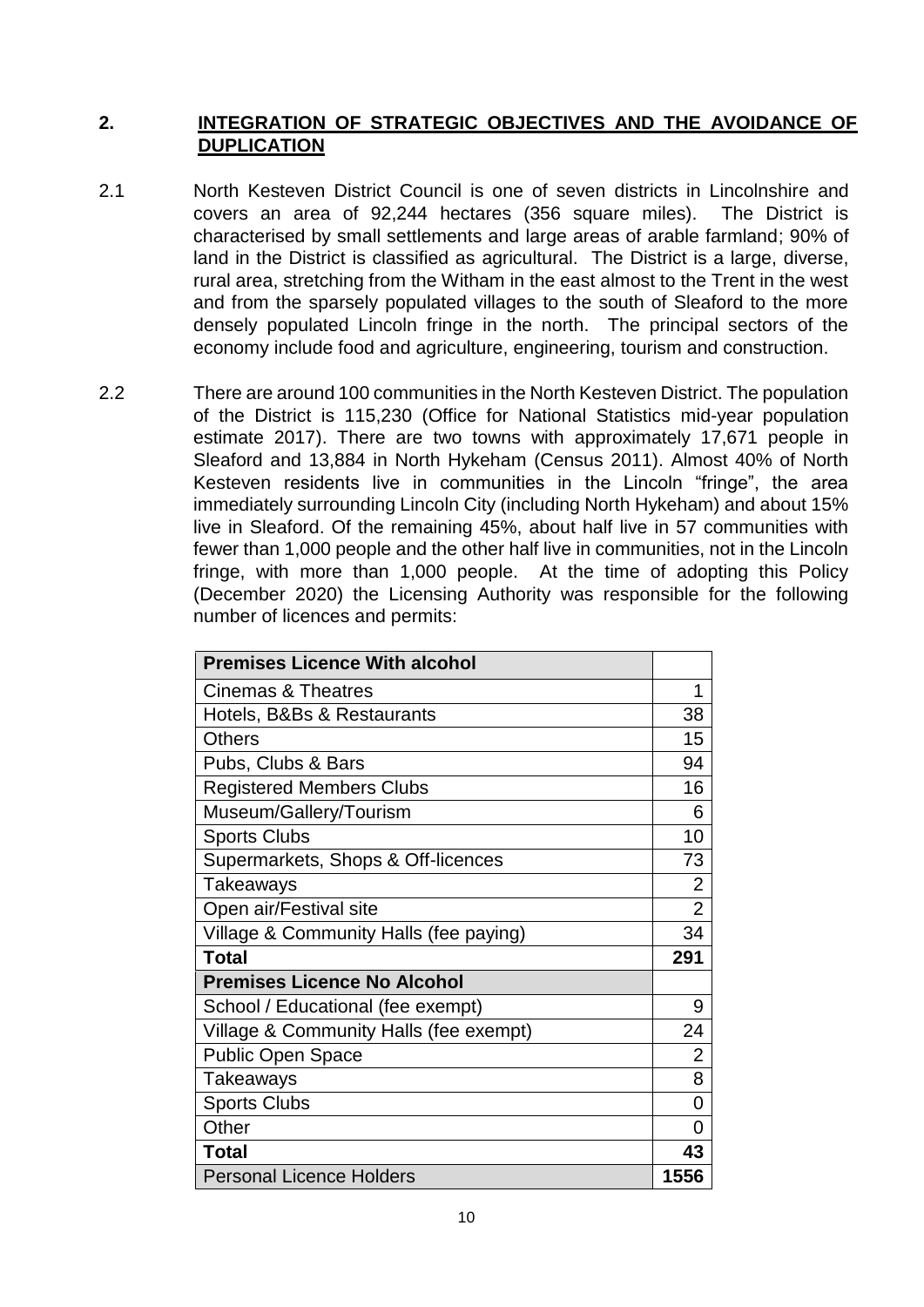- 2.3 The Council's overall vision is to be a District of flourishing communities. To work towards this vision, the Council has identified a series of Corporate Priorities:-
	- Our Communities To enhance the wellbeing, safety and health of all our Communities; inspiring and supporting a sustainable and flourishing future.
	- Our Council To aspire to be high performing, value-for-money, carbon conscious council, that embraces the challenges and opportunities of the future.
	- Our Economy To enable all of our communities to flourish from high quality employment growth and the opportunities of the Green Economy.
	- Our Environment To meet the challenge of climate change, delivering ambitions and creating opportunity across all our priorities.
	- Our Homes To deliver sustainable housing growth and pursue energy efficient development to meet the current and emerging needs of all our communities.

Further relevant strategic objectives are defined in the relevant Corporate Plans and Strategies for North Kesteven District Council. The proper integration of these strategic objectives and priorities with the four Licensing Objectives is key to the effective implementation of this policy.

- 2.4 In line with the Corporate Priorities we recognise that the licensing and compliance role of the Licensing Authority is important in promoting the wellbeing, safety, and health of the District's residents, visitors and business community, and promoting respect.
- 2.5 Licensed premises provide a key role as an employer, in regeneration, and in attracting people to the District. The efficient regulation of licensed premises plays an essential role in promoting a vibrant economy, enabling businesses to thrive and maximise contribution to the economy of the area.
- 2.6 By consulting widely prior to this policy statement being published, the Licensing Authority has endeavoured to secure proper integration with local crime prevention, planning, transport, tourism and cultural strategies.
- 2.7 There are a number of wider issues which may need to be given due consideration by the Licensing Authority in exercising its licensing function. The Licensing Authority's Alcohol and Entertainment Licensing Committee may therefore receive and may act upon reports on -
	- The needs of the local tourist economy
	- The cultural strategy for the area
	- The employment situation in the area and the need for new investment and employment where appropriate
	- The planning considerations which might affect licensed premises
	- The local transport arrangements
	- Crime and disorder and community safety issues
	- Any other reports considered appropriate to the licensing function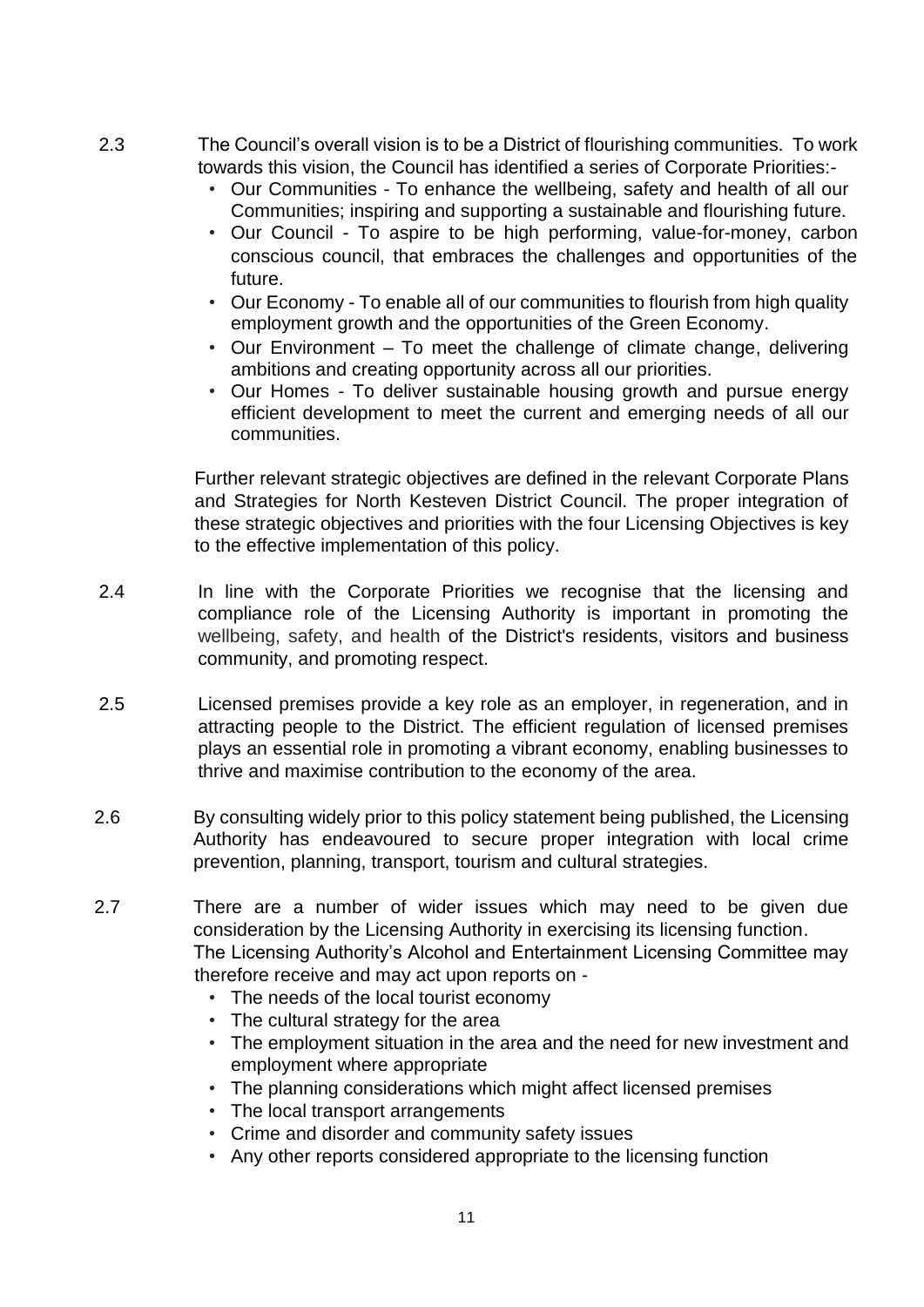- 2.8 The Licensing Authority recognises that licensing applications should not be seen as a re-run of the planning application process and that there should be a clear separation of the planning and licensing regimes to avoid duplication and inefficiency. To assist in this process the Alcohol and Entertainment Licensing Committee may provide regular reports to the Planning Committee on the situation regarding licensed premises in the District including the impact of alcohol related crime and disorder. There is no legal basis for the Licensing Authority to refuse a licence application because it does not have planning permission. Premises operating in breach of their planning permission will face investigation and possible enforcement action, in accordance with the Council's statutory duties as the Local Planning Authority.
- 2.9 Applicants are encouraged to make any necessary applications for planning permission before or at the same as they make an application for a licence. Furthermore, applicants are asked to ensure that:
	- The activity to be authorised by the premises licence or club premises certificate is a lawful planning use; and
	- The hours sought do not exceed those authorised by any planning permission
- 2.10 In reaching a decision on whether or not to grant a licence, when its discretion has been engaged following the making of relevant representations, the Licensing Authority may take account of any non-compliance with other statutory requirements brought to its attention, where these undermine the Licensing Objectives. Non-compliance with statutory requirements may be taken to indicate that the premises are unsuitable for the activities proposed, or that the management of the premises is not adequate to protect the public from harm or nuisance. Conditions (other than mandatory conditions and those in the applicant's operating schedule) may not be attached to a premises licence or club premises certificate unless the application has been subject of a relevant representation.
- 2.11 When as a condition of planning permission, a terminal hour has been set for the use of premises for commercial purposes and these hours are different to the licensing hours, the applicant must always observe the earlier closing time.
- 2.12 In order to avoid duplication with existing legislation and other regulatory regimes, the Licensing Authority will, as far as possible, not attach conditions to licences unless, after relevant representations, they are considered appropriate for the promotion of the Licensing Objectives. Conditions will generally be considered inappropriate if they are already adequately covered by other legislation. This Policy is not intended to duplicate existing legislation and regulatory regimes that already place obligations on employers and operators, for example the Regulatory Reform (Fire Safety) Order 2005 and the Health and Safety (First Aid) Regulations 1981.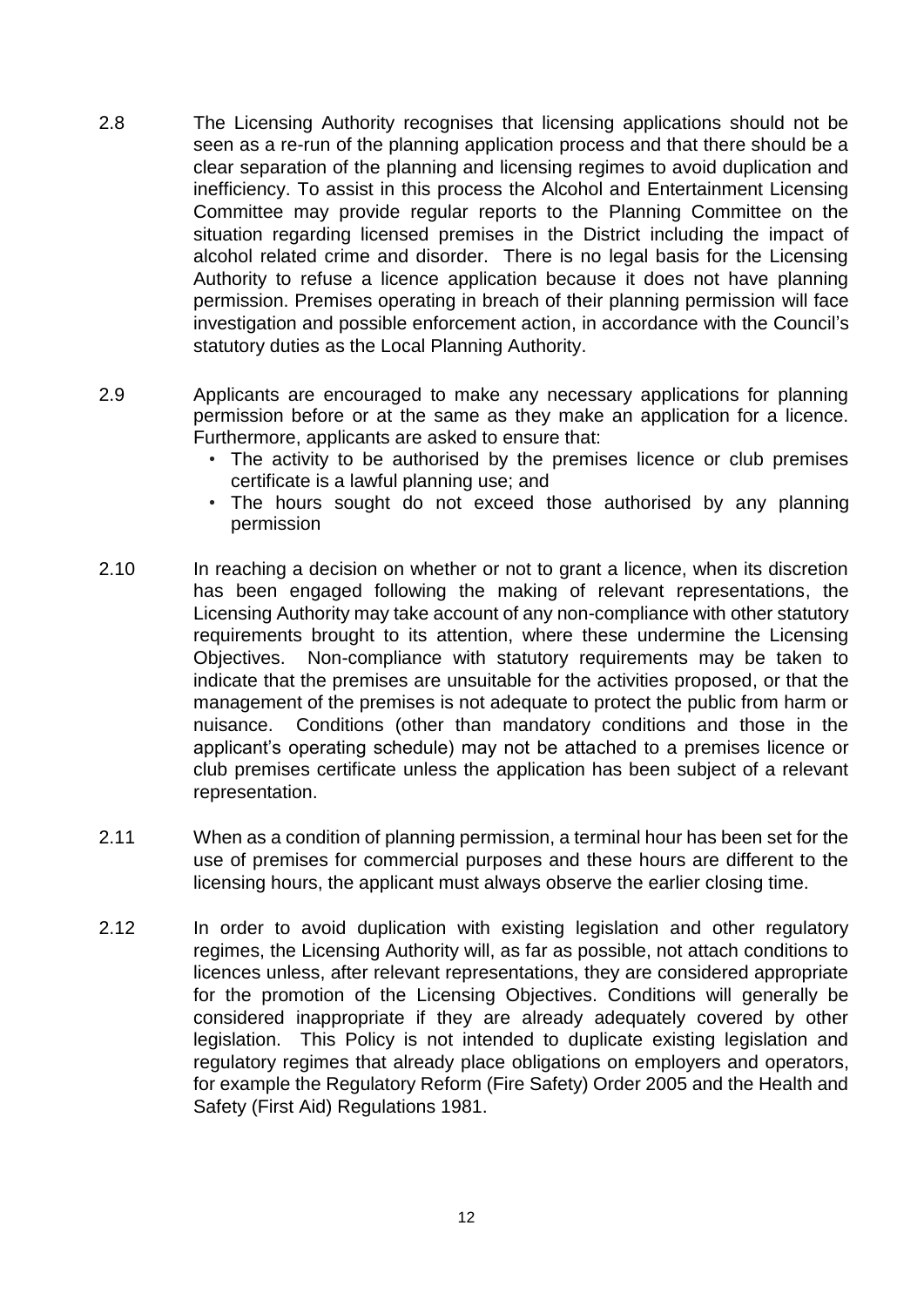## **3. THE LICENSING PROCESS**

- 3.1 The functions of the Licensing Authority under the Act may be exercised by the Alcohol and Entertainment Licensing Committee, by a Sub Committee or Officers acting under delegated authority.
- 3.2 Each application for licensing will be considered on its own merits, for example, free from the imposition of quotas on the number of licensed premises or generalised closing times. Each application will be considered in the context of the four Licensing Objectives. Nothing in this policy will undermine the right of any person to apply for a variety of permissions under the Act.
- 3.3 Individuals applying for a premises licence for the sale of alcohol or late night refreshment must be entitled to work in the UK. From 6 April 2017, Licensing Authorities must be satisfied that an individual who applies for a premises licence is entitled to work in the UK. This includes applications made by more than one individual applicant. Details of the documents that applicants can use to demonstrate such entitlement are available by visiting the relevant page on the NKDC website, or by contacting the Licensing Team. Applications from people who are unable to demonstrate their entitlement will be rejected.
- 3.4 In an effort to avoid unnecessary hearings, applicants are strongly advised to consult with the Responsible Authorities before submitting their applications. Applicants are advised to prepare risk assessments and from these formulate the positive proposals they consider appropriate to promote the licensing objectives and then consult with the Responsible Authorities. Failure to do so may lead to representations.
- 3.5 Applicants will be expected to submit an Operating Schedule to support their application for the grant, or major variation of, a Premises Licence or Club Premises Certificate. The Operating Schedule plays a major part in ensuring compliance with the Act, in particular showing how the four licensing objectives are to be achieved. The operating schedule forms part of the licence application the schedule will aid any Responsible Authority or other person to assess whether the steps to be taken to promote the licensing objectives are satisfactory. The schedule will form part of the conditions of the licence (if a licence is granted).

## 3.6 **Adult Entertainment – Operating Schedule**

3.6.1 The Licensing Authority expects all applicants to complete the 'Adult Entertainment' Box of the application form, which requires details of any adult entertainment or services, activities, other entertainment or matters ancillary to the use of the premises that may give rise to concern in respect of children. If there are to be no such entertainments, services, activities or other matters then the form should state that clearly. The Licensing Authority may return, for amendment, any application, which is incomplete in this material area. (See also paragraphs 8.1 – 8.6 - Adult Entertainment).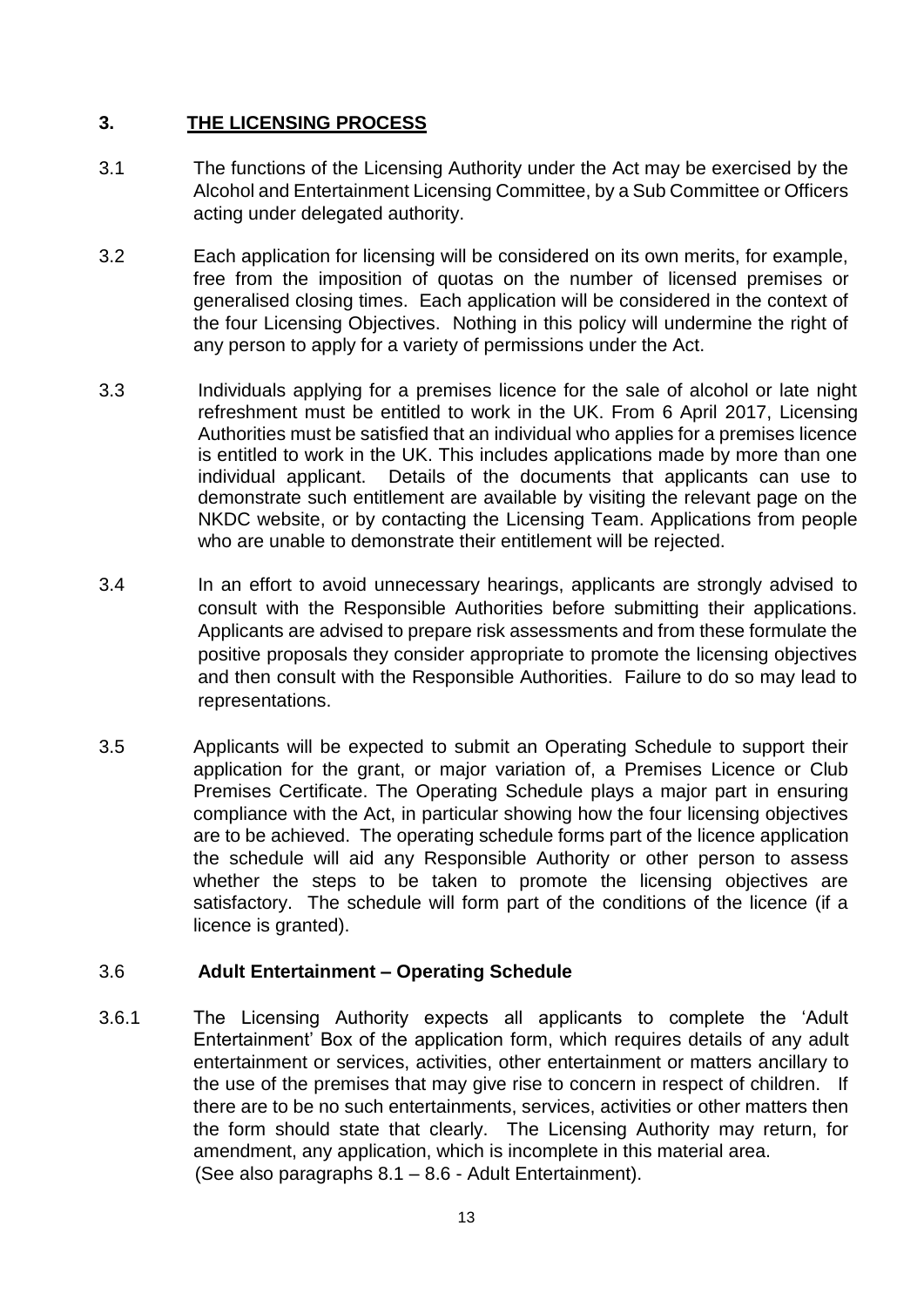- 3.6.2 Applicants should note that the Licensing Authority will attach a 'no adult entertainment' condition to licences when the application indicates that there will be no such entertainment provided.
- 3.6.3 In accordance with the Home Office Guidance to Licensing Authorities, this Authority expects all applicants to make enquiries about the specific area in which the licensed premises is, or is to be, situated. This includes, for example, the proximity to residential properties, areas where children congregate and any risk posed to the local area by the proposed licensable activities. Applicants will be expected to demonstrate this knowledge in their application and accompanying operating schedule.
- 3.7 Applications will be determined having regard to:
	- This Policy
	- The Licensing Act 2003 and subordinate legislation
	- Statutory Guidance issued under Section 182 of the Licensing Act 2003.
	- Any relevant representations received (provided they are not determined by the Authority to be frivolous or vexatious)
- 3.8 If an application for a premises licence, provisional statement or club premises certificate has been made lawfully and there have been no representations from Responsible Authorities or Other Persons, the Licensing Authority must grant the application, subject only to conditions that are consistent with the operating schedule, having been proposed by the applicant in the Operating Schedule. and relevant mandatory conditions prescribed in the 2003 Act itself.
- 3.9 The Licensing Authority may not therefore impose any conditions unless its discretion has been engaged following the making of relevant representations and it is satisfied as a result of a hearing (unless all parties agree a hearing is not necessary) that it is appropriate to impose conditions to promote one or more of the four licensing objectives. In exercising its discretion, the Licensing Authority will have regard, amongst other things, to this Policy and so applicants are urged to read this policy carefully.
- 3.10 Account will be taken of the need to encourage and promote all types of entertainment including live music, dancing and theatre for the wider cultural benefit of the community as a whole. The Licensing Authority is aware of the need to avoid measures, which deter live music, dancing and theatre and it will monitor the impact of licensing on regulated entertainment, particularly live music and dancing within the District. If representations are made concerning the potential for limited disturbance from these activities in a particular neighbourhood, the Licensing Authority's consideration will be balanced against the wider benefits to the community.
- 3.11 Failure to submit an application in the correct form will result in that application being returned. The Licensing Authority will endeavour to explain why the application is considered deficient and will invite the applicant to re-submit the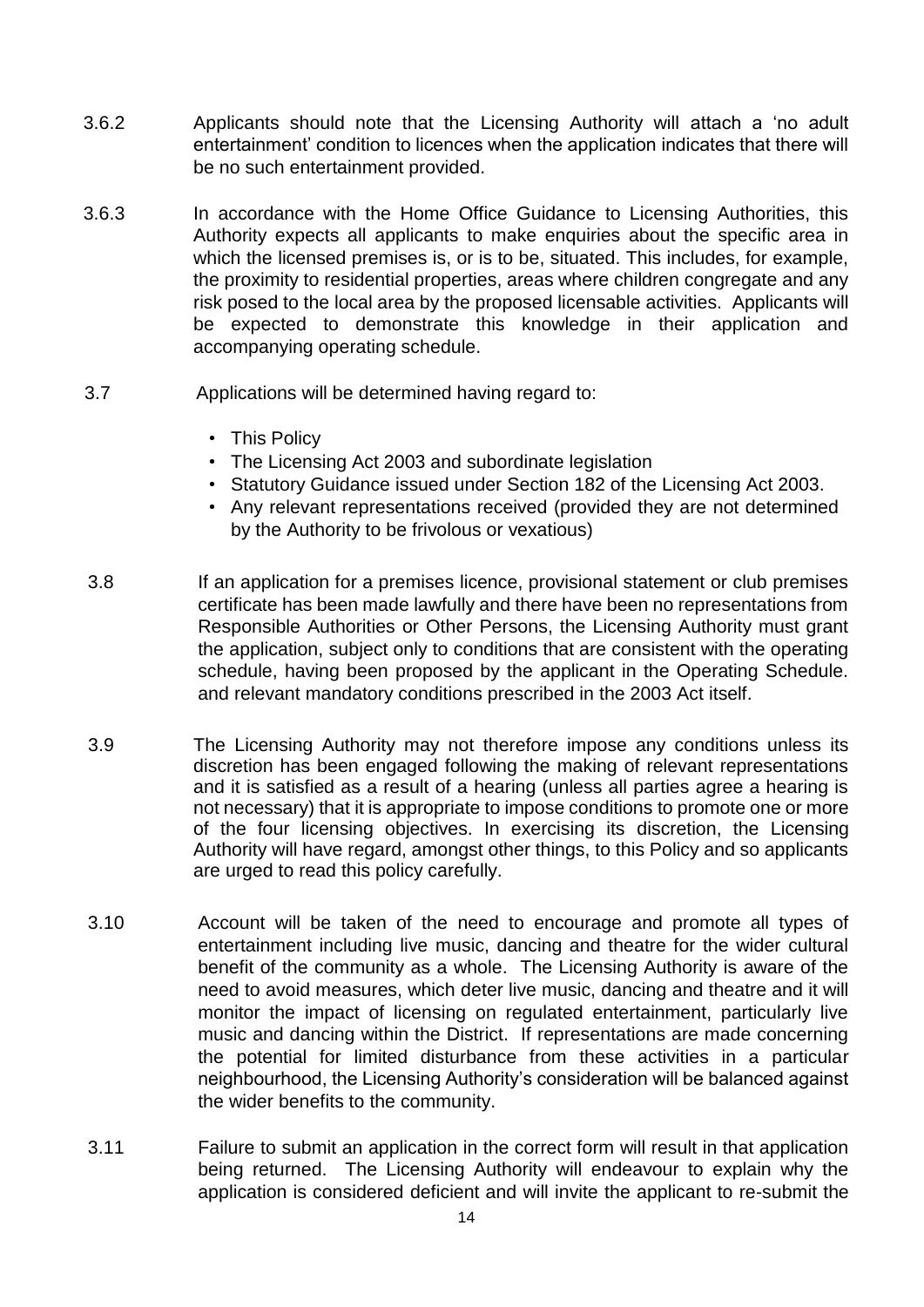application with all the required information. However, we will not return forms if they contain obvious and minor factual errors that can easily be amended. Applications for a premises licence or club premises certificate must be copied to each of the appropriate Responsible Authorities. It is the responsibility of the applicant to send the copies to the Responsible Authorities, unless the application has been properly made by means of an electronic application facility in which case it is the responsibility of the Licensing Authority to circulate the copies.

3.12 The Licensing Authority acknowledges that the views of vocal minorities should not be allowed to predominate over the general interest of the community.

## **4. LICENSING HOURS**

- 4.1 The Licensing Authority recognises that fixed closing times in certain areas could lead to peaks of disorder and disturbance on the streets when large numbers of people leave licensed premises at the same time. Licensing hours regarding the sale of alcohol may therefore be considered as an important factor in reducing friction at late night food outlets, taxi ranks and other sources of transport.
- 4.2 Under the Act there are no standard permitted hours for the sale of alcohol. Applicants are able to suggest in their operating schedules the hours they wish to be open for the sale of alcohol and to apply to vary their existing licences if they wish to sell alcohol beyond their current hours. However, whilst acknowledging the contents of paragraph 4.1 above, there is no general presumption in favour of lengthening licensing hours (in **any** area of the District) and the four licensing objectives will be paramount considerations at all times.
- 4.3 As far as the Licensing Authority's overall approach to licensing hours is concerned it is not intended that any form of zoning will be introduced. Experience in other areas shows that this can lead to the significant movement of people across boundaries in search of premises opening later. This movement can put greater pressure on town centres than is desirable, and can lead to increased disorder and nuisance. Applicants should note however that the Licensing Authority will give careful consideration to applications for premises situated in predominantly residential areas, where relevant representations have been received and the proposed hours of operation are likely to result in unreasonable noise disturbance between the hours of 11.00 p.m. and 7 a.m. In the absence of representations, the application must be granted.
- 4.4 Shops, stores and supermarkets will generally be permitted to sell alcohol for consumption off the premises during the normal hours they intend to open for shopping purposes. However, in the case of individual shops that are known to be a focus of disorder and disturbance then, subject to receiving valid, relevant representations, a limitation on licensing hours may be imposed.
- 4.5 The Licensing Authority will deal with the issue of licensing hours on the individual merits of each application. Applicants are reminded that large parts of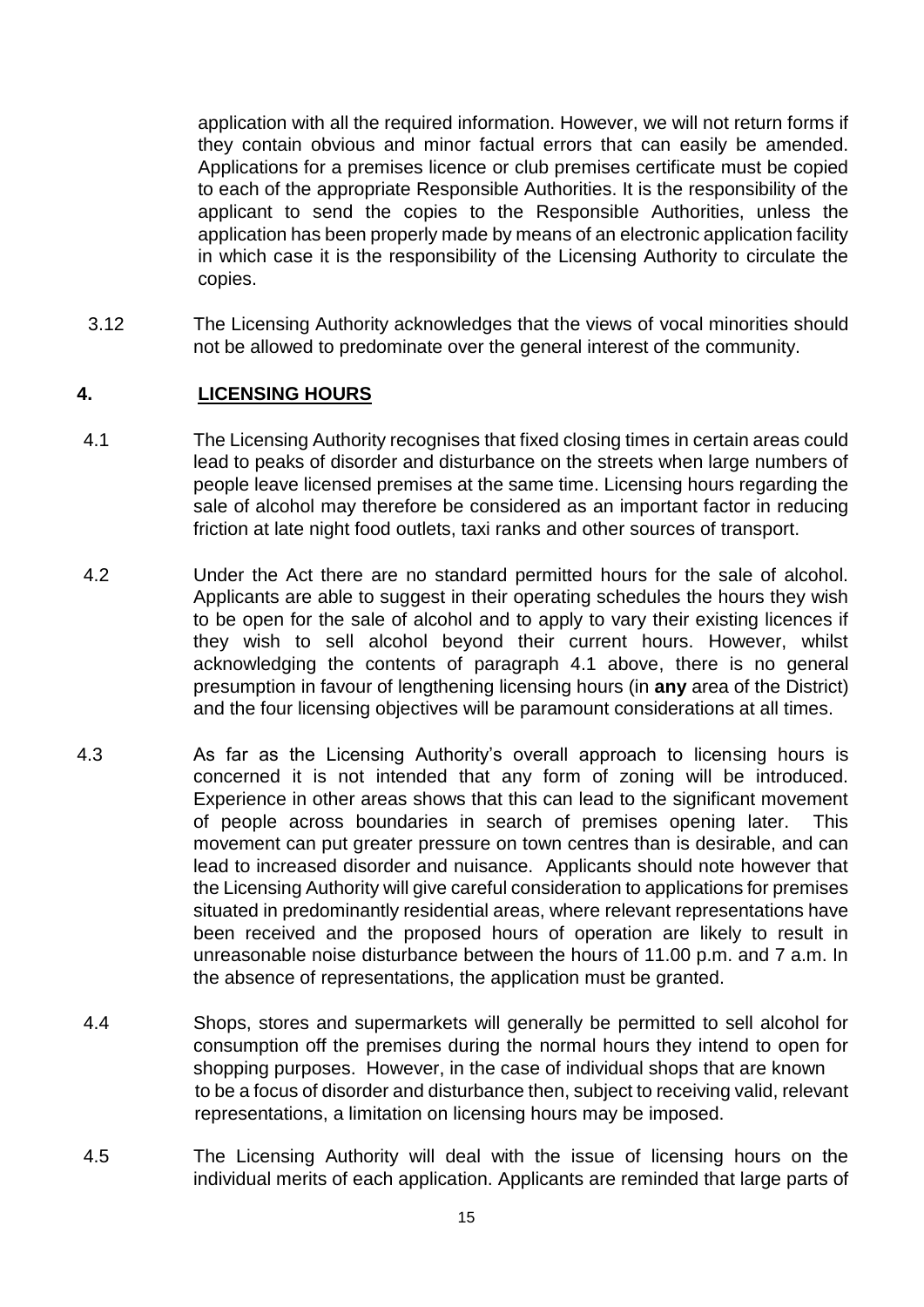the North Kesteven District are very sensitive to the impact of licensable activities because they are either residential in character or lie within rural communities. When issuing a licence, stricter conditions with regard to noise control and/or limitations to opening hours may be imposed in the case of premises, which are situated in largely residential areas and have been subject of relevant representations.

#### **5. LICENSING OBJECTIVES**

#### **5.1. General**

- 5.1.1 Each of the four licensing objectives is of equal importance. The Licensing Authority considers the effective and responsible management of the premises and the instruction, training and supervision of staff and the adoption of best practice to be amongst the most essential control measures for the achievement of the licensing objectives. For this reason, these elements should be specifically considered and addressed within an applicant's operating schedule.
- 5.1.2 As set out in paragraphs 3.3 of this Policy the Licensing Authority recommends that applicants carry out their own risk assessments in relation to the four licensing objectives in order to assist them in deciding what steps are to be taken in order to meet these objectives.
- 5.1.3 The Licensing Authority reminds applicants of the requirement for them to demonstrate a detailed knowledge of the local area in which their premises is, or is to be located (paragraph 3.6 of this Policy). This knowledge should be translated into the content of their risk assessments.

#### **5.2 Prevention of Crime and Disorder**

- 5.2.1 The Licensing Authority will carry out its licensing functions with a view to promoting the prevention of crime and disorder and will seek to ensure that licensees take measures to regulate the behaviour of persons whilst on their premises, or in the immediate vicinity of the premises.
- 5.2.2 In addition to the requirement for the Council to promote this licensing objective, it also has a duty under Section 17 of the Crime and Disorder Act 1998 to exercise its functions with due regard to the likely effect of the exercise of those functions on, and do all it reasonably can to prevent, crime and disorder in the District.
- 5.2.3 The Licensing Authority will expect applicants to include in their operating schedules the steps they propose to take to reduce/deter crime and disorder. These steps will vary from premises to premises and according to the type of licensable activities that are to be carried on.
- 5.2.4 Examples of measures the Council would expect applicants to consider and address in their operating schedule include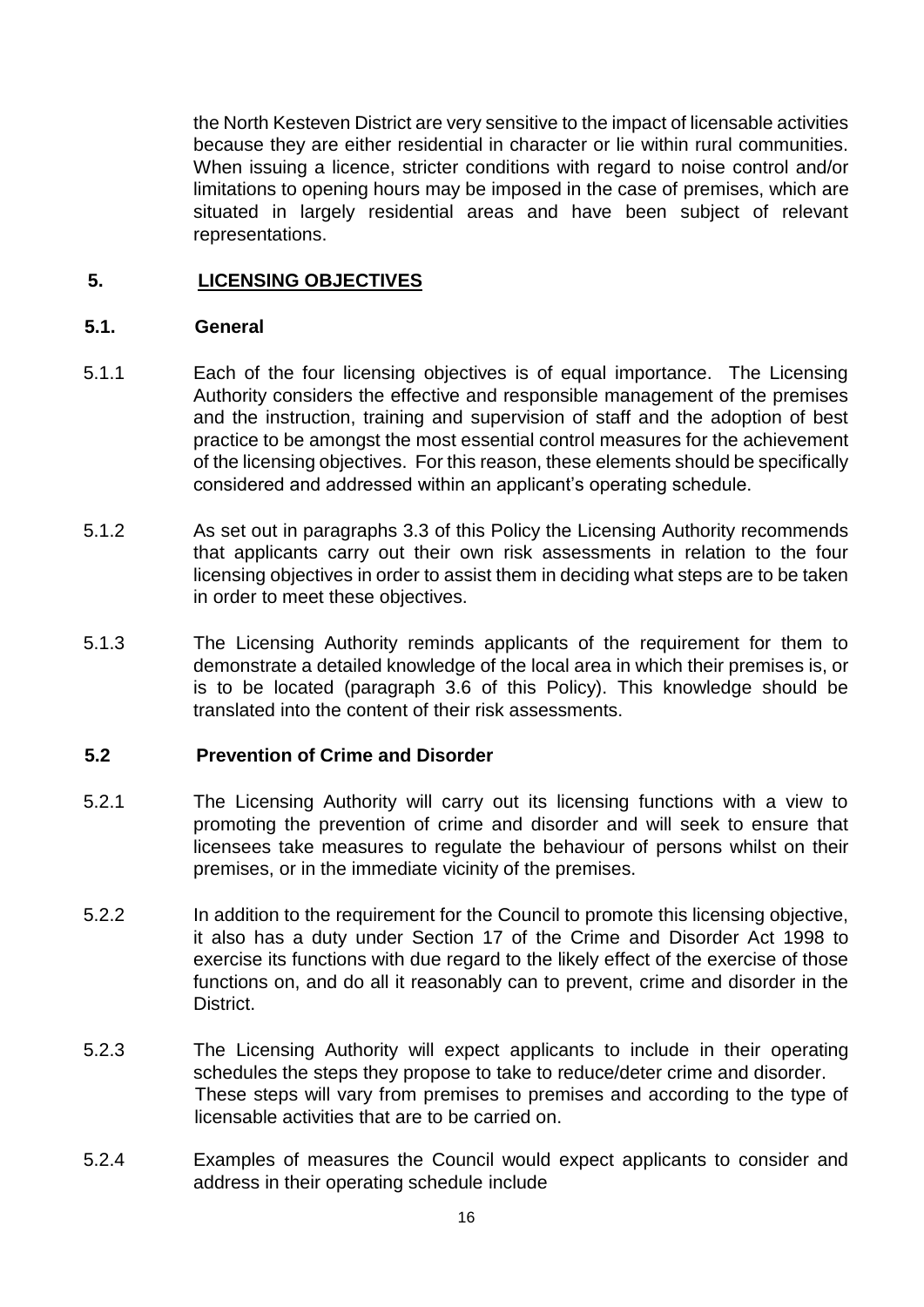- Membership of the local Pub Watch Scheme or similar organisation
- Procedures for risk assessment of alcohol promotions such as 'happy hours'
- The use and numbers of SIA licensed door supervisors. (Note all security operatives at licensed premises must be licensed by the SIA and if a Licensee directly employs security operatives he/she must be licensed by the SIA as a supervisor/manager.)
- Physical security features e.g. use of toughened or plastic drinking glasses\*
- Amount of seating and room divisions to be provided to reduce high volume vertical drinking
- Training given to staff in crime prevention measures
- Measures agreed with the Police to reduce crime and disorder
- Measures to prevent the use or supply of illegal drugs
- Search procedures
- Provision of CCTV (including recording facilities)
- Participation in the use of the radio network scheme
- Formulation of a dispersal policy

\*The Licensing Authority believes that a risk-based, rather than blanket, approach to requiring licensed premises to use safer alternatives is the best way to tackle the problem of glass-related injuries.

- 5.2.5 The times during which door supervisors are employed and the number considered necessary is a matter for the premises licence holder and Designated Premises Supervisor to address when promoting the four licensing objectives. However, licence holders, or Designated Premises Supervisors should consider employing door supervisors in the following circumstances:
	- Where alcohol is sold after 11.00pm
	- Where dancing is provided as part of the licensed activities
	- At premises where the maximum occupancy figure is anticipated, and
	- At premises providing entertainment carrying a special risk

Special risk events could include adult entertainment, boxing or other similar events or a demonstration of hypnotism.

#### **5.3 Public Safety**

- 5.3.1 The Licensing Authority will carry out its licensing functions with a view to promoting public safety and will seek to ensure that licensees take measures to protect the safety of performers and persons attending licensable activities. The risk to public safety will vary according to the type of premises and the activities carried out.
- 5.3.2 The Licensing Authority will expect the applicants to include in their operating schedules the steps they propose to take to promote public safety.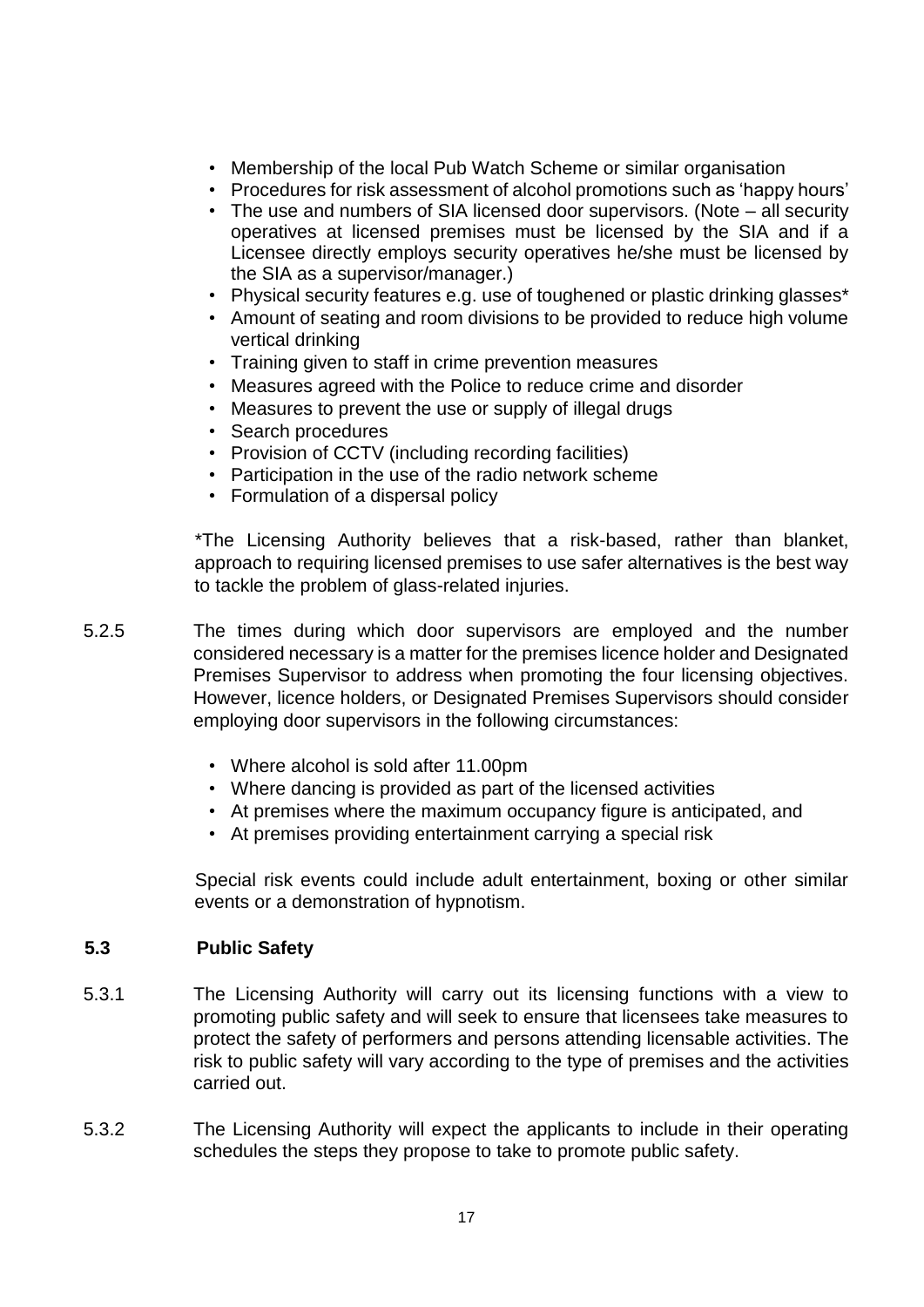- 5.3.3 Where applicable, the Licensing Authority will expect applicants to address the following matters in their operating schedules:
	- Use of equipment
	- Levels of door supervision
	- Measures to prevent the supply and use of illegal drugs
	- Free availability of clean drinking water
	- Physical safety features e.g. use of toughened glass (see note at paragraph 5.2.4 regarding toughened glass and plastic)
	- Fire evacuation procedures
- 5.3.4. Applicants will also be expected to show that they have undertaken full risk assessments of the premises.
- 5.3.5 The Licensing Authority expects applicants applying for permissions to stage events which would attract large numbers of people and/or have an impact on the road network to have consulted with those authorities concerned with public safety and in particular the Lincolnshire Event Safety Advisory Group and the Lincolnshire County Council Highways department. N.B. also see paragraph 11.2 Music and Large Scale Events'.

## **5.4 Prevention of Public Nuisance**

- 5.4.1 Licensed premises have a significant potential to adversely impact on communities through public nuisances that arise from their operation. The Council wishes to maintain and protect the amenity of residents and other businesses from the potential consequence of the operation of licensed premises whilst recognising the valuable cultural, social and business importance that such premises provide.
- 5.4.2 The Licensing Authority intends to interpret "public nuisance" in its widest sense and takes it to include such issues as noise, light, odour, litter and antisocial behaviour, where these matters impact on those living, working or otherwise engaged in normal activity in an area.
- 5.4.3 Applicants will be expected to demonstrate in their operating schedule that suitable and sufficient measures have been identified and will be implemented and maintained to prevent public nuisance, relevant to the individual style and characteristics of their premises and events.
- 5.4.4. When addressing the issue of prevention of public nuisance, the applicant must demonstrate that those factors that impact on the likelihood of public nuisance have been considered. These may include:
	- The location of premises and proximity to residential and other noise sensitive premises such as hospitals, hospices and places of worship
	- The hours of opening, particularly between 2300 and 0700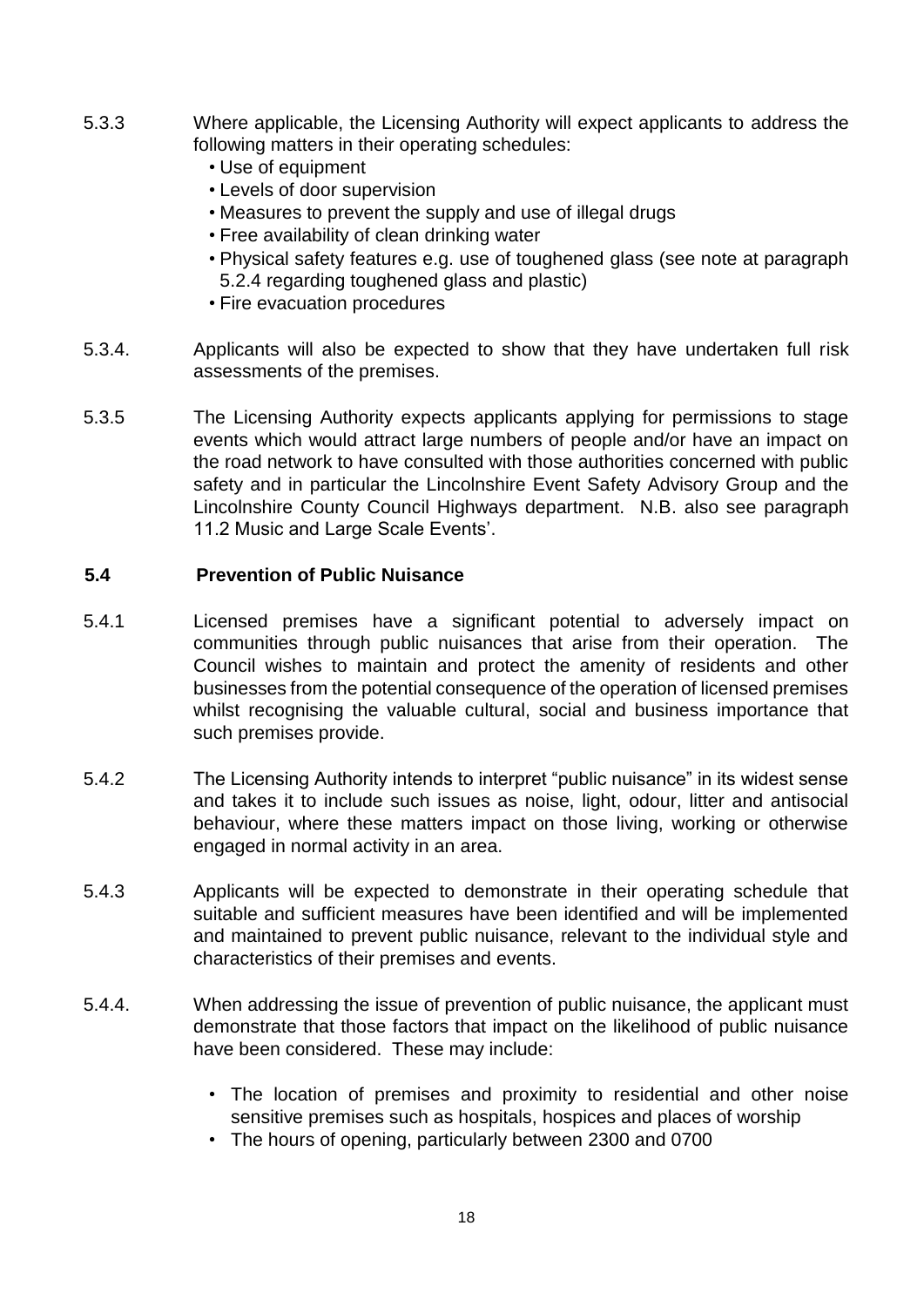- The nature of the activities to be provided, including whether those activities are of a temporary or permanent nature and whether they are to be held inside or outside the premises
- The design and layout of the premises and in particular the presence of noise limiting features
- The occupancy capacity of the premises
- The availability of public transport
- A 'wind down period' between the end of the licensable activities and the closure of the premises
- A last admission time
- The formulation of a dispersal policy
- Provision of suitable CCTV (including recording facilities)

The following examples of control measures are given to assist applicants who may need to take account of them in their operating schedule, having regard to their particular type of premises and/or activities:

- Effective and responsible management of premises
- Appropriate instruction, training and supervision of those employed or engaged to prevent incidents of public nuisance e.g. to ensure customers leave quietly
- Control of operating hours for all or parts (e.g. garden areas) of the premises, including such matters as deliveries
- Adoption of best practice guidance (e.g. Good practice Guide on the Control of Noise from Pubs and Clubs, produced by Institute of Acoustics. The British Beer and Pub Association guidance for members on managing noise)
- Installation of soundproofing, air conditioning, acoustic lobbies and sound limitation devices
- Management of people, including staff and traffic (and resulting queues) arriving and leaving premises
- Liaison with public transport providers
- Siting of external lighting, including security lighting
- Management arrangements for collection and disposal of litter
- Effective ventilation systems to prevent nuisance from odour
- Undertaking noise impact assessments

#### **5.5 Protection of Children from Harm**

- 5.5.1 The Licensing Authority recognises the Lincolnshire Safeguarding Children Partnership to be the competent authority to advise on matters relating to the protection of children from harm. Applicants for premises licences or club premises certificates are required to copy their applications to the Lincolnshire Safeguarding Children Partnership who act in their capacity as a Responsible Authority under the Act.
- 5.5.2 The protection of children from harm includes the protection of children from moral, psychological and physical harm. This includes not only protecting them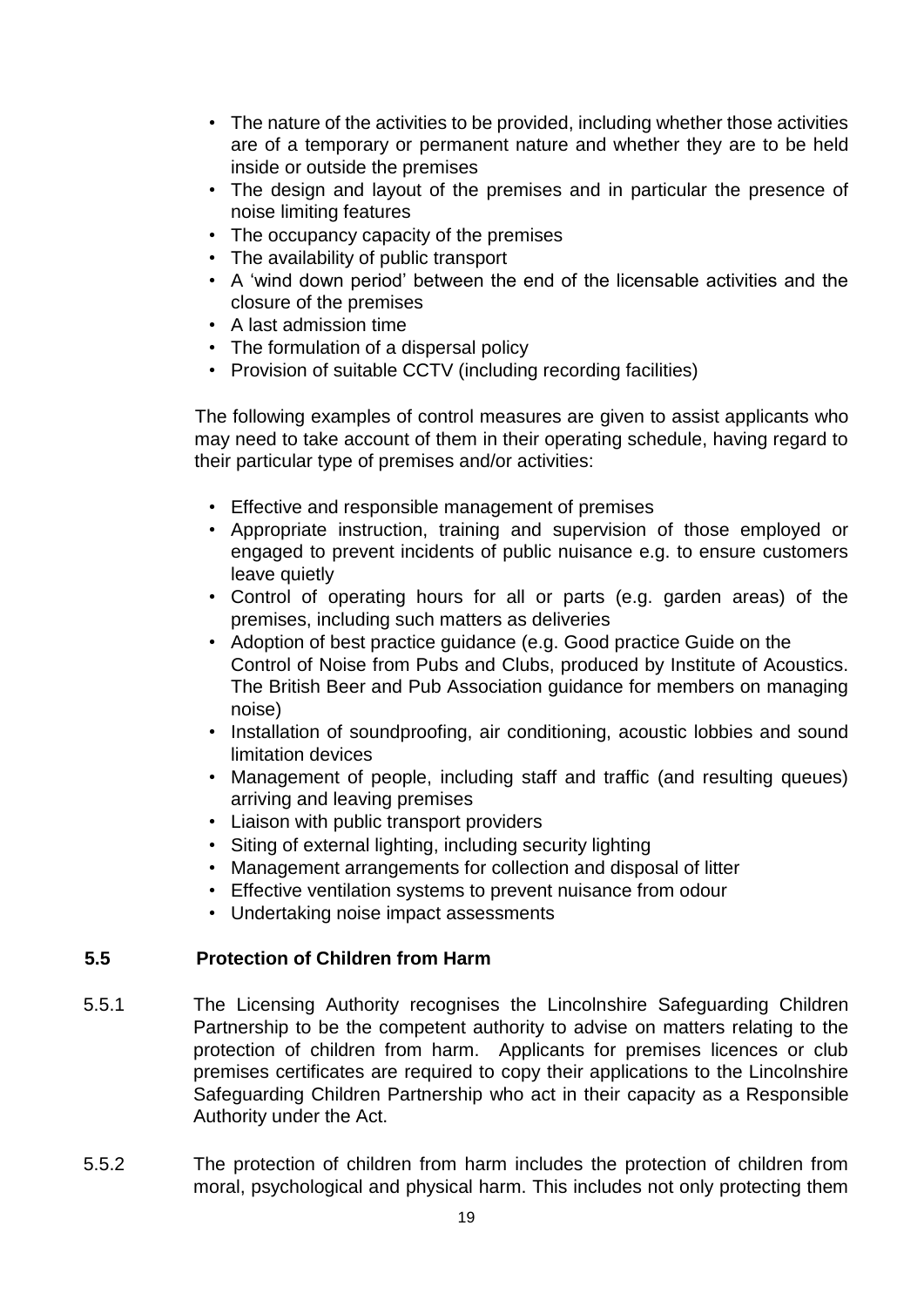from the harms associated directly with alcohol consumption but also wider harms such as exposure to strong language and sexual expletives (for example, in the context of exposure to certain films or adult entertainment). The Licensing Authority is especially mindful that it must always consider the need to protect children from sexual exploitation.

- 5.5.3 The general relaxation in the Act giving accompanied children greater access to licensed premises is a positive step, aimed at bringing about a social change in family friendly leisure. This relaxation places additional responsibilities upon licence holders but the Authority acknowledges that parents and other adults accompanying children also have responsibilities.
- 5.5.4 The Licensing Authority recognises the great variety of premises for which licences may be sought. These will include theatres, cinemas, restaurants, pubs, nightclubs, cafes, takeaways, community halls and schools. Except as prohibited by law, access by children to all types of premises will not be limited in any way unless it is considered appropriate to do so to protect them from harm. In all other cases, it will be a matter for the discretion of the licensee.
- 5.5.5 When deciding whether to limit access to children or not, when its discretion has been engaged by means of a relevant representation, the Licensing Authority will judge each application on its own merits but will give strong consideration to restricting the access of children to premises where:
	- adult entertainment is provided;
	- a member, or members, of the current management have been convicted for serving alcohol to minors or the premises have a reputation for allowing underage drinking;
	- it is known that unaccompanied children have been allowed access;
	- there is a known association with drug taking or dealing;
	- the premises are used exclusively or primarily for the sale of alcohol for consumption on the premises; or
	- where there is a strong element of gambling on the premises
- 5.5.6 It is possible that activities such as adult entertainment may take place at certain times on premises but not at other times. Whilst it is not possible to give an exhaustive list of what amounts to entertainment, or services of an adult or sexual nature, the Licensing Authority considers that such entertainment would include topless bar staff, striptease, lap, table or pole dancing, performances involving feigned violence or horrific incidents, feigned or actual sexual acts or fetishism, or entertainment involving strong and offensive language.
- 5.5.7 Applicants must be clear in their operating schedules about the activities and times at which the events would take place to help determine when it is not appropriate for children to enter the premises. Consideration should also be given to the proximity of premises to schools and youth clubs so that applicants take appropriate steps to ensure that advertising relating to their premises, or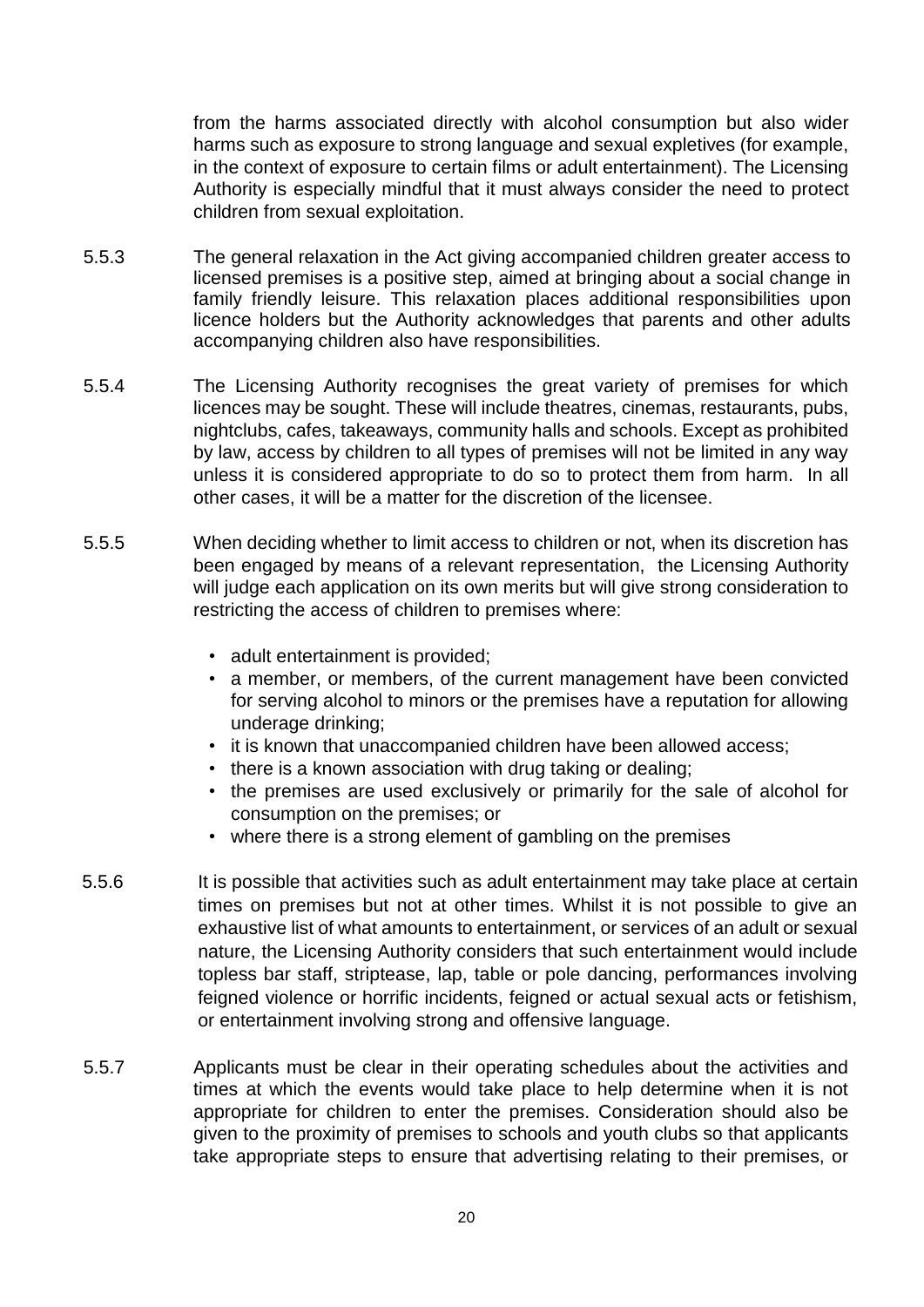relating to events at their premises, is not displayed at a time when children are likely to be near the premises.

- 5.5.8 The Licensing Authority expects applicants, when preparing an operating schedule or club operating schedule, to clearly set out the steps they will be taking to protect children from harm when on the premises. In particular, the Authority expects to see that suitable and sufficient measures have been identified and details of how they will be implemented and maintained to protect children from harm. Such measures will be directly relevant to the individual style and characteristics of each premises or event.
- 5.5.9 In the case of premises, which are used for film exhibitions, the Licensing Authority will impose the mandatory conditions restricting access only to those who meet the required age limit in line with any certificate granted by the British Board of Film Classification or, in specific cases, a certificate given to the film by the Licensing Authority itself.
- 5.5.10 Where a large number of children are likely to be present on any licensed premises, the applicant will be required to include within their Operating Schedule the steps they will take to protect children from harm whilst on the premises. The Licensing Authority will expect the presence of an appropriate number of adult staff (being over 18 years of age) to ensure the children's protection from harm.
- 5.5.11 The Licensing Authority considers that adult staff supervising children should be subject to a criminal record check with the Disclosure and Barring Service to enhanced level. It is the responsibility of the premises licence holder to ensure such checks are completed and that persons are suitable to supervise children.

The options available for limiting access by children would include –

- restrictions on the hours when children may be present;
- restrictions or exclusions by age when particular specified activities are taking place;
- restrictions on the parts of premises to which children might be given access;
- age limitations (below 18);
- requirements for accompanying adults (including for example, a combination of requirements which provide that children under a particular age must be accompanied by an adult); and
- full exclusion of those people under 18 years of age from the premises when any licensable activities are taking place
- 5.5.12 The Licensing Authority will not impose any condition that specifically requires access for children to be provided at any premises. Where no restriction or limitation is imposed, the issue of access will remain a matter for the discretion of the individual licensee or club.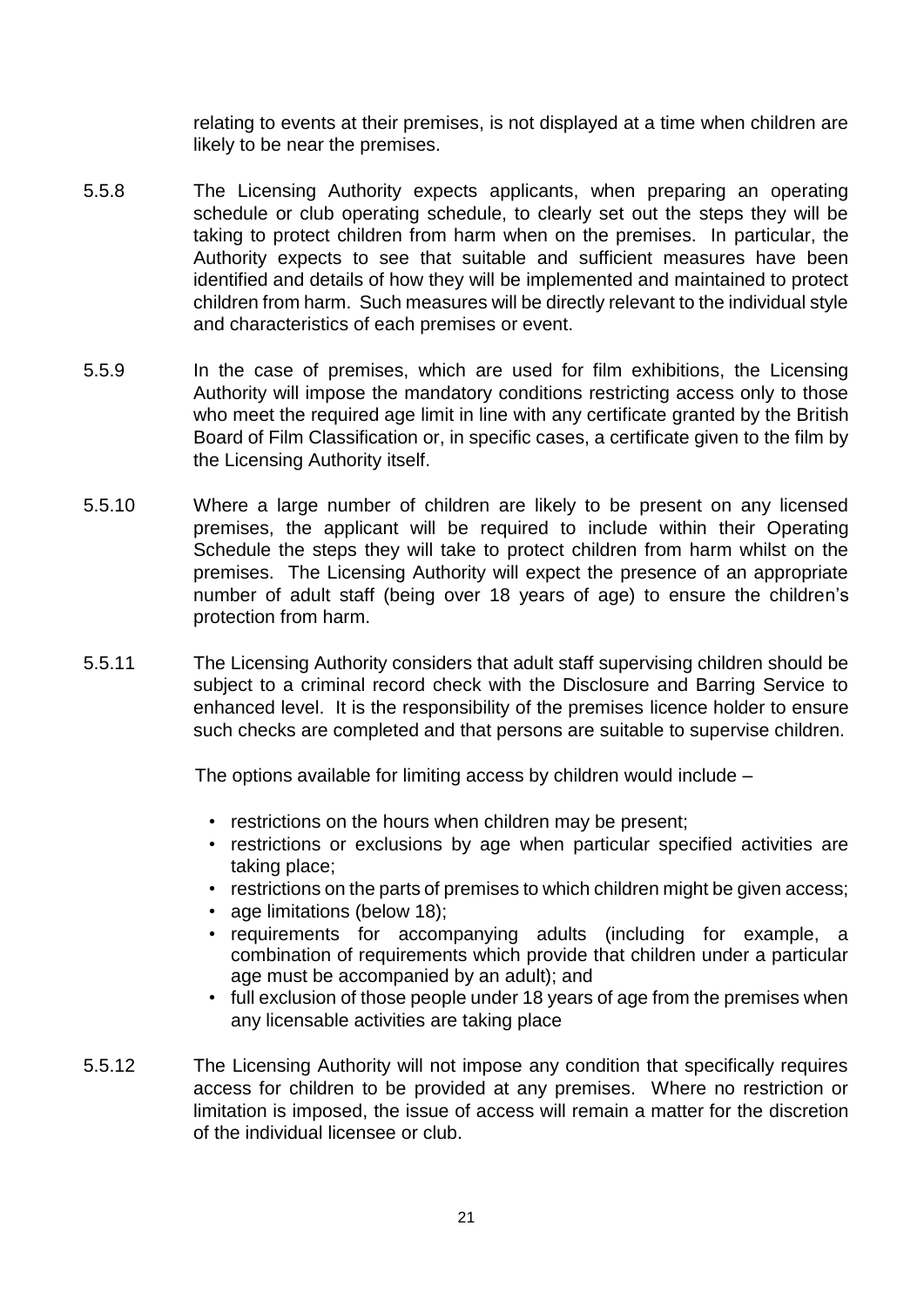- 5.5.13 In respect of premises licensed for the sale of alcohol, The Portman Group Code of Practice on The Naming, Packaging and Promotion of Alcoholic Drinks, along with their Code of Practice on Alcohol Sponsorship is commended.
- 5.5.14 The sale or supply of alcohol and other age-restricted products to children and young persons under the relevant age is a criminal offence, often resulting in harm to the children and young persons concerned and disturbance and nuisance to local residents and businesses. The Licensing Authority will therefore expect licensed premises to have adequate controls in place to prevent under age sales of alcohol and other age-restricted products to children and young persons.
- 5.5.15 Age Verification The mandatory licence conditions require relevant premises to hold an age verification policy in relation to the sale or supply of alcohol. The Licensing Authority supports the adoption of the Challenge 25 Scheme (or similar scheme) for licensed premises.
- 5.5.16 The Designated Premises Supervisor at licensed premises is legally responsible for ensuring that the supply of alcohol at the premises is carried on in accordance with the age verification policy. The policy must require individuals who appear to the responsible person to be under 18 years of age (or such older age as may be specified in the policy) to produce on request, before being served alcohol, identification bearing their photograph, date of birth and either:
	- a) a holographic mark, or
	- b) an ultraviolet feature

(The Licensing Act 2003 (Mandatory Licensing Conditions) (Amendment) Order 2014)

- 5.5.17 In the light of the preceding paragraph the Licensing Authority expects that any proof of age policy adopted by a licence holder should require the production of a valid photo-card driving licence or a valid passport before alcohol is sold or entry is allowed. The Licensing Authority strongly recommends that licence holders consider the use of the Proof of Age Standards Scheme (PASS), and accept proof of age cards showing the PASS logo.
- 5.5.18 The Licensing Authority recognises that Lincolnshire Safer Communities Trading Standards, as part of its responsibilities and duties under legislation controlling the sale of age-restricted products including alcohol, provides advice and guidance to the licensed trade on the controls and systems that may be adopted to help prevent such sales. The Licensing Authority also recognises that, in liaison with the Police, Trading Standards conduct covert test purchasing exercises in response to complaints and information received.
- 5.5.19 Trading Standards offer valuable guidance and assistance in relation to policies and procedures to control the sale of age restricted products. Applicants and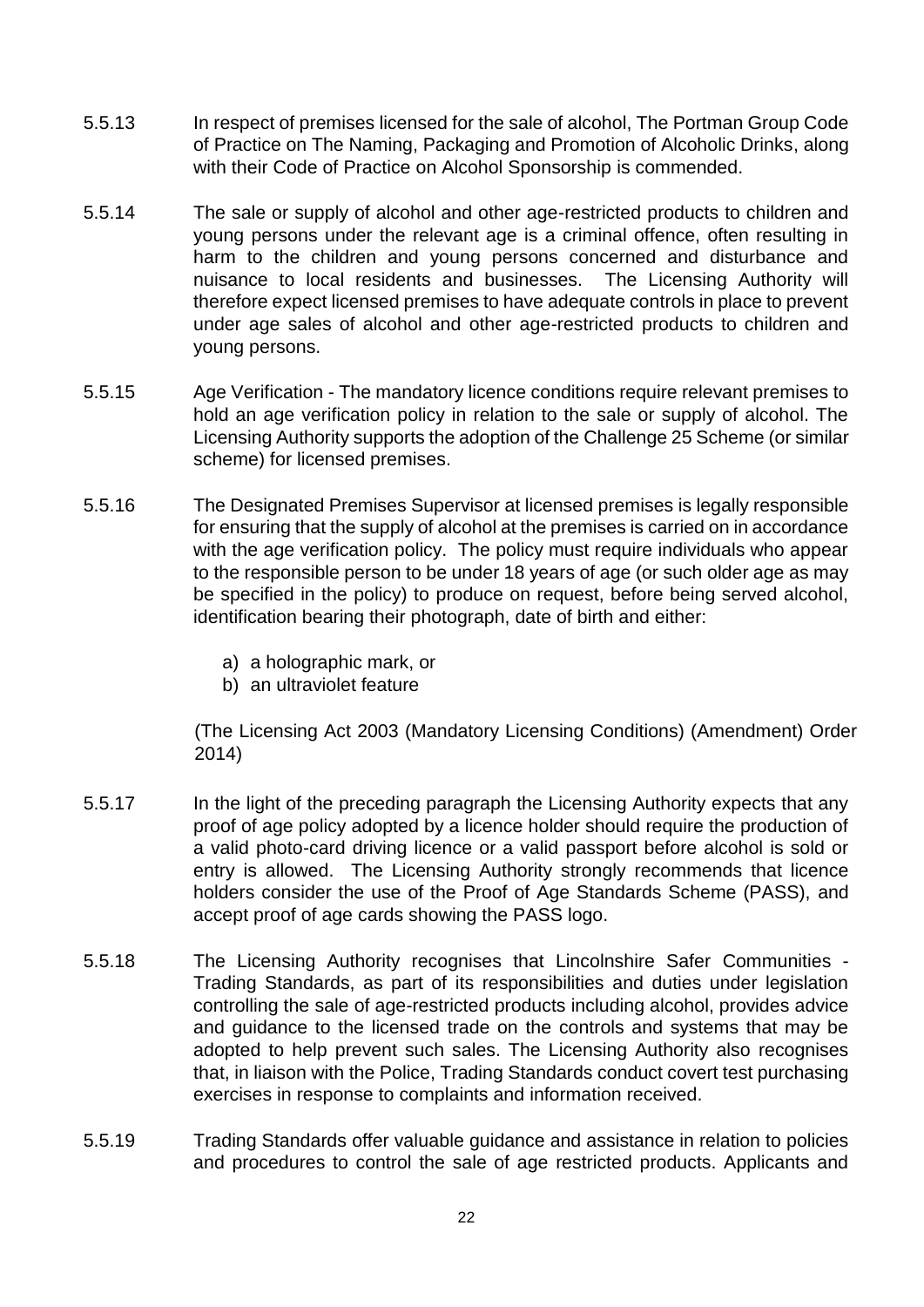licence holders, in relation to the sale of alcohol, are strongly advised to contact them for advice in this matter.

- 5.5.20 The Licensing Authority will give special consideration to relevant representations about child protection matters. It acknowledges that, in addition to the Lincolnshire Safeguarding Children Partnership, the Director of Public Health may also have access to relevant evidence to inform such representations, which may include the use of health data about the harms that alcohol can cause to underage drinkers.
- 5.5.21 Where a Responsible Authority or other person presents evidence, by way of a relevant representation, to the Licensing Authority, linking specific premises with harms to children (such as ambulance data or emergency department attendances by persons under 18 years old with alcohol-related illnesses or injuries). This evidence will be considered in order for the Licensing Authority to decide what action is appropriate to effectively promote the licensing objective.

#### **6. REVIEWS OF PREMISES LICENCES AND CLUB PREMISES CERTIFICATES**

- 6.1 The Licensing Authority will consider the full range of powers available to it when a review of a premise licence becomes necessary. The power to review premises licences represents a crucial protection for the community, especially with regards to the promotion of the four licensing objectives. Reviews of licences may be triggered at any stage by Responsible Authorities or other persons because of a matter arising at the licensed premises and relating to one of the four licensing objectives. Reviews will become necessary following the service of a closure order by the Police. It is the Licensing Authority's belief that the promotion of the licensing objectives is best achieved in an atmosphere of mutual co-operation between all stakeholders. Reviews should therefore be mainly reserved for circumstances where early warnings of concerns and the need for improvement have gone unheeded by the management of the licensed premises.
- 6.2 This Authority emphasises the importance of all parties working in partnership to achieve the promotion of licensing objectives; the Authority expects that Responsible Authorities will aim to give licensees early warning of any concerns identified at a premises.
- 6.3 The Licensing Authority is also a Responsible Authority under the Act. When acting as a Responsible Authority the Licensing Authority will, as far as is reasonably practicable, operate in accordance with the Home Office Guidance to Licensing Authorities, in that there will be clear and identifiable separation of responsibilities. The Licensing Authority is able to initiate a licence review and to make representations about licence applications. The function of initiating a licence review is delegated to the Environment and Public Protection Head of Service. The Licensing Team, which serves the Licensing Authority, is a separate entity. The Head of Service will initiate any premises reviews or make any relevant representations in relation to licence applications, whilst the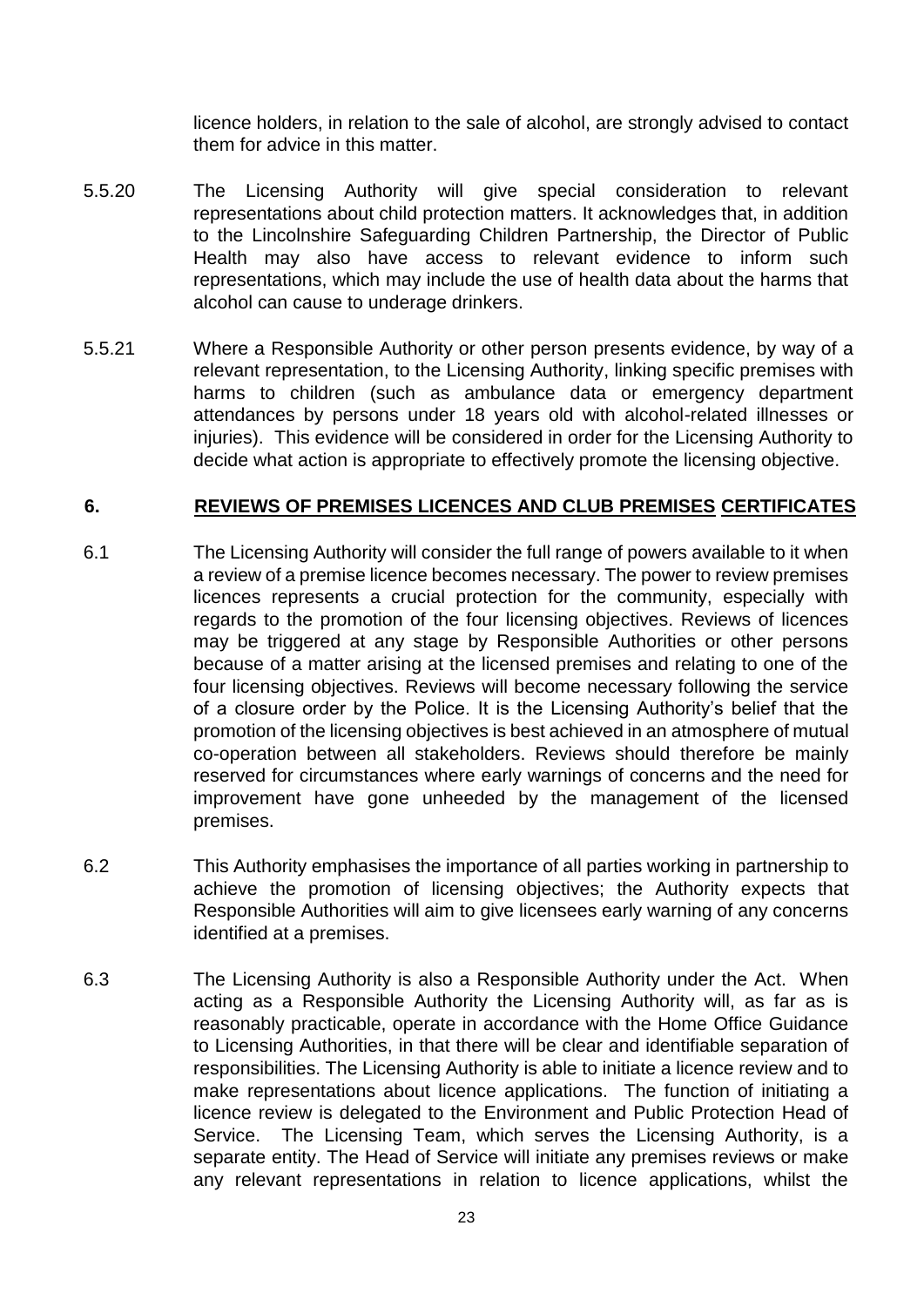Licensing Team will process applications and reviews and offer advice to the Licensing Authority.

- 6.4 The Licensing Authority does not, as a general rule, intend to act as a Responsible Authority on behalf of other parties (for example, local residents, local councillors or community groups). Such parties can make relevant representations in their own right, and it is reasonable to expect them to make representations themselves where they are reasonably able to do so. However, if these parties have failed to take action and the Licensing Authority considers that there are relevant grounds to make a representation then it may choose to act in its capacity as Responsible Authority.
- 6.5 The Licensing Authority expects that other responsible authorities should intervene where the basis for the intervention falls within their remit, For example, the police where the representations are based on concerns about crime and disorder. Likewise, officers exercising environmental health functions should make representations where there are concerns about noise nuisance.
- 6.6 The Licensing Authority may choose to make representations in some circumstances, for example to bring together a number of minor unconnected complaints, that in themselves would not result in a representation from another Responsible Authority but when considered together may amount to a public nuisance. Likewise, it could act to deal with breaches of licence conditions only witnessed by licensing officers.
- 6.7 Responsible Authorities, including the Licensing Authority and other persons can apply for the review of a licence (see 6.3 above). The Authority's role will be to administer the process and determine its outcome at a hearing where an evidential basis for the allegations made will need to be submitted. (A Councillor acting as an Other Person may make representations about any relevant premises within the North Kesteven District and is not confined to premises within their Ward).
- 6.8 The following is a list of steps the Authority is empowered to take if it considers them appropriate to promote the licensing objectives:
	- To modify the conditions of the licence
	- To exclude a licensable activity from the scope of the licence
	- To remove the designated premises supervisor (DPS)
	- To suspend the licence for a period not exceeding three months
	- To revoke the licence

The Sub-Committee may also consider issuing an informal warning to the licence holder and/or to recommend improvement within a particular period of time. If none of the above steps is considered appropriate the premises licence will remain in the form it was granted. This Policy stresses that in cases where the crime prevention objective is being undermined it can be expected that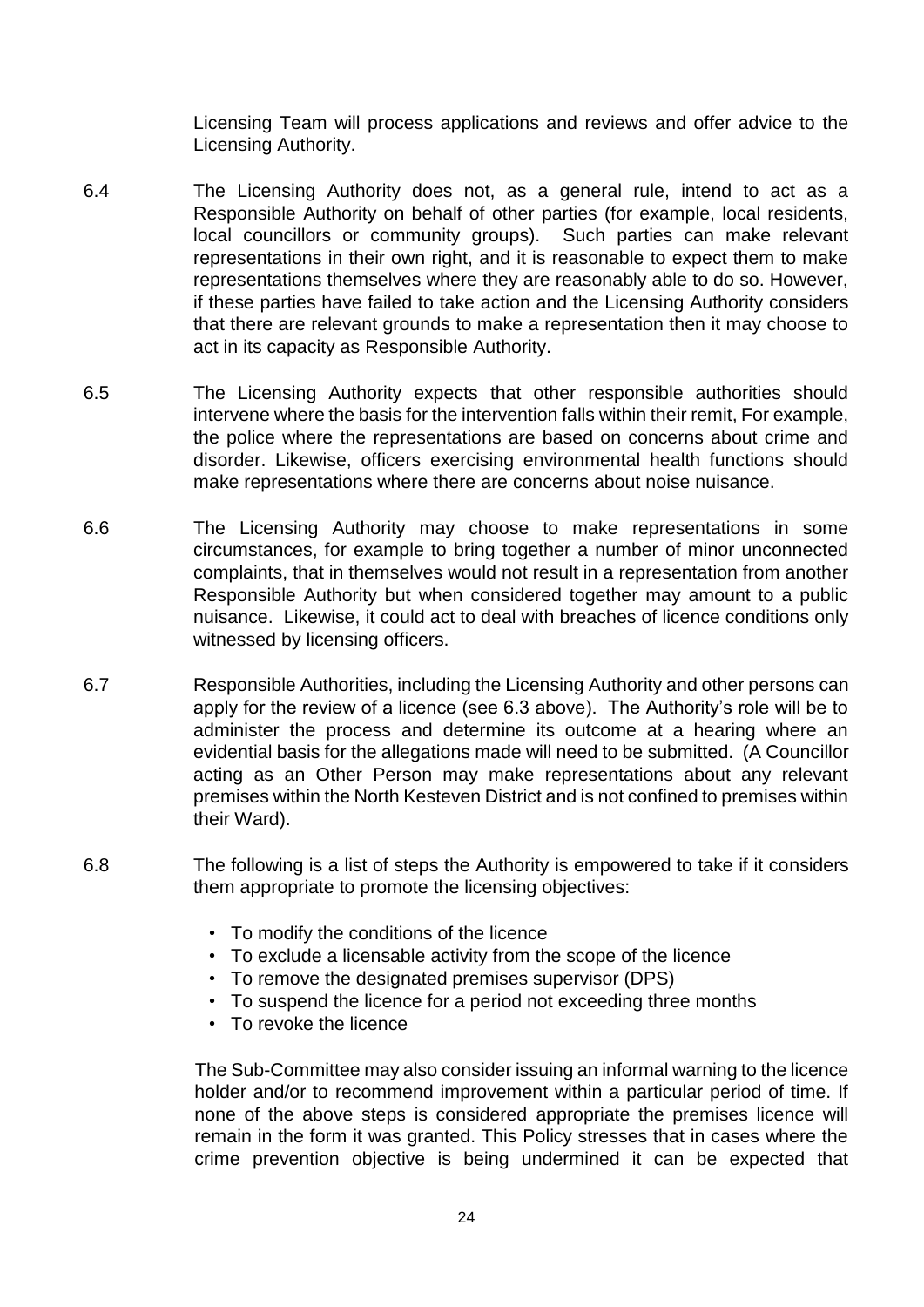revocation of the licence – even in the first instance – will be seriously considered.

## **7. CUMULATIVE IMPACT**

- 7.1 Notwithstanding that each application for licensing will be considered on its own merits, the cumulative impact of licensed premises on the promotion of the Licensing Objectives is a matter, which the Licensing Authority can take into account. This should not, however, be confused with 'need' which relates more to the commercial demand for a particular type of premises e.g. a pub, restaurant or hotel.
- 7.2 The Licensing Authority may receive representations from either a Responsible Authority or other person, both defined by the Act, that the cumulative impact of new licences is leading to an area becoming saturated with premises of a certain type, making it a focal point for large groups of people to gather, and thereby creating exceptional problems of disorder and nuisance over and above the impact from the individual premises themselves. In such cases, the issue of cumulative impact can be taken into account when considering the individual merits of any application.
- 7.3 The Licensing Authority will not operate a quota of any kind, which would predetermine any application, nor will it seek to impose general limitations on trading hours in particular areas. Instead, regard will be given to the individual characteristics of the premises concerned within a given area. It is recognised that pubs, nightclubs, restaurants, hotels, theatres, and other clubs all sell alcohol, serve food and provide entertainment but with contrasting styles and characteristics. Proper regard will be paid to those differences and the impact that they are likely to have on the local community.
- 7.4 There should be an evidential basis for the decision to include a special policy relating to cumulative impact within this statement of Licensing Policy. The steps to be followed in considering whether to include such a special policy are:
	- Identification of concern about crime and disorder or public nuisance
	- Consideration of whether it can be demonstrated that instances of crime and disorder and nuisance are arising and are caused by the customers of licensed premises, and if so by identifying the area in which problems are arising and the boundaries of that area; or that the risk factors are such that the area is reaching a point where a cumulative impact is imminent
	- Consultation with those specified by Section 5(3) of the 2003 Act as part of the general consultation required in respect of the whole statement of Licensing Policy
	- Subject to that consultation, inclusion of a special policy about the future premises licence or club premises certificate applications from that area, within the terms of the Guidance issued under Section 182 to the Licensing Act 2003, within this statement of Licensing Policy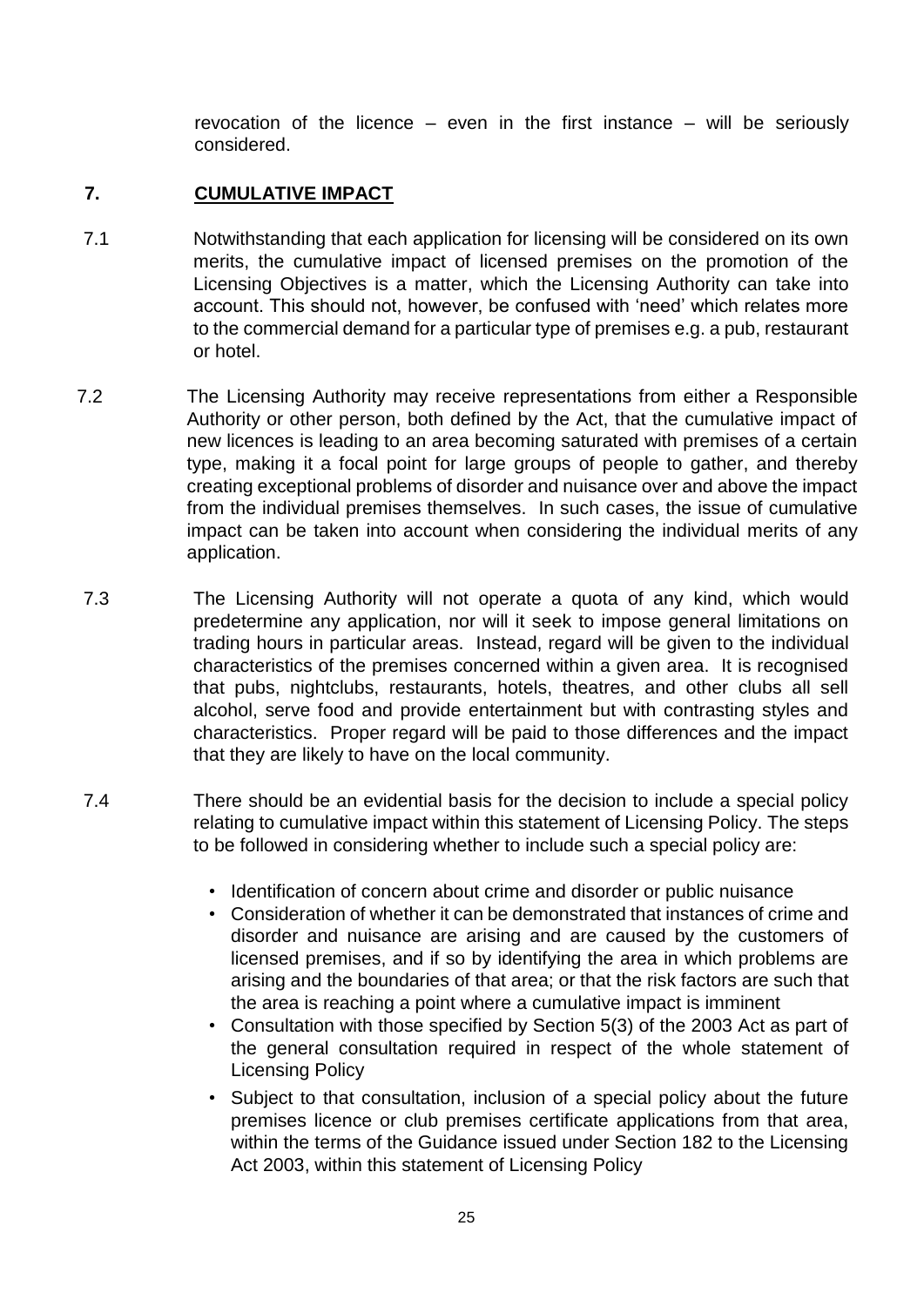- Publication of the special policy as part of this statement of Licensing Policy as required by the Act
- 7.5 Any special policy is not absolute, and the circumstances of each application will be considered properly, and where licences are unlikely to add significantly to the cumulative impact on the Licensing Objectives, the licence will be granted.
- 7.6 There are a number of other mechanisms for addressing issues of unruly behaviour, which occur away from licensed premises. These include –
	- Positive measures to create a safer and clean town centre environment in partnership with local businesses, transport operators and other department of the local authority
	- The provision of CCTV surveillance in town centres, ample taxi ranks, provision of public conveniences open late at night, street cleaning and litter patrols
	- Powers of local authorities to designate parts of the local authority area as places where alcohol may not be consumed publicly
	- Police enforcement of the general law concerning disorder and antisocial behaviour, including the issuing of fixed penalty notices
	- The prosecution of any personal licence holder or member of staff at such premises who is selling alcohol to people who are considered to be drunk
	- The confiscation of alcohol in designated areas
	- Police powers to close down instantly for up to 24 hours a licensed premises or temporary event on grounds of disorder, the likelihood of disorder or noise emanating from the premises causing a nuisance
	- The power of the Police, other responsible authorities or a local resident or business to seek a review of the licence or certificate in question
- 7.7 The Licensing Authority may address a number of these issues through the Community Safety Partnership and the Lincolnshire Licensing Group in line with the strategic objectives for crime and disorder reduction within the District.

## **8. ADULT ENTERTAINMENT**

- 8.1 Where the activities specified in an operating schedule include adult entertainment the Licensing Authority, subject to receiving a relevant representation, will take into consideration the increased risk to the promotion of the Licensing Objectives. In particular, the Council will expect the applicant to have given additional thought to the promotion of the Licensing Objectives. (See also paragraphs 3.51 and 3.5.2 – application forms and 5.5 – Protection of Children).
- 8.2 Whilst it is not possible to give an exhaustive list of what amounts to entertainment or services of an adult or sexual nature, the Licensing Authority considers that such entertainment would include topless bar staff, striptease, lap, table or pole-dancing, performances involving feigned violence or horrific incidents, feigned or actual sexual acts or fetishism, or entertainment involving strong and offensive language.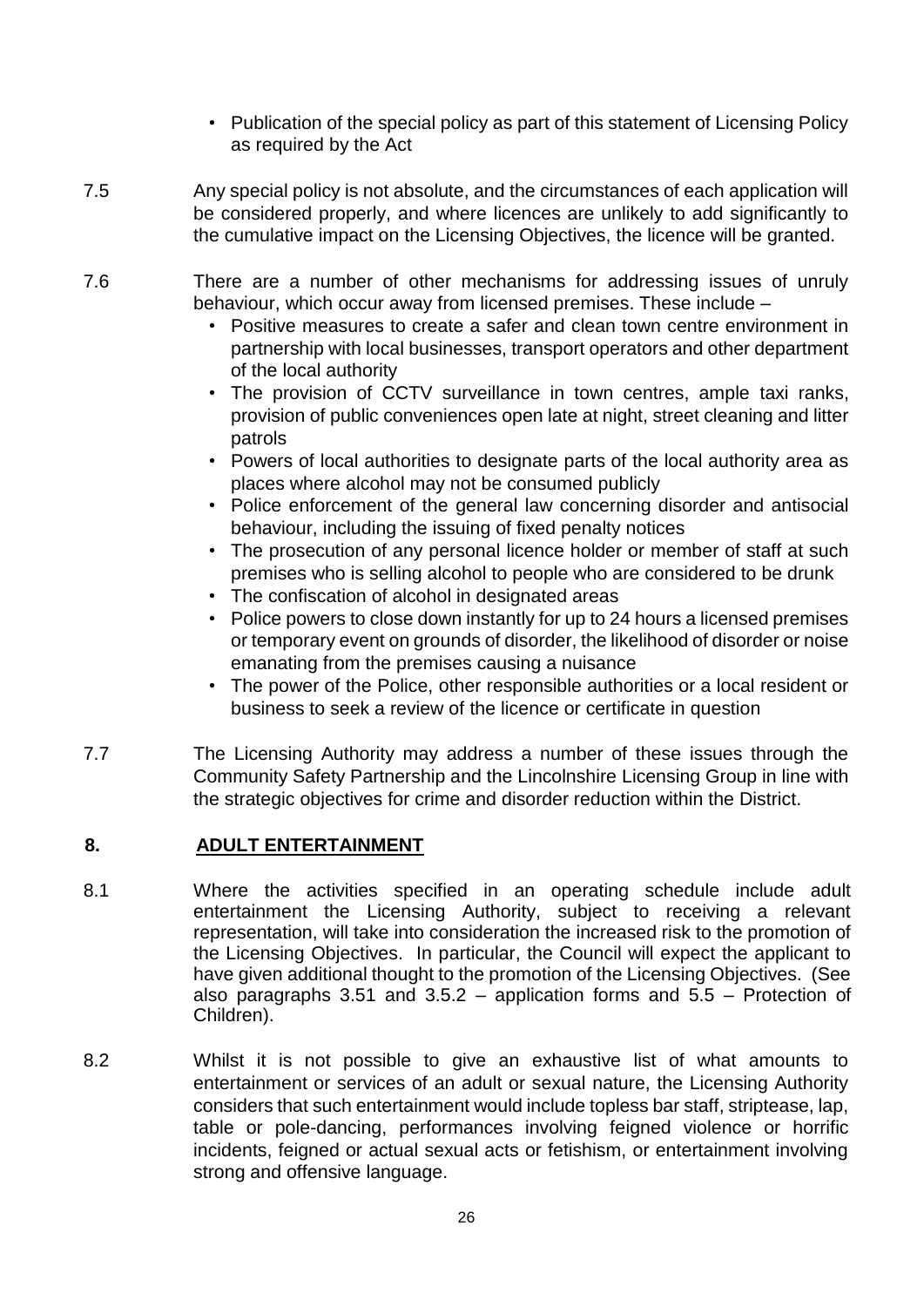- 8.3 This Authority has adopted the provisions of Schedule 3 to the Local Government (Miscellaneous Provisions) Act 1982 (as amended by Section 27 of the Policing and Crime Act 2009) so that it can licence sexual entertainment venues in the District. The Authority's policy and standard conditions in relation to the licensing of sexual entertainment venues is available by contacting the Licensing Team.
- 8.4 The Licensing Authority recognises that some premises providing sexual entertainment may not be providing the entertainment at a frequency, which requires the premises to be licensed as a sexual entertainment venue. Where such premises are providing (or intending to provide) striptease or any other kind of nudity (for example, pole or lap dancing or topless waitresses) the Licensing Authority, subject to receiving a relevant representation, will take into consideration the increased risk to the promotion of the licensing objectives. In particular, the Licensing Authority encourages applicants to have given additional thought in their operating schedule to the promotion of the licensing objectives.
- 8.5 Where premises licence applications include striptease or any other kind of nudity, the Licensing Authority will (on the receipt of relevant representations) have particular regard to the location of the premises in relation to places of religious worship or instruction, schools, youth clubs, nurseries, children's centres or other premises where significant numbers of children are likely to attend. With regard to location, the Licensing Authority will give close scrutiny to those applications, which are in close proximity to the aforementioned premises or outside a major town centre.
- 8.6 In order to promote the licensing objectives, where the Licensing Authority grants premises licences that include striptease or any other kind of nudity it will generally (following the receipt of relevant representations) impose conditions relating to the following issues:
	- The location within the premises where the activity takes place
	- The absence of advertising the activities outside the premises
	- The measures taken to ensure no person under 18 years of age enters the premises whilst adult entertainment is taking place
	- The measures taken to ensure that the activities inside the premises cannot be seen from outside the premises
	- The position of the performers' dressing rooms in relation to the area in which they perform
	- Absence of physical contact between performers and customers
	- Absence of private booths or private performance areas
	- Means by which potential customers will be made aware of the nature of the performance
	- Stewarding arrangements
- 8.7 Where a premises has a licence issued under the 2003 Act and a sex entertainment venue licence issued under the Local Government (Miscellaneous Provisions) Act 1982 and there are similar conditions on both licences, the more onerous will apply.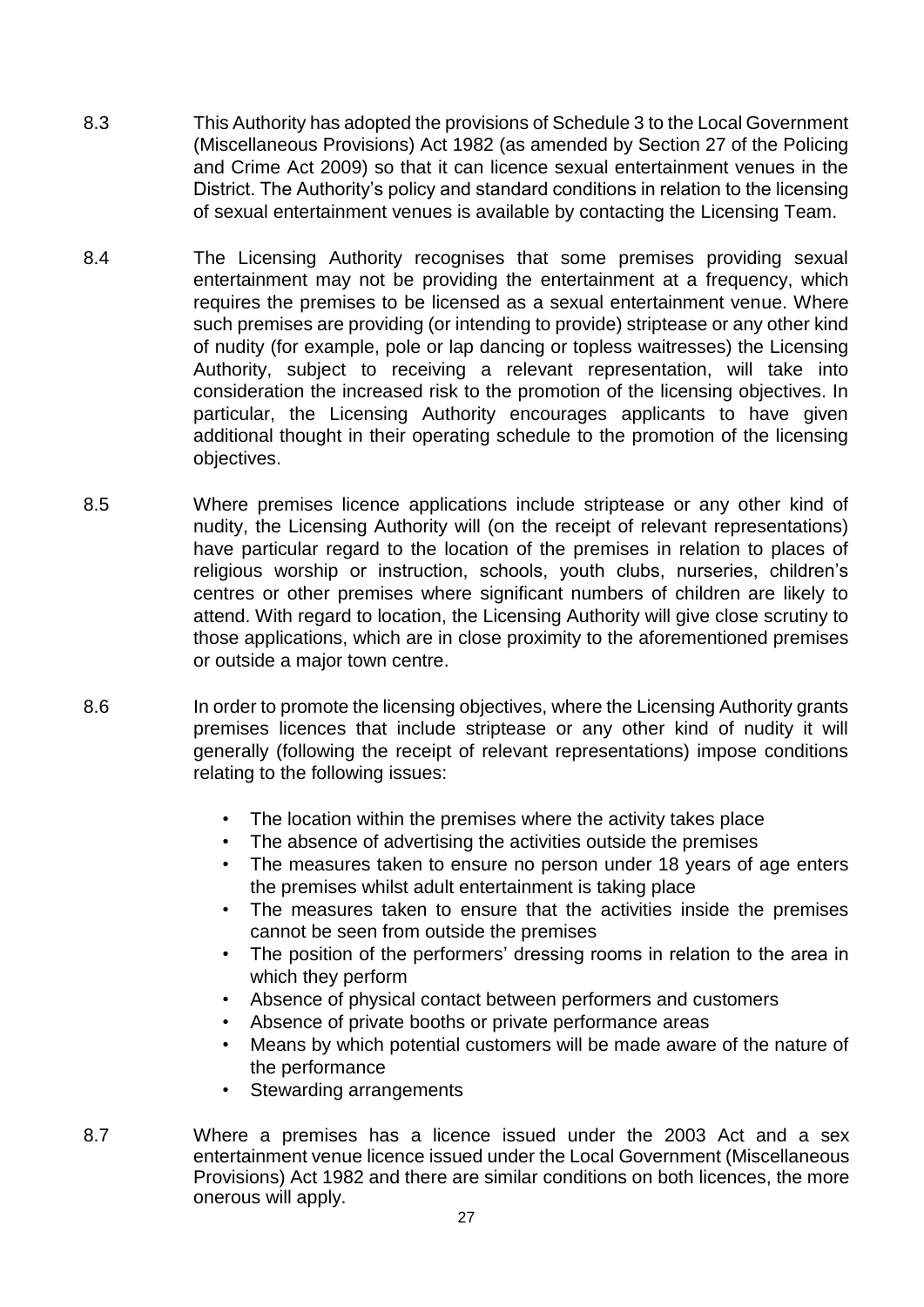8.8 Applicants are reminded that the Licensing Authority will attach a 'no adult entertainment' condition to licences when the application indicates that there will be no such entertainment provided.

## **9. LICENCE CONDITIONS**

- 9.1 If an application for a premises licence, provisional statement or club premises certificate has been made lawfully and there have been no representations from Responsible Authorities or Other Persons, the Licensing Authority must grant the application, subject only to conditions that are consistent with the Operating Schedule and relevant mandatory conditions prescribed in the 2003 Act itself.
- 9.2 The Licensing Authority may not therefore impose any conditions unless its discretion has been engaged following the making of relevant representations and it is satisfied as a result of a hearing (unless all parties agree a hearing is not necessary) that it is appropriate to impose conditions to promote one or more of the four licensing objectives.
- 9.3 The Licensing Authority does not propose to implement standard licence conditions but it may attach conditions as appropriate given the circumstances of each individual case. The Licensing Authority is aware of the need to avoid measures, which deter live music, dancing and theatre by imposing indirect costs of a substantial nature and will take account of this. Each case will be judged on its own merits.
- 9.4 The Licensing Authority is mindful that, additionally, any conditions, which it attaches, should be:
	- Appropriate
	- Proportionate
	- Enforceable
	- Precise, unequivocal and unambiguous
	- Not duplicated by other statutory provisions
	- Expressed in plain language capable of being understood by those expected to comply with them

#### **10 GENERAL MATTERS**

## **10.1 Temporary Event Notices (TENs)**

10.1.1 Certain temporary events are not required to be licensed, although they must be notified to the Licensing Authority, Lincolnshire Police and the NKDC Environmental Health Officers. The Licensing Authority strongly encourages event organisers to submit TENs notifications as soon as reasonably practicable to enable the Police, Environmental Health and the Licensing Authority to work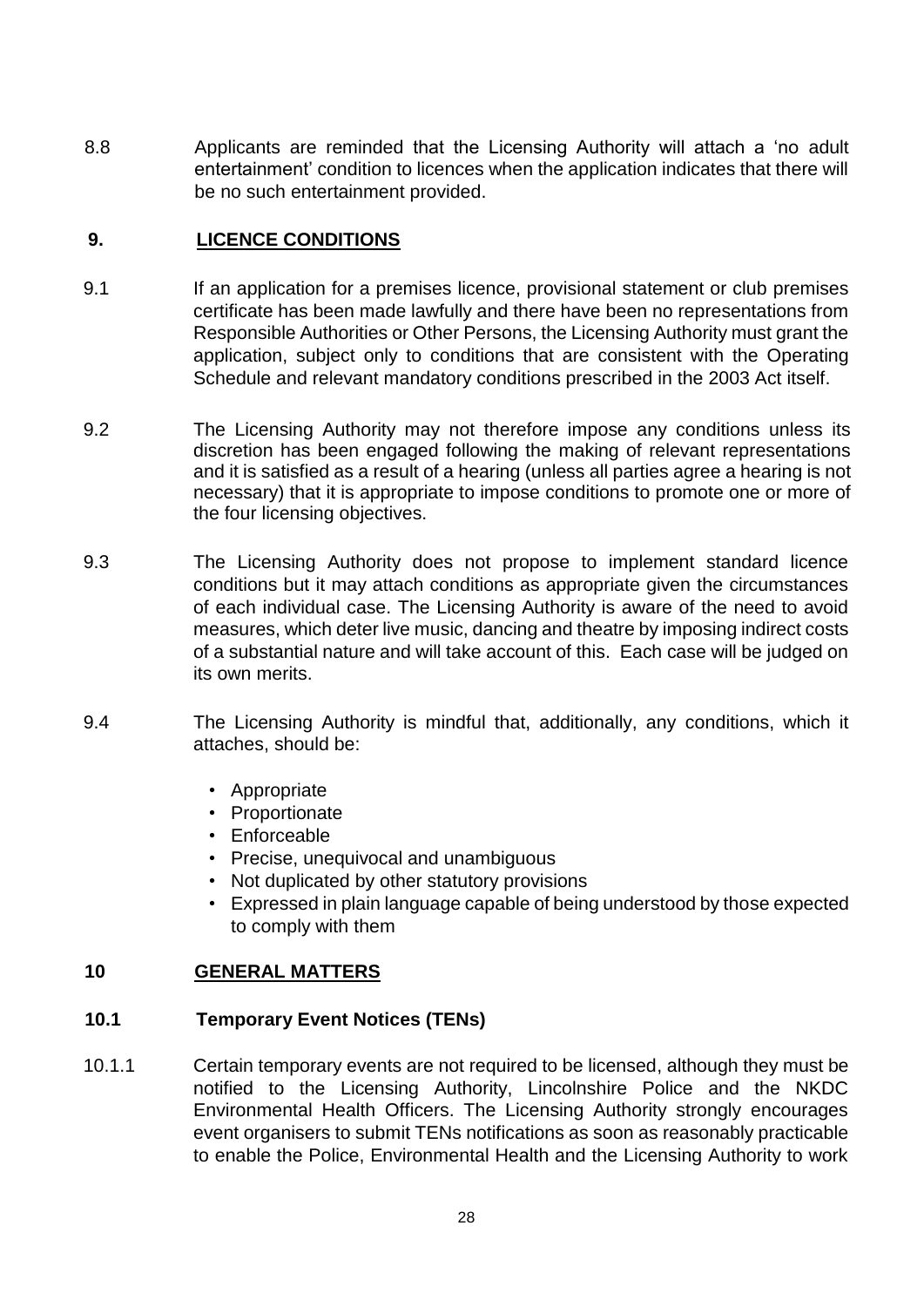with them to identify and reduce the risk of any issues in relation to the licensing objectives.

- 10.1.2 The Licensing Authority recommends, but cannot insist, that for normal events at least 30 working days notification be given (the legal requirement is 10 working days). Although only the Police and Environment Health Officers can object to TENs, organisers of events where there may be significant numbers of people or may have an impact on the road network or public safety are encouraged to consult with relevant authorities at an earlier stage. In calculating working days, we do not count the day of receipt of the Notice or the day of the event.
- 10.1.3 There are two types of Temporary Event Notice, Standard and Late. TENs are subject to the following conditions and limitations: -
	- The duration for each event is limited to a period of up to 168 hours
	- The event involves the presence of not more than 499 people at any one time
	- The same premises can be used for up to 15 occasions in one calendar year but the aggregate number of days must not exceed 21
	- A personal licence holder is limited to 50 TENs (of which 10 may be 'late') per calendar year
	- A person not holding a personal licence is limited to five TENs (of which 2 may be 'Late') per calendar year
	- Notification of standard TENs must be at least 10 working days before the event. A 'Standard' TEN submitted with less than 10 working days, but more than 4 working days will be treated as a 'Late' TEN
- 10.1.4 Late TENs can be given up to five working days but no earlier than nine working days before the event is scheduled and, unless given electronically to the Licensing Authority, must also be sent by the premises user to the Police and the Environmental Health Officer. A TEN given less than five days before the event to which it relates will be returned, the activities to which it relates will not be authorised. In calculating working days, we do not count the day of receipt of the Notice or the day of the event.
- 10.1.5 The Licensing Authority considers, although it cannot insist, that Late TENs ought not to be used for routine applications but for unplanned changes outside the control of the premises user, for example to change the venue at short notice. This is because of the restrictions of the statutory limits (see 10.1.3 – above) and the consequences should an objection be lodged (see 10.1.7 – below).
- 10.1.6 The Police and the Council's Environmental Health Officers are the only bodies who may make representations to a TEN. They can object on grounds that allowing the event to proceed would undermine any one of the licensing objectives. Where objections are received to a Standard TEN the matter will be put before the Alcohol and Entertainment Licensing Sub-Committee at a hearing. The Sub-Committee may decide to:
	- Allow the TEN to go ahead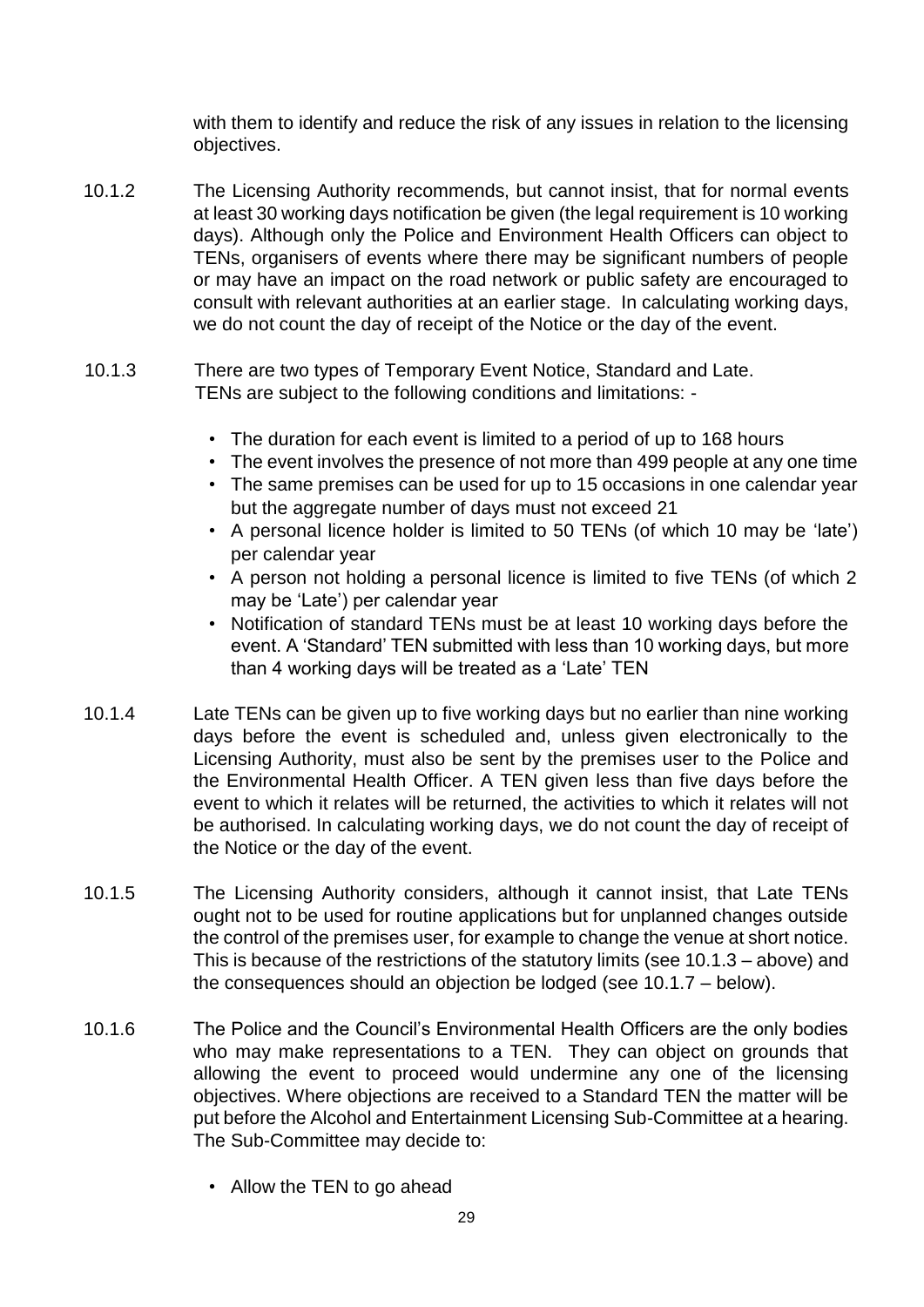- Reject the TEN
- If the premises already has a premises licence which authorises the sale of alcohol, the Sub Committee may allow the TEN but impose some, or all, of the conditions on the premises licence onto the TEN if appropriate
- 10.1.7 The Police and Environmental Health Officer have a period of three working days from when they are given the notice to object to a TEN. If there is an objection from either the Police or local authority exercising environmental health functions to a Late TEN, the event will not go ahead. In these circumstances, there is no scope for a hearing or the application of existing conditions, nor is there a right of appeal.

## **10.2 Early Morning Restriction Orders (EMROs)**

- 10.2.1 EMROs can be introduced by the Licensing Authority for any part of the District where it is considered that restricting the sale of alcohol between Midnight and 6am is appropriate to promote the four licensing objectives. It can apply either every day or for certain days, and for an unlimited or time limited period.
- 10.2.2. Prior to introducing an EMRO, the Authority must consult directly with the Responsible Authorities, licensed premises and more widely with residents and other parties likely to be affected. Any representations must be made within a 28-day period and be considered by the relevant Licensing Committee; the EMRO itself must be endorsed by the full Council. Once introduced, the EMRO will make it an offence to sell alcohol during the times specified in the order, whether under a premises licence, club premises certificate or TEN (subject to certain specified exceptions).
- 10.2.3 The Licensing Authority does not, at this time, envisage the need for an EMRO in the District and so any consultation in relation to the possible introduction of an EMRO or decision to implement an EMRO will be undertaken separately.

## **10.3 Late Night Levy (LNL)**

- 10.3.1 Late night levies allow Licensing Authorities to charge a levy on persons who are licensed to sell alcohol late at night to contribute towards the policing costs generated by the late night economy. Any revenue must be shared between the Licensing Authority and the Police.
- 10.3.2 A consultation process is required before introducing a LNL. The consultation process will include the Police, licence holders and others. Unlike EMRO's, a LNL will not apply to TENs.
- 10.3.3 The legislative provisions for the LNL are not part of the Licencing Act 2003 so this is not, therefore, an issue directly related to this Policy. Like EMRO's, there are no current plans to consider introducing a LNL.
- **10.4 Smoke free Legislation**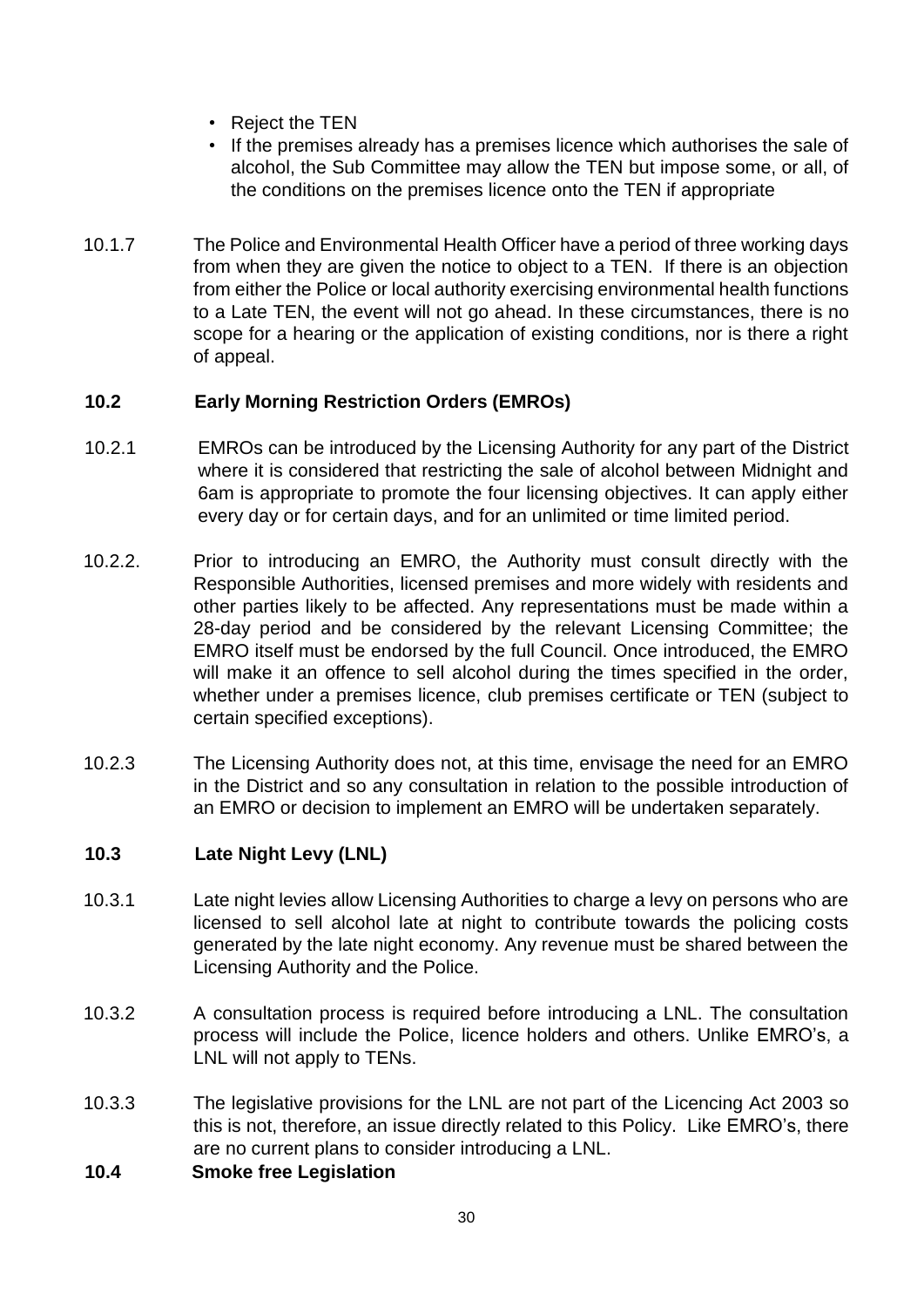10.4.1 The Licensing Authority is aware that with the introduction of smoke free legislation there are some licensed premises in the North Kesteven District that are unable to provide external smoking areas due to the layout and constraints of the particular licensed establishment. The Licensing Authority is also aware that the congregation of large numbers of patrons on the public highway, who have gone outside in order to smoke, may in certain circumstances lead to public nuisance issues. Licence holders should therefore ensure that appropriate measures are in place where necessary to minimise public nuisance as a result of customers congregating outside. Where applications for review are received, the Licensing Authority may consider measures to deal with public nuisance in the immediate vicinity of the premises.

## **10.5 Minor Variations to Premises Licences**

- 10.5.1 Officers acting under delegated powers will determine applications for the minor variation of a premises licence. Prospective applicants are advised to contact the Licensing Team before submitting a minor variation in order to ascertain whether the proposed change does in fact qualify as a minor variation. Officers will reject any application that does not qualify as a minor variation. Licence holders are encouraged (where appropriate) to use the minor variation process to add the provision of live music to a licence. However, the Authority will not consider the addition of live music between 2300 and 0900 Hours as a minor variation. Such applications would require a full variation application*.*
- 10.5.2 The Authority will consult with specific responsible authorities on minor variation applications about which they may have relevant information.

## **10.6 Councillors**

10.6.1 When acting as an Other Person, Members will be aware of the role of the elected members in relation to licensing committee hearings and the Model Code of Conduct. (A Councillor acting as an Other Person may make representations about any relevant premises within the North Kesteven District and is not confined to premises within their Ward).

#### **10.7 Circuses**

- 10.7.1 Travelling circuses are now exempt from licensing in respect of any entertainment (excluding film shows, boxing or wrestling) which takes place there, provided that:
	- It takes place within a moveable structure that accommodates the audience and;
	- The circus has not been on the same site for more than 28 consecutive days
- 10.7.2 This new exemption does not make any change to the existing legislative requirements regarding the use of performing animals. Such matters are the responsibility of DEFRA.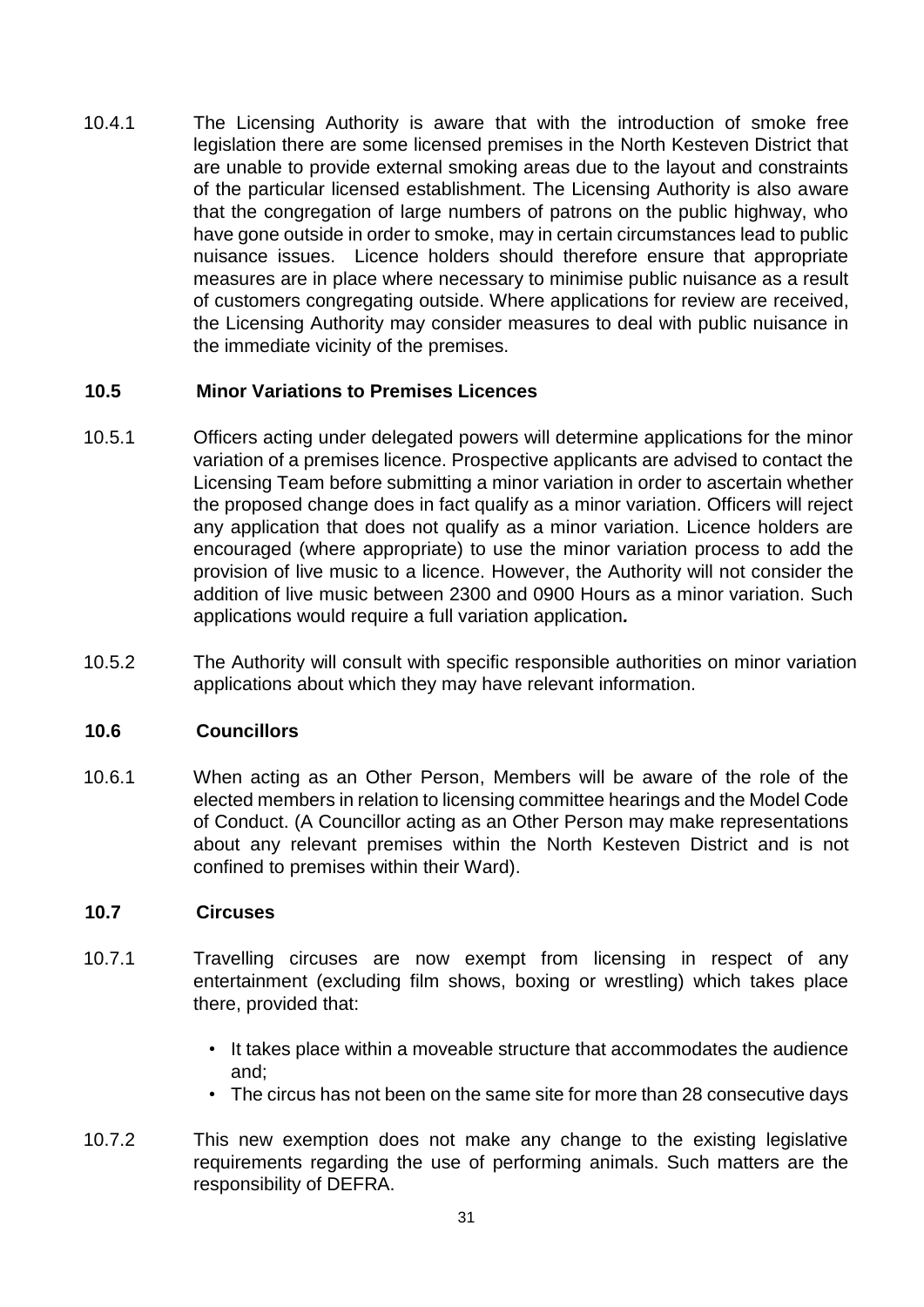## 10.8 **Licence Suspensions - non-payment of annual fee**

- 10.8.1 Most Premises Licences and Club Premises Certificates attract an annual fee, the payment of which is due on the anniversary of the grant of the licence or certificate. The Act requires a Licensing Authority to suspend a premises licence or club premises certificate if the annual fee is not paid when it is due, unless the payment was not made because of an administrative error, or a disputed liability for the fee notified before, or at the time of the due date. In either of these cases, there is a grace period of 21 days to allow the Licensing Authority and the licence holder the opportunity to resolve the dispute or error.
- 10.8.2 A dispute is one relating to liability to pay the fee at all or relating to its amount. In either case, the licence or certificate holder must notify the Licensing Authority of the dispute on or before the date on which the fee to which it relates becomes due.
- 10.8.3 There is no definition of "administrative error" in the 2003 Act, but it can include an error on the part of the Licensing Authority, the licence or certificate holder, or any other person. Therefore, "administrative error" will be given its plain, ordinary meaning. An example might be where post has been misdirected.
- 10.8.4 The Licensing Authority will send an invoice to the licence holder at least 4 weeks before the due date. A failure to pay the invoice by the due date will result in a warning letter giving 10 days' notice of the licence suspension. The Responsible Authorities, including the Police, will be informed of any suspensions. Any noncompliance with a suspension notice may result in prosecution and revocation of the licence.
- 10.8.5 The licence will only be reinstated when the outstanding fee has been paid. The debt is owed by the licence holder who held the licence at the time it was suspended. However, it is likely that any new holder will make the payment. The suspension process only applies to unpaid annual fees due after 25 April 2012. Where more than one payment year has been missed, the outstanding fee in relation to each year will be required to reinstate the licence.
- 10.8.6 The Licensing Authority urges licence holders to consider surrendering licences in cases where the licence is no longer active. This will avoid the accrual of annual fees.

## **10.9 Garages and Petrol Stations**

- 10.9.1 The 2003 Act prohibits the sale or supply of alcohol from premises, or part of premises, which are used primarily as a garage. Premises are used primarily as a garage if they are used for one or more of the following:
	- the retailing of petrol;
	- the retailing of diesel;
	- the sale of motor vehicles; and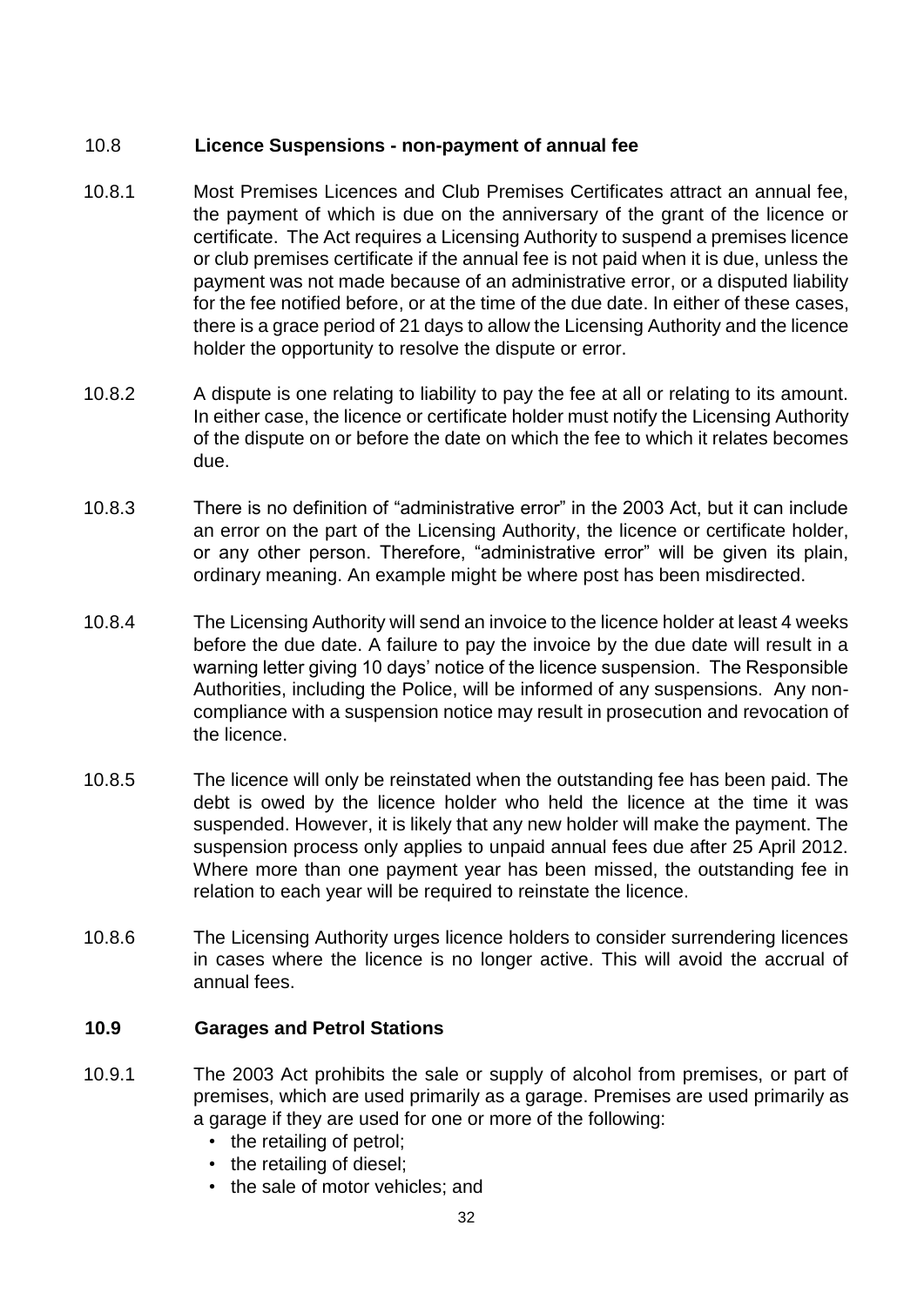- the maintenance of motor vehicles
- 10.9.2 The Licensing Authority will decide, based on the licensing objectives, whether it is appropriate for that premises to be granted a licence, taking into account the documents and information listed in section 17(3) and (4) which must accompany the application. The Licensing Authority will decide each case in the light of the facts.
- 10.9.3 The Licensing Authority will seek to establish primary use based on an examination of the intensity of use by customers of the premises and not exclusively based on an examination of gross or net turnover.
- 10.9.4 If a licence is granted in respect of a premises and the primary use subsequently changes (for example, the primary use becomes that of a garage rather than a shop) it would no longer be legal to sell alcohol on that premises. If a relevant representation is made, the Licensing Authority will decide whether the premises are used primarily as a garage. The Licensing Authority may ask the licence holder to provide further information to help establish what is the primary use of the premises.

## **10.10 Town and Parish Councils**

10.10.1 The Licensing Authority recognises that Town and Parish Councils are bodies that are democratically elected to represent the views of their area. They are not Responsible Authorities under the Act but they are able to act as 'other persons' in their own right and also to represent the views of other parties when requested to do so.

## **11. ENTERTAINMENT**

## **11.1 Music and Deregulation**

- 11.1.1 The Licensing Authority is keen to encourage the performance of music and other entertainment at local venues and welcomes the changes to the 2003 Act, which aim to facilitate such local activities. The cumulative effects of the deregulatory changes mean that no licence is required for the following activities:
	- Live unamplified music anywhere between 0800-2300hrs
	- Live amplified music in licensed premises and workplaces between 0800- 2300hrs as long as the audience does not exceed 500
	- Recorded music between 0800-2300hrs in on-licensed premises provided the audience does not exceed 500
	- Plays: no licence is required for performances between 08.00 and 23.00 on any day, provided that the audience does not exceed 500
	- Dance: no licence is required for performances between 08.00 and 23.00 on any day, provided that the audience does not exceed 500
	- Films: no licence is required for 'not-for-profit' film exhibition held in community premises between 08.00 and 23.00 on any day provided that the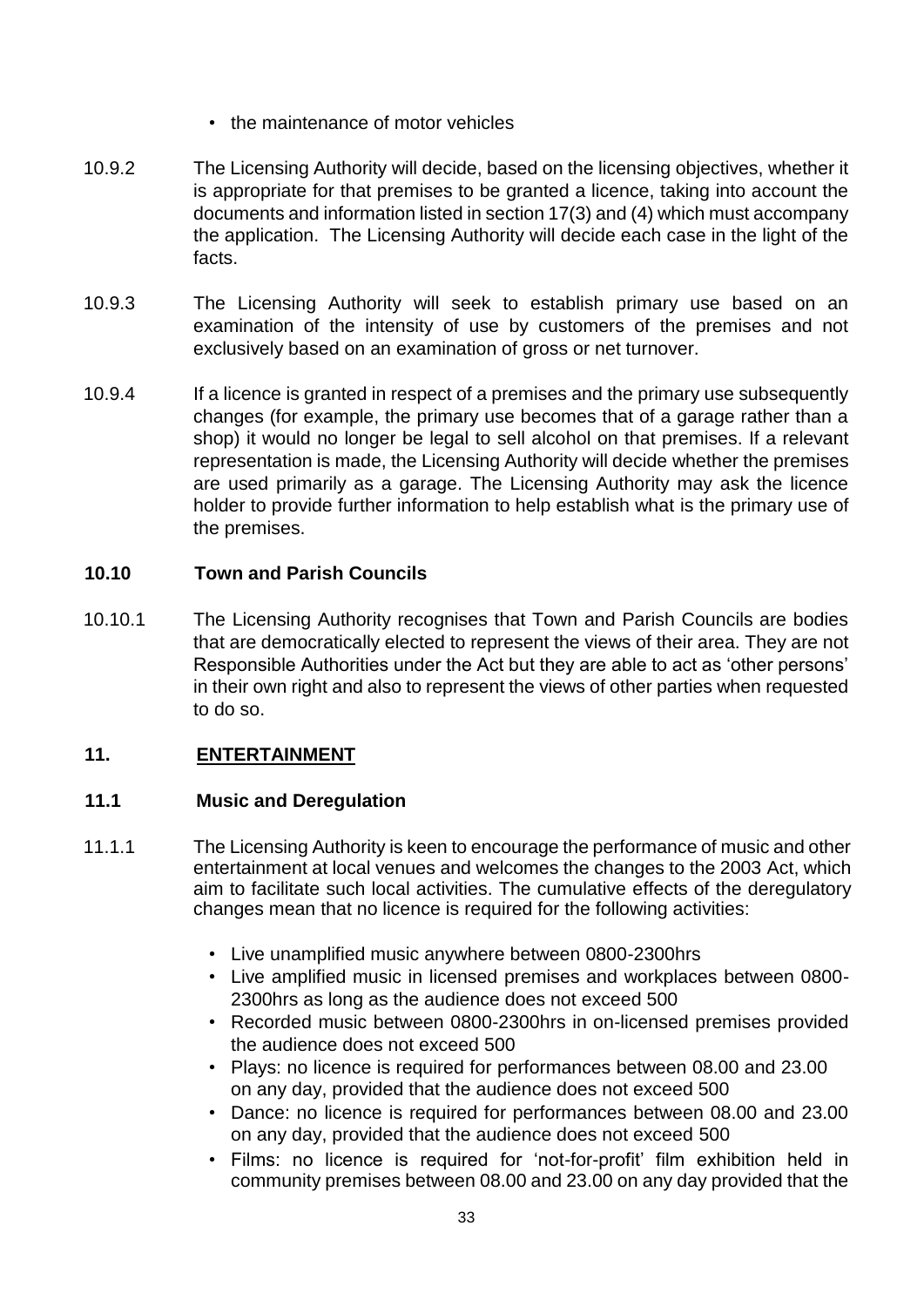audience does not exceed 500 and the organiser (a) gets consent to the screening from a person who is responsible for the premises; and (b) ensures that each such screening abides by age classification ratings

- Indoor sporting events: no licence is required for an event between 08.00 and 23.00 on any day, provided that those present do not exceed 1000
- Boxing or wrestling entertainment: no licence is required for a contest, exhibition or display of Greco-Roman wrestling, or freestyle wrestling between 08.00 and 23.00 on any day, provided that the audience does not exceed 1000
- 11.1.2 Cross activity exemptions: no licence is required between 08.00 and 23.00 on any day, with no limit on audience size for:
	- any entertainment taking place on the premises of the local authority where the entertainment is provided by or on behalf of the local authority;
	- any entertainment taking place on the hospital premises of the health care provider where the entertainment is provided by or on behalf of the health care provider;
	- any entertainment taking place on the premises of the school where the entertainment is provided by or on behalf of the school proprietor
- 11.1.3 An authorisation for regulated entertainment is always required for entertainment activities that take place before 08.00 or after 23.00, unless exempted under any other provision of the 2003 Act. Applicants should always consult the Licensing Authority if there is any doubt about licensing requirements.
- 11.1.4 Any Licence conditions imposed for live or recorded music activities will only apply if the activity has:
	- more than 500 people present, and/or
	- the activities are taking place between 23.00hrs and 08.00hrs

These conditions will, in effect, be suspended between 08.00hrs and 23.00hrs if a performance of live music or the playing of recorded music takes place before an audience of 500 people or fewer, but will remain on the face of the licence for when these activities may take place under other circumstances.

11.1.5 The Authority also acknowledges that the changes aim to strike a balance between the management of risks and regulatory burdens. The Licensing Authority is also mindful that anyone involved in the organisation or provision of entertainment activities, whether or not any such activity is licensable under the 2003 Act – must comply with any applicable duties that may be imposed by other legislation relevant to the event (e.g. in areas such as crime and disorder, fire, health and safety, noise, nuisance and planning). Any such person should take steps to be aware of relevant best practice, and may find responsible authorities a useful source of expert support and advice.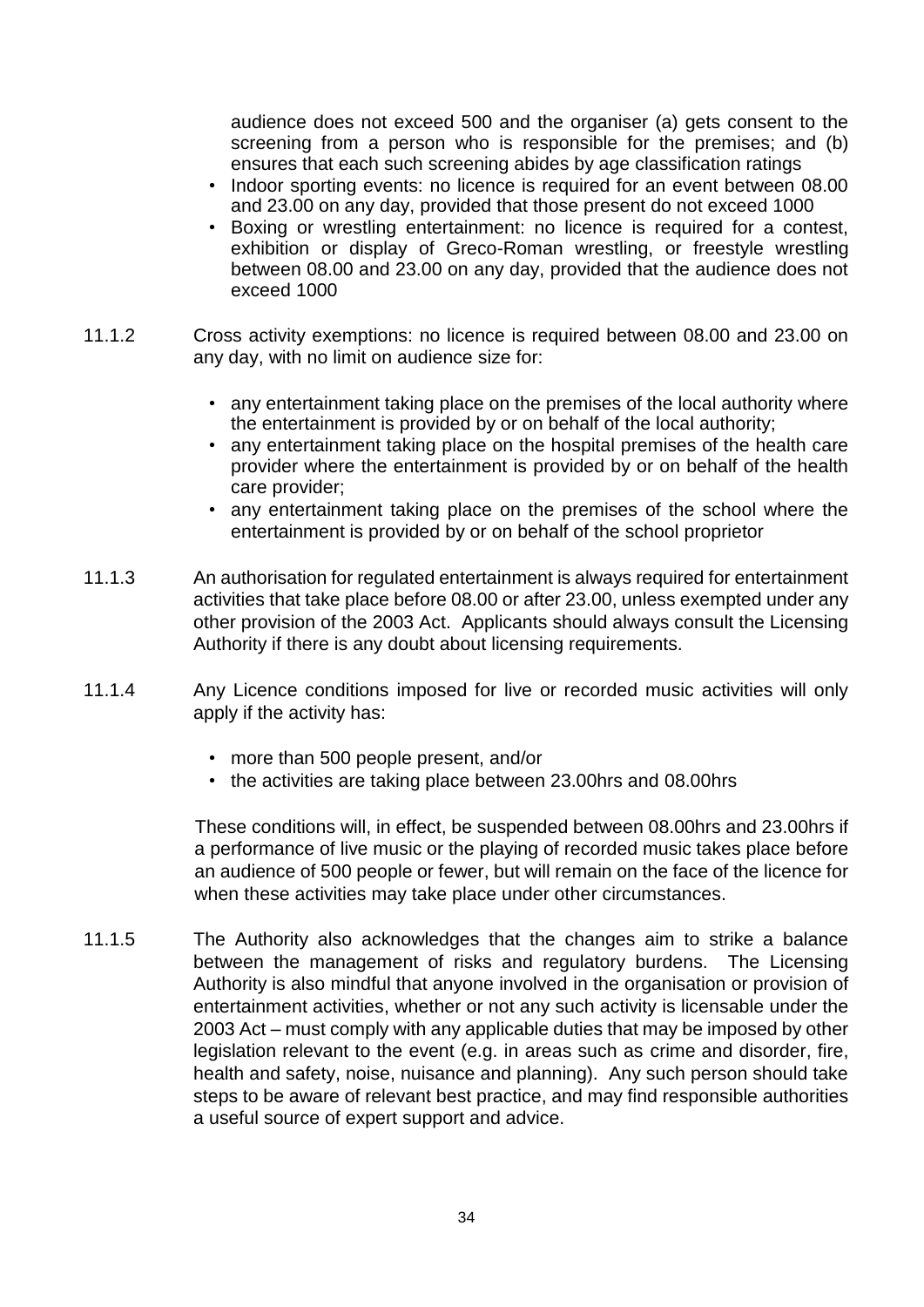- 11.1.6 The Licensing Authority can remove the effect of the deregulation following a licence review and make live and recorded music in licensed premises licensable.
- 11.1.7 The Licensing Authority is aware that the comprehensive changes, whilst designed to reduce red tape, can be a source of confusion. In case of doubt when deciding if an activity is licensable organisers are urged to check with the Authority. Each case will be judged on its own merits. Karaoke is live music.
- 11.1.8 The deregulation of entertainment licensing as briefly outlined in this section does not remove the requirement for other licences required in the course of the provision of entertainment, for example, music and screening licences to protect copyrights and child performance licences.

#### 11.2 **Music and Large Events**

- 11.2.1 The Licensing Authority expects the management of environmental noise at large music events to be very pro-active and of a high standard. The Licensing Authority also expects applicants to make contact with the NKDC Environmental Protection Team at the earliest opportunity before making a formal application for a licence, it also expects that applicants intending to licence a large commercial music event will engage the services of professional acoustic consultants and sound engineers.
- 11.2.2 The Licensing Authority takes the view that music festival sites will always be a source of noise and that there will be some community impact. All parties, especially the applicants and the Licensing Authority should aim to reduce the impact of noise on the local community.
- 11.2.3 When dealing with applications for large music events this Licensing Authority will not, generally, grant licences with terminal hours for music beyond 2300 hours when its discretion has been engaged by the receipt of relevant representations.
- 11.2.4. In the limited circumstances that the Licensing Authority may decide to grant hours beyond 23.00 hours it will need to be satisfied that the impact on the local community is likely to be negligible.
- 11.2.5 The Licensing Authority strongly recommends that event organisers contact the Responsible Authorities in advance of drafting/submitting a licence application for a large-scale event. The Responsible Authorities (including the Police, Fire Service and NKDC Environment and Public Protection Services) are normally in a position to offer expert and specific advice on promotion of the four licensing objectives, and practical experience of dealing with events. By making, such early contact event organisers can seek to minimise the potential for formal objections and help the event to run safely and smoothly. The Licensing Authority also recommends that organisers actively consult and advise residents who may be affected and also speak with the relevant Parish or Town Council.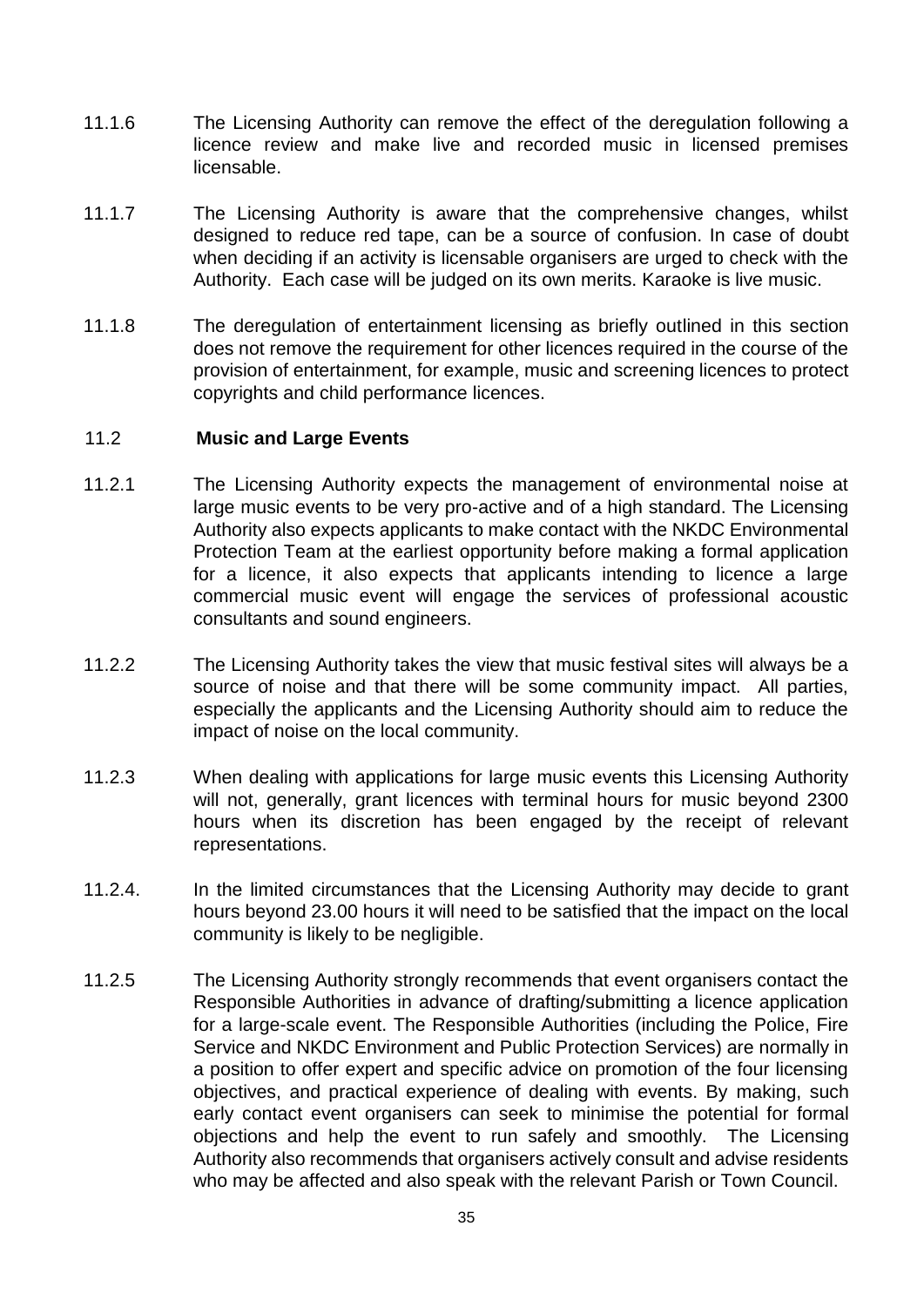- 11.2.6 The Licensing Authority requires that organisers of large events to work in partnership with the Lincolnshire Event Safety Advisory Group. This is a multiagency group whose members include representatives from Lincolnshire Police, Lincolnshire Fire and Rescue, East Midlands Ambulance Service and Lincolnshire County Council Highways Officers and NKDC Environmental Health Officers. Members of the group are able to support event organisers by providing advice, guidance and support to plan and prepare events.
- 11.2.7 The Lincolnshire Event Safety Advisory Group has no enforcement powers. Should incidents occur during an event, the individual agencies on the Group have enforcement powers, which would be used if required.

#### **12. REDUCING THE HARM CAUSED BY ALCOHOL**

- 12.1 The Licensing Authority is acutely aware of the link between the supply of excessively discounted liquor, irresponsible drinks promotions, and incidents of alcohol related disorder, as well as the impact that excessive or binge drinking can have on public health. The Licensing Authority will use the powers contained within the Licensing Act to ensure operators' promotional activities do not undermine the licensing objectives.
- 12.2 Licence holders are reminded that the revised mandatory licence conditions require the responsible person at the licensed premises to take all reasonable steps to ensure that staff do not carry out irresponsible promotions. Irresponsible promotion means carrying on an activity (defined in the mandatory condition), which carries a significant risk to the licensing objectives.
- 12.3 Any premises found to be promoting irresponsible drinks promotions (likely to have a negative effect on the licensing objectives) may be liable for prosecution and will be considered as high-risk premises for multi-agency compliance visits. The Responsible Authorities have stated that where evidence shows that premises' alcohol drinks promotions are undermining one or more of the licensing objectives, then they may instigate a review of the licence.
- 12.4 When completing operating schedules and in their management of premises, applicants should consider guidance documents on the responsible promotion of alcohol and on binge drinking, such as the British Beer and Pub Association's document – Point of Sales Promotion Standards for the Management of Responsible Drinks Promotions including "Happy Hours". The Council expects applicants to have regard to these issues when completing risk assessments or operating schedules.
- 12.5 On receipt of relevant representations from a Responsible Authority or other person, which demonstrate a clear link between sales promotions and levels of crime and disorder or public nuisance on or in the vicinity of the premises, the Licensing Authority will seriously consider the status of the premises licence.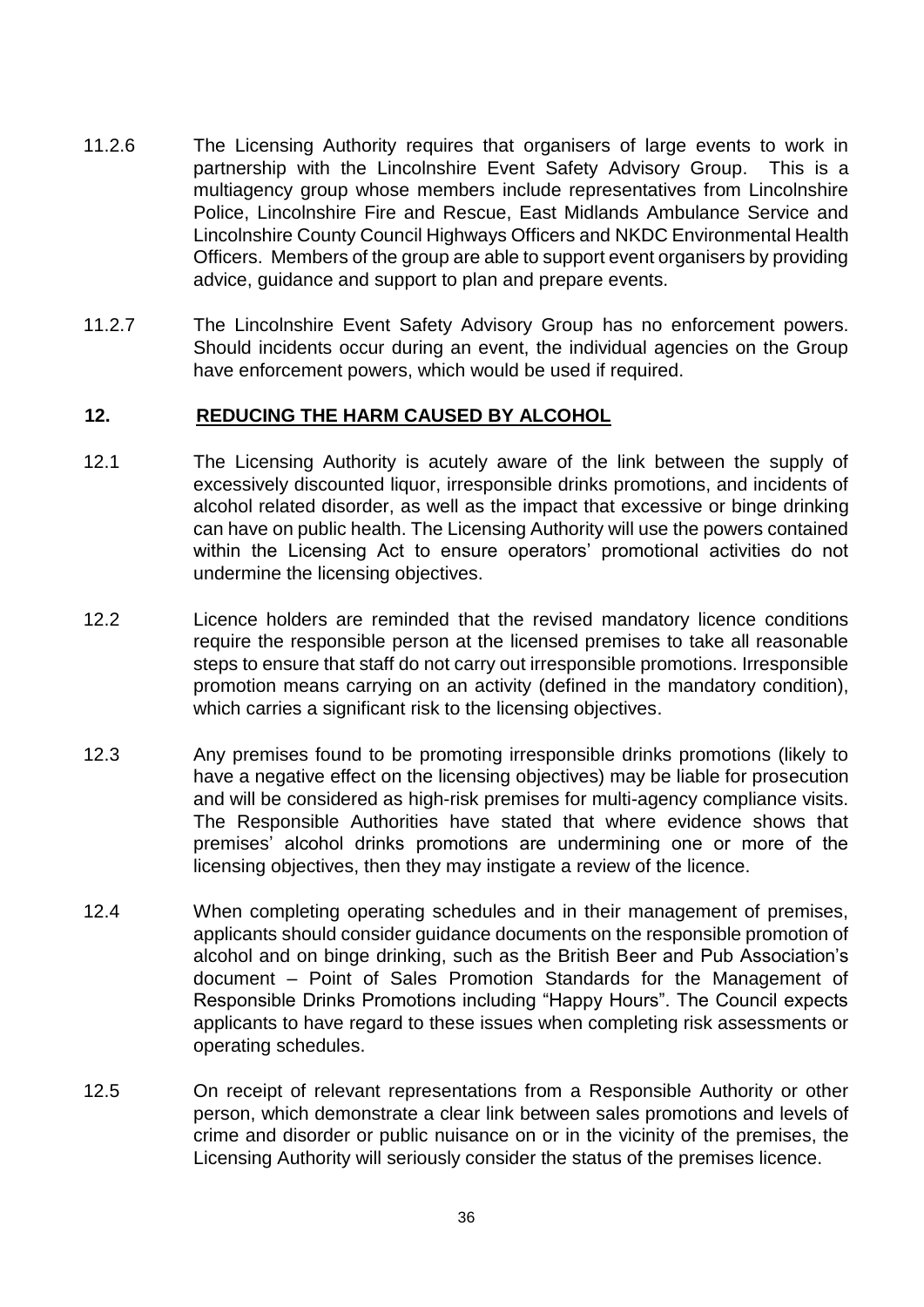12.6 As previously stated at paragraph 1.12 the Licensing Authority hopes that the Director of Public Health may be useful in providing evidence or making representations in respect of matters such as alcohol-related A&E admissions or ambulance service data that might be directly relevant to an application under the act.

#### **13. PERSONAL LICENCES AND DESIGNATED PREMISES SUPERVISORS**

- 13.1 Personal Licences authorise individuals to sell or supply alcohol, or authorise the sale or supply of alcohol for consumption on or off the premises for which a Premises Licence is in force for the carrying-on of that activity. The Licensing Authority strongly encourages Premises Licence holders where alcohol is being sold to ensure that there are sufficient Personal Licence holders for the premises to ensure adequate supervision of the sale of alcohol.
- 13.2 Any person who wishes to make an application for a Personal Licence from North Kesteven District Council will be required to demonstrate that they are entitled to work in the UK. Details of the documents that applicants can use to demonstrate such entitlement are available by visiting the relevant page on the NKDC website, or by contacting the Licensing Team. Applications from people who are unable to demonstrate their entitlement will be rejected.
- 13.3 Personal licences remain valid unless surrendered, suspended, revoked or declared forfeit by the courts. The requirement to renew a personal licence was removed from the Licensing Act 2003 by the Deregulation Act 2015. While personal licences issued before the 2015 Act have expiry dates, these licences will remain valid and such dates no longer have an effect. Once granted, the Licensing Authority which issued the licence remains the "Relevant Licensing Authority" for it and its holder, even though the individual may move out of the area or take employment elsewhere. The personal licence itself will give details of the issuing Licensing Authority.
- 13.4 Every premises licence that authorises the sale of alcohol will require that every supply of alcohol under that licence must be made or authorised by a person who holds a personal licence. This in most instances will be the designated premises supervisor who must hold a valid personal licence.
- 13.5 The Licensing Authority will require one of the Personal Licence holders to be a Designated Premises Supervisor (DPS) at premises where alcohol is sold (premises with Club Premises Certificates are exempt from this requirement and Community Premises e.g. Village Halls can apply to remove the requirement). The main purpose being to ensure that there is always one specified individual who can be readily identified as responsible for the day-to-day management of the business at the premises.
- 13.6 The Licensing Authority will expect the DPS to have been given day-to-day responsibility for running the premises by the holder of the Premises Licence.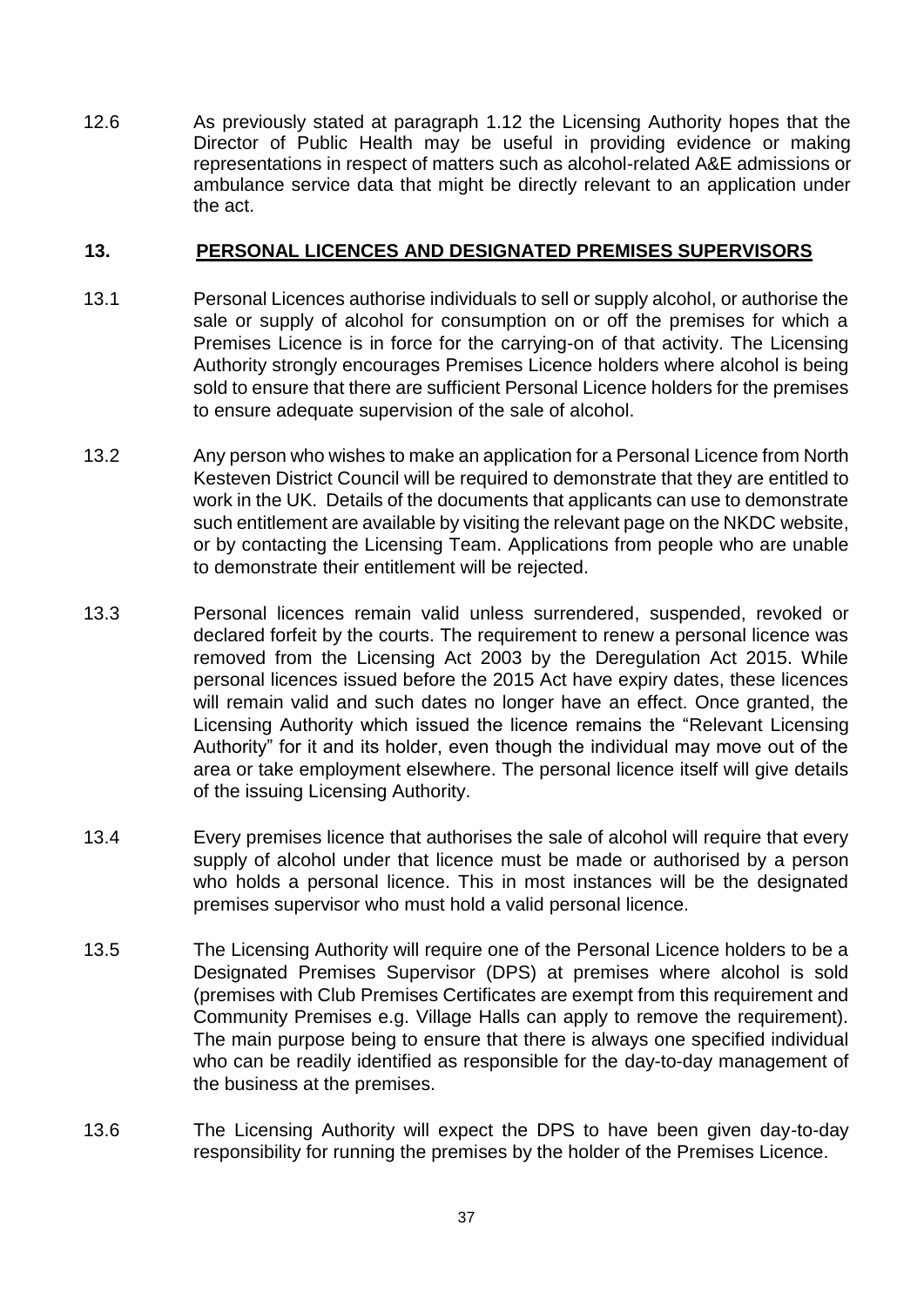- 13.7 The 2003 Act does not require a DPS or any other personal licence holder to be present on the premises at all times when alcohol is sold, however the Licensing Authority would expect that details of where the DPS can be contacted would be available at the premises. The Premises Licence will specify the name of the DPS and it is the responsibility of the licensee to notify the Licensing Authority immediately of any change of the DPS.
- 13.8 "Authorisation" does not imply direct supervision by a personal licence holder of each sale of alcohol. Ultimately, whether an authorisation has been given is a question of fact that would have to be decided by the courts on the evidence before it in the course of a criminal prosecution.
- 13.9 The Secretary of State considers that the following factors should be relevant in considering whether an authorisation has been given:
	- The person(s) authorised to sell alcohol at any particular premises should be clearly identified;
	- The authorisation should have specified the acts which may be carried out by the person being authorised;
	- There should be an overt act of authorisation, for example, a specific written statement given to the individual being authorised to supply alcohol; and
	- There should be in place sensible arrangements for the personal licence holder to monitor the activity that they have authorised on a reasonably regular basis
- 13.10 The Secretary of State strongly recommends that personal licence holders give specific written authorisations to individuals that they are authorising to retail alcohol. A single written authorisation would be sufficient to cover multiple sales over an unlimited period. This would assist personal licence holders in demonstrating due diligence should issues arise with enforcement authorities; and would protect employees if they themselves are challenged in respect of their authority to sell alcohol.
- 13.11 The form of any written authorisation is a matter for the personal licence holder, but the Licensing Authority would recommend that it should satisfy the criteria listed in the paragraph above. Written authorisation is not a requirement of the Act and its absence alone could not give rise to enforcement action.
- 13.12 The Licensing Authority strongly recommends that any DPS ought to be a member of any local Pub watch scheme.
- 13.13 The Licensing Authority reminds DPS's that the mandatory licence conditions require relevant premises to hold an age verification policy in relation to the sale or supply of alcohol and further they now also provide that the Designated Premises Supervisor is legally responsible for ensuring that the supply of alcohol at the premises is carried on in accordance with the age verification policy.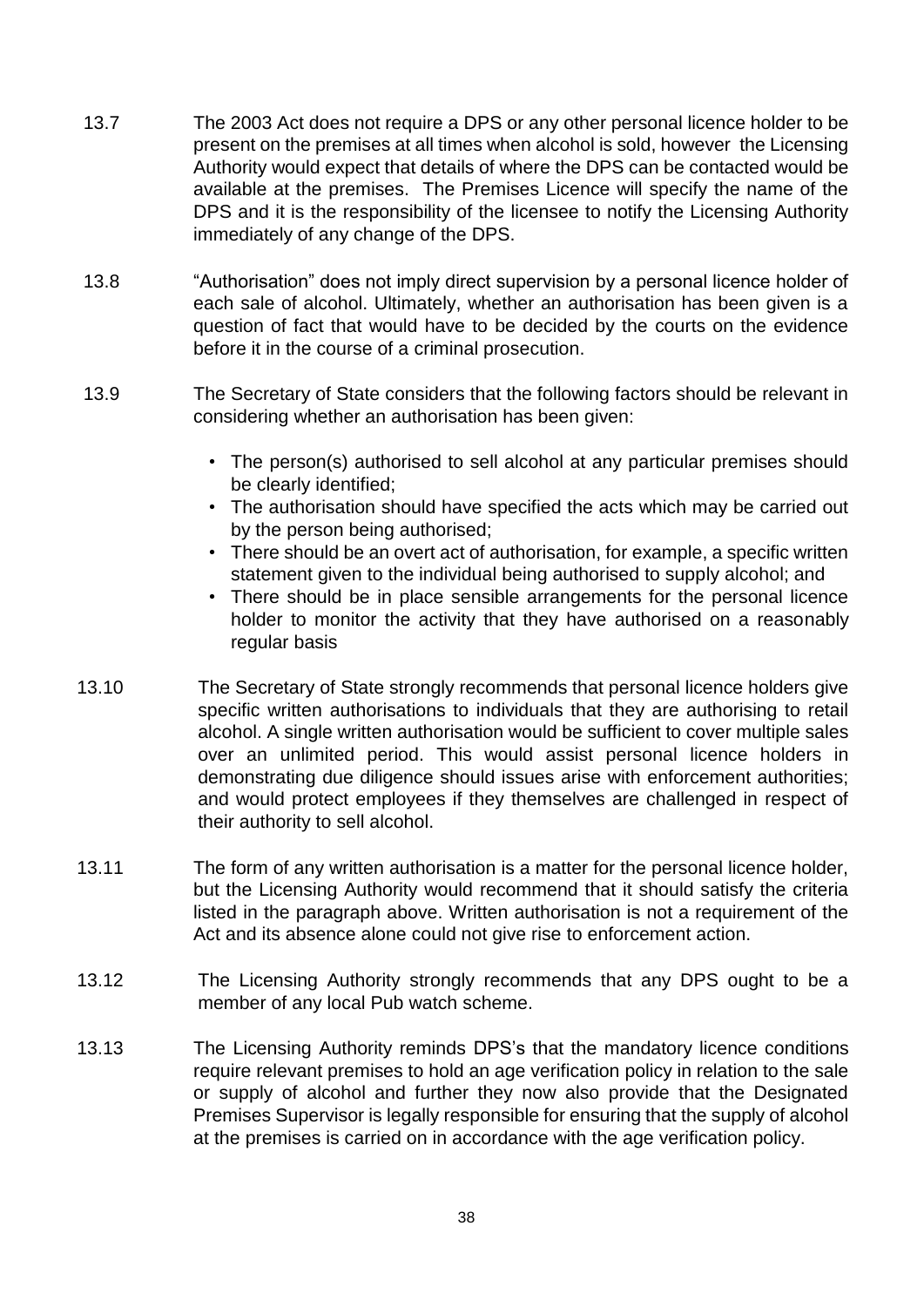- 13.14 The Policing and Crime Act 2017 gave Licensing Authorities the power to revoke or suspend Personal Licences. Prior to this date, only the Magistrates Court were able to revoke or suspend them. The amendments provided for by the Policing and Crime Act 2017 are applicable to any person, who has been convicted of a relevant offence under schedule 4 of the Licensing Act 2003. Any such convictions must have been imposed after the  $6<sup>th</sup>$  April 2017. This Policy applies to all Personal Licences issued by the Licensing Authority on behalf of North Kesteven District Council.
- 13.15 If following receipt of a notification that a Personal Licence holder has been convicted of a relevant offence, the Licensing Authority must decide if they are considering revoking or suspending the Personal Licence. Should this be the case, a notice must be given to the holder inviting them to make representations. The Licence Holder must be given a period of 28 days to make representations about the conviction. The Licensing Authority must consider the representation and any other information, which it considers relevant when making a determination. Such determinations will be a matter for a Licensing Sub Committee.
- 13.16 If having considered revocation or suspension, the Licensing Authority decides not to revoke, a notice should be given to the Chief Officer of Police and invite representations about whether the licence should be revoked or suspended having regard to the prevention of crime. The Chief Officer of Police may make representations within a period of 14 days from the date they receive the notice. Any representations made by the Police must be taken into account when deciding whether to revoke or suspend the Personal Licence.

## **14 COMMUNITY PREMISES – REMOVAL OF REQUIREMENT FOR A DESIGNATED PREMISES SUPERVISOR**

14.1 The Licensing Authority recognises that community premises may apply for the removal of the requirement for a DPS. On receipt of an application requesting the removal of the two mandatory conditions relating to the need for a DPS, and sales of alcohol being authorised by a personal licence holder, the Licensing Authority will consider replacing those conditions with the following alternative condition:

> *"Every supply of alcohol under the premises licence must be made or authorised by the management committee".*

- 14.2 The Licensing Authority will need to be satisfied that the arrangements for the management of the premises are sufficient to ensure adequate supervision of the supply of alcohol on the premises. All applications must be copied to the Police for comment and consultation. The Licensing Authority will allow the Police 28 days to make any representations.
- 14.3 Community premises should note that the Licensing Authority firmly supports the Challenge 25 Scheme in order to combat the underage sales of alcohol and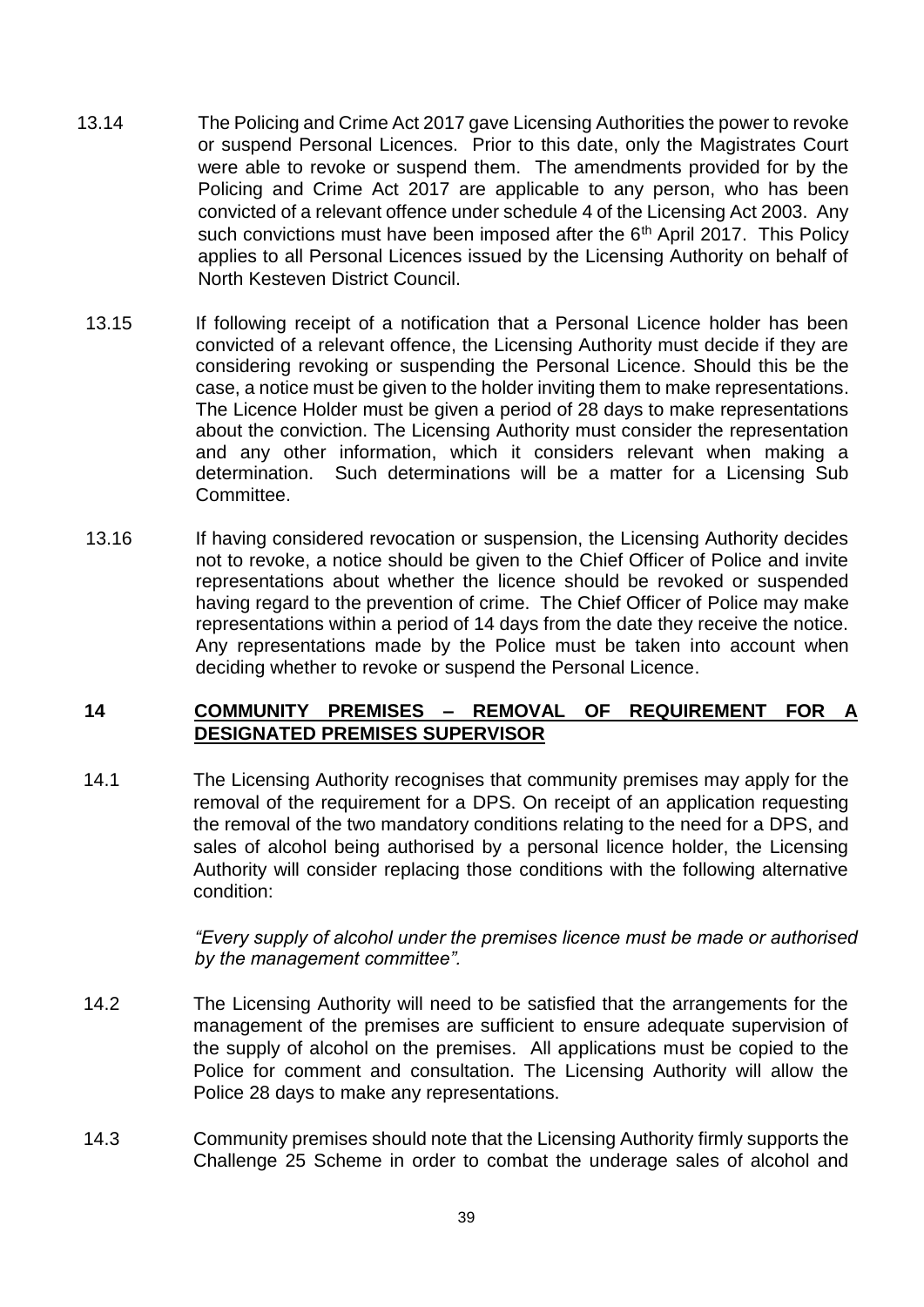strongly endorses the ACRE model in relation to community premises hiring agreements.

14.4 The management board or committee, as premises licence holder, will collectively be responsible for ensuring compliance with the law.

## **15. ENFORCEMENT AND COMPLIANCE**

- 15.1 The Licensing Authority will maintain protocols with the Police and other enforcing authorities. These protocols will provide for the targeting of agreed problem and high-risk premises, whilst applying a lighter touch approach in respect of low-risk premises.
- 15.2 In general, action will only be taken in accordance with the Council's own enforcement policy, which reflects the agreed principles, which are consistent with the Enforcement Concordat. To this end, the key principles of targeting, consistency, transparency and proportionality will be maintained.

## **16. REVIEW OF POLICY**

16.1 This Policy Statement will remain in existence for a period of 5 years. However, the policy will be subject to continuous review and the Licensing Authority may make revisions to it at such times, as it considers appropriate.

#### **17. EXCHANGE OF INFORMATION**

17.1 The Authority may from time to time exercise its powers under Section 115 of the Crime and Disorder Act 1998 to exchange data and information with the Police and other partners to fulfil its statutory objective of reducing crime in the area.

#### **18. ADVICE AND GUIDANCE**

18.1 For further advice, information or guidance on the licensing process please contact North Kesteven District Council:

> The Licensing Team North Kesteven District Council Kesteven Street, Sleaford NG34 7EF Tel: 01529 414155 Ext 28042 Email: licensing@n-kesteven.gov.uk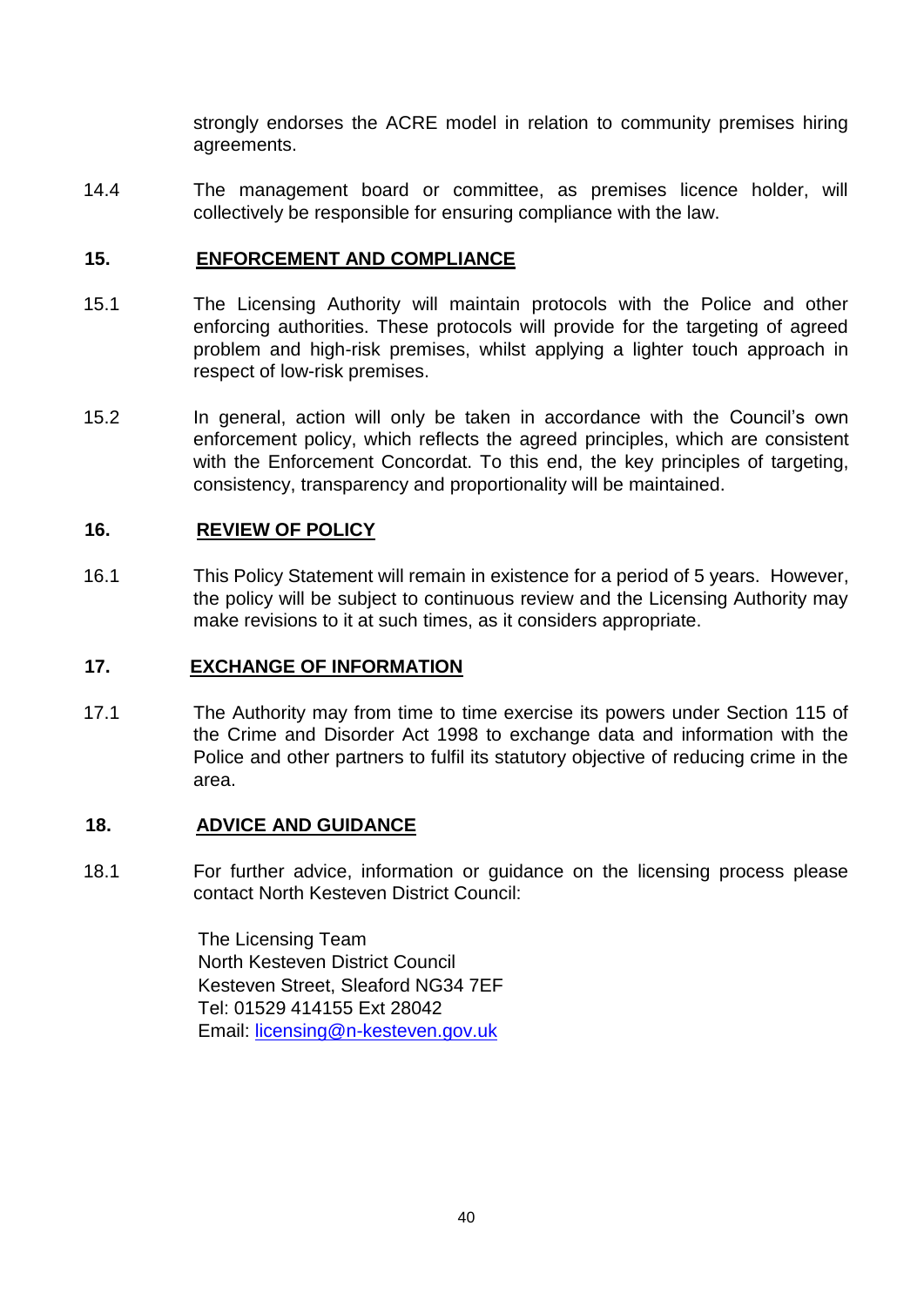## **APPENDIX I**

## **Definitions and Glossary**

#### Premises Licence

A Premises Licence / Club Premises Certificate is required in respect of any premises that are to be used for one or more of the licensable activities. These include:

- The sale of alcohol by retail;
- The supply of alcohol by or on behalf of a club;
- The provision of Regulated Entertainment;
- The provision of late night refreshment.

#### Regulated Entertainment

Regulated Entertainment is entertainment that is provided to members of the public, to members of a qualifying club and is an event held with a view to profit. This includes:

- The performance of a play
- The exhibition of a film
- The holding of an indoor sporting event
- Boxing or wrestling entertainment
- The performance of live music
- The playing of recorded music
- The performance of dance
- The provision of late night refreshment
- Anything similar to live music, recorded music or dance

#### Personal Licence

Personal Licences authorise individuals to sell or supply alcohol, or authorise the sale or supply of alcohol for consumption on or off the premises for which a Premises Licence is in force for the carrying-on of that activity.

The Deregulation Act 2015 abolished the requirement for Personal Licences to be renewed, accordingly from 1 April 2015 they will be valid indefinitely.

#### Major Variation (to Premises Licence)

Such as, for example, in connection with extending the hours or days of trading, or making major structural alterations.